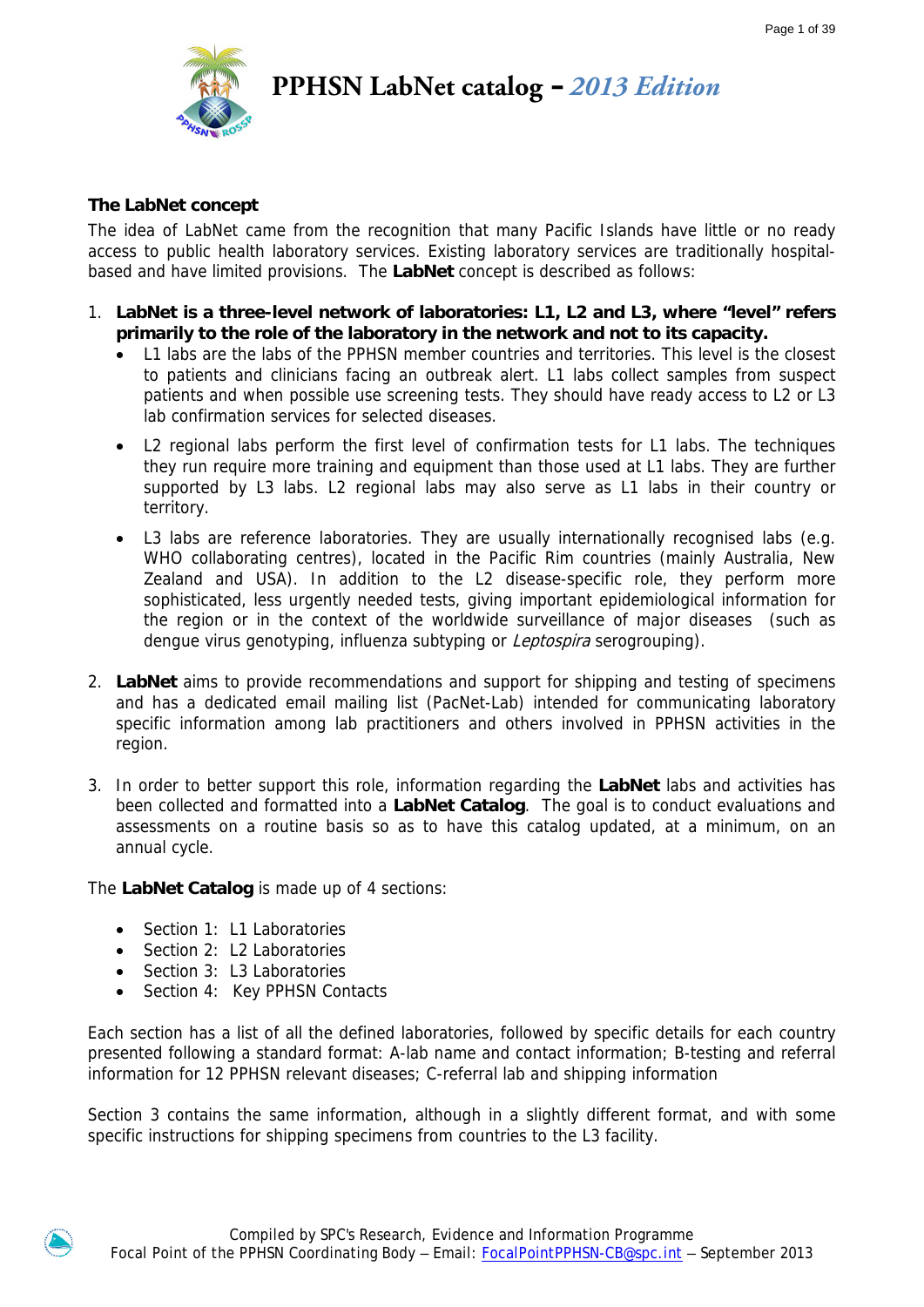# SECTION<sub>1</sub>

# **L1 LABORATORY SITES:**

| No.               | Country/Territory                        |
|-------------------|------------------------------------------|
| 1                 | American Samoa                           |
| 2                 | Cook Islands                             |
| 3                 | Federated States of Micronesia - Chuuk   |
| 4                 | Federated States of Micronesia - Kosrae  |
| 5                 | Federated States of Micronesia – Pohnpei |
| 6                 | Federated States of Micronesia – Yap     |
| 7                 | Kiribati                                 |
| 8                 | Republic of the Marshall Islands         |
| 9                 | <b>Nauru</b>                             |
| 10                | Northern Mariana Islands                 |
| 11                | <b>Niue</b>                              |
| $12 \overline{ }$ | Republic of Palau                        |
| 13                | Papua New Guinea                         |
| 14                | Samoa                                    |
| 15                | Solomon Islands                          |
| 16                | Tokelau                                  |
| 17                | Tonga                                    |
| 18                | Tuvalu                                   |
| 19                | Vanuatu                                  |
| 20                | <b>Wallis and Futuna</b>                 |

Note: In this section, \* indicates a commercial or government laboratory, not in the original PPHSN-LabNet list. These laboratories have been contracted by the country or jurisdiction and it is important to include them in the catalog for a complete understanding of all testing provisions available in the region.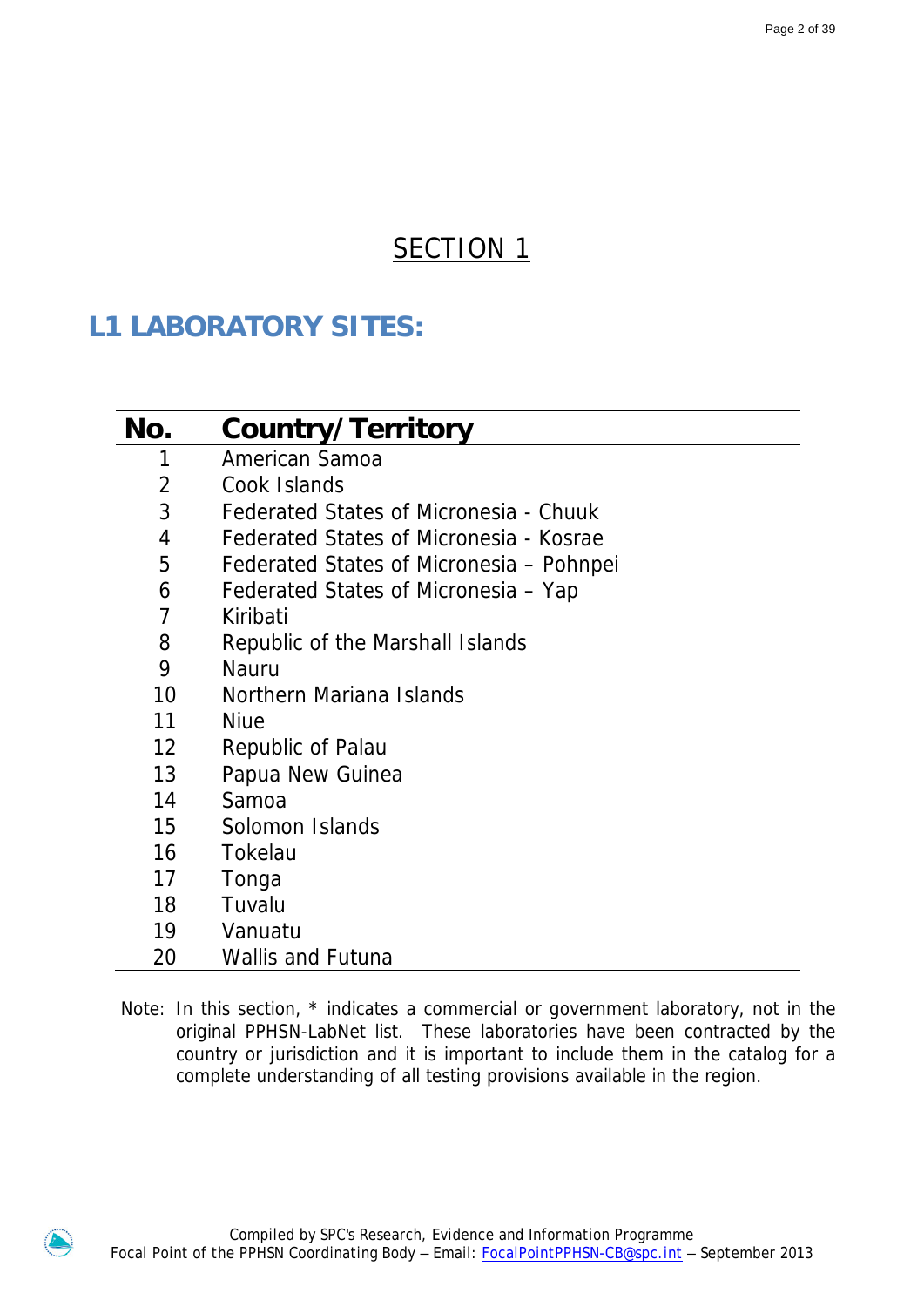

### **A: Contact/General Information**

| <b>Laboratory Name</b>                                     | Lyndon B Johnson Hospital Laboratory                                                                                            |
|------------------------------------------------------------|---------------------------------------------------------------------------------------------------------------------------------|
| Lab Contact Name(s):<br>Lab Main Contact<br><b>Address</b> | Asst. Lab Manager<br><b>Medical Laboratory</b><br>LBJ Tropical Medical Center,<br>Pago Pago USA                                 |
| E-mail<br>Ph<br>Fax<br>Sr. Tech/Other Contact<br>E-mail    | (684) 633 2001/1222<br>$(684)$ 633 1200<br>Ms Seini Biukoto<br>astbiukoto@yahoo.com<br>Dr Ma Ivy Clemente / Laboratory Director |

**Laboratory Testing Performed General lab testing, PPHSN disease testing** 

### **B: PPHSN Target Disease Testing Information**

|                                             | <b>Target</b><br><b>Disease</b>                              | <b>Test Performed at Lab</b> | <b>Referred Test</b>                 | <b>Current Referral Lab</b><br>Location       |
|---------------------------------------------|--------------------------------------------------------------|------------------------------|--------------------------------------|-----------------------------------------------|
|                                             | Chlamydia                                                    | Clearview                    | <b>No</b>                            | N/A                                           |
|                                             | <b>Cholera</b>                                               | Culture/ID                   | No                                   | N/A                                           |
|                                             | Dengue                                                       | PanBio-IgM                   | No                                   | N/A                                           |
|                                             | Gonorrhoea                                                   | Culture/ID                   | No                                   | N/A                                           |
|                                             | <b>HIV</b>                                                   | EIA                          | Western Blot                         | Diagnostic Lab Services<br>Hawaii, USA        |
|                                             | <b>Influenza</b>                                             | Binax / Fluorescent stain    | <b>PCR</b>                           | Hawaii State Laboraotry                       |
|                                             | Leptospirosis                                                | PanBio-IgM                   | Confirmation                         | Diagnostic Lab Services<br>Hawaii, USA        |
|                                             | <b>Measles</b>                                               | <b>No</b>                    | EIA                                  | <b>Diagnostic Lab Services</b><br>Hawaii, USA |
|                                             | <b>Rubella</b>                                               | Remel-Colorslide             | No                                   | N/A                                           |
|                                             | <b>Syphillis</b>                                             | RPR, TPPA, Titer             | No                                   | N/A                                           |
|                                             | <b>Tuberculosis</b>                                          | Direct smear-ZN stain        | Culture, ID, Sensitivity             | Diagnostic Lab Services<br>Hawaii, USA        |
|                                             | <b>Typhoid</b>                                               | Culture/ID                   | No                                   | N/A                                           |
| <b>C: Referral and Shipping Information</b> |                                                              |                              |                                      |                                               |
|                                             | Recommended L2/L3 Referral Lab(s)                            |                              | *Diagnostic Lab Services Hawaii, USA |                                               |
|                                             | <b>IATA certified shippers</b>                               |                              | Yes                                  |                                               |
|                                             | Airline/Cargo companies the lab uses<br>to ship to L2/L3 lab |                              | <b>Hawaiian Airlines</b>             |                                               |

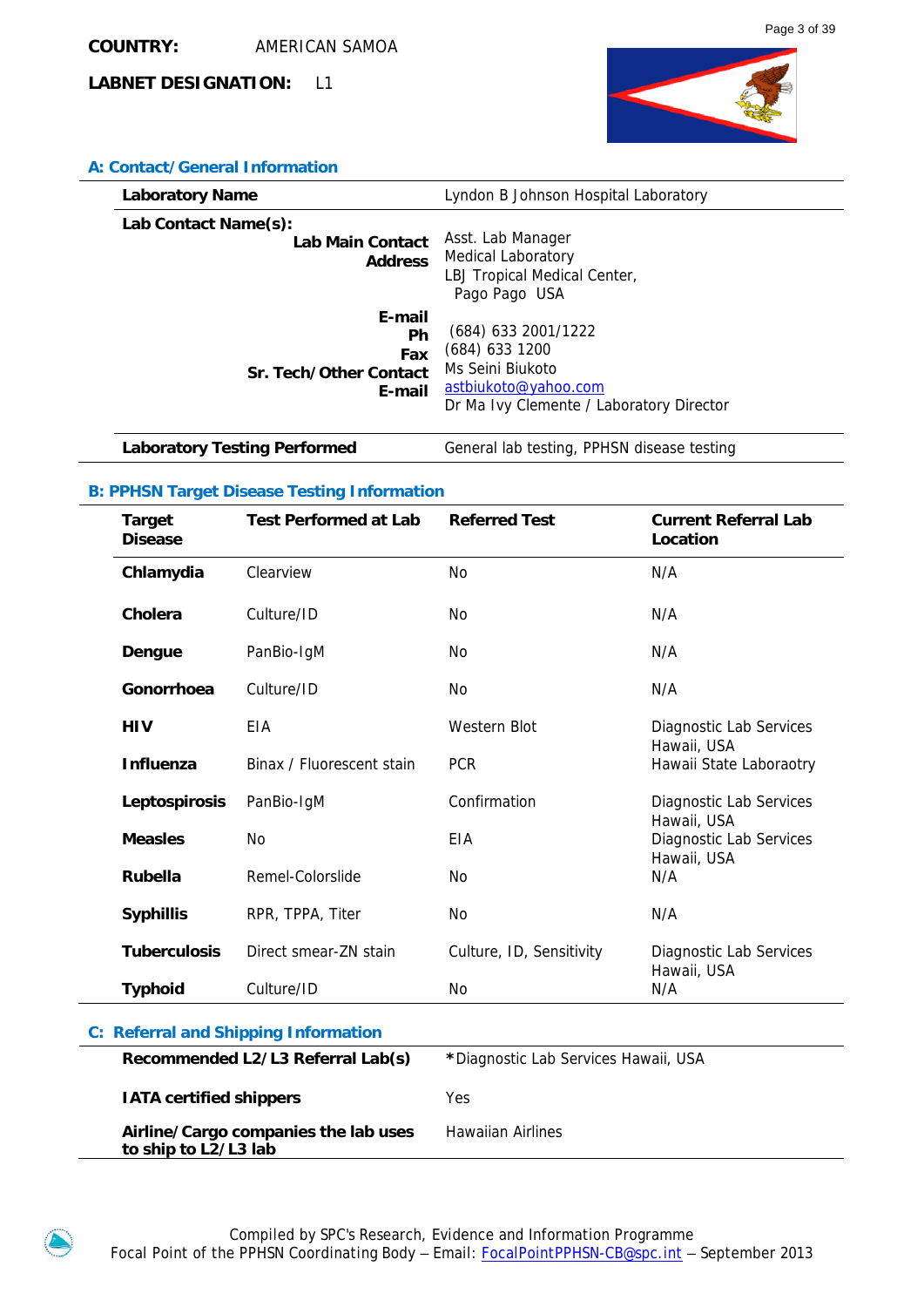

### **A: Contact/General Information**

| <b>Laboratory Name</b>              | Rarotonga Hospital Laboratory                    |
|-------------------------------------|--------------------------------------------------|
| Lab Contact Name(s):                |                                                  |
| Lab Main Contact                    | Mr. Douglas Tou - Lab Manager                    |
| <b>Address</b>                      | Ministry of Health                               |
|                                     | P. O. Box 109, Rarotonga, Cook Islands           |
| E-mail                              | d.tou@health.gov.ck                              |
| Ph                                  | $(682)$ 22664                                    |
| Fax                                 | (682) 22670                                      |
| Sr. Tech/Other Contact              | Ms Theresa Tatuava, Senior Med Lab Technologist, |
|                                     | <b>Quality Coordinator</b>                       |
| E-mail                              | t.tatuava@health.gov.ck                          |
| <b>Laboratory Testing Performed</b> | General lab testing, PPHSN disease testing       |

### **B: PPHSN Target Disease Testing Information**

| <b>Target</b><br><b>Disease</b> | <b>Test Performed at Lab</b>                                                    | <b>Referred Test</b> | <b>Current Referral Lab</b><br>Location                                                       |
|---------------------------------|---------------------------------------------------------------------------------|----------------------|-----------------------------------------------------------------------------------------------|
| Chlamydia                       | <b>BD Probetec-DNA Probe</b>                                                    | N <sub>O</sub>       | N/A                                                                                           |
| Cholera                         | Culture/ID                                                                      | Serotyping           | LabPlus<br>Auckland, NZ                                                                       |
| Dengue                          | SD Deng NS1 Ag+Ab<br>Comb Rapid Device 25T                                      | Serotype, PCR        | <b>WHO Arbovirus Reference</b><br>Centre, Brisbane, Australia/<br>Institute Louis Malardé, FP |
| Gonorrhoea                      | Gram stain, culture BD<br>Probetec-DNA Probe                                    | N <sub>O</sub>       | N/A                                                                                           |
| <b>HIV</b>                      | Determine HIV (100T),<br>HIV 1+2 Rapid Test Insti,<br>$HIV 1+2$ , Unigold (20s) | <b>No</b>            | N/A                                                                                           |
| <b>Influenza</b>                | <b>Fluorescent stain</b>                                                        | <b>PCR</b>           | <b>ESR/NCBID Wellington</b>                                                                   |
| Leptospirosis                   | Not done                                                                        | Yes                  | LabPlus<br>Auckland, NZ                                                                       |
| <b>Measles</b>                  | Not done                                                                        | Yes                  | <b>LabPlus</b><br>Auckland, NZ                                                                |
| <b>Rubella</b>                  | Not done                                                                        | Yes                  | LabPlus<br>Auckland, NZ                                                                       |
| <b>Syphillis</b>                | Determine-TPHA<br><b>RPR</b>                                                    | RPR, Titer           | LabPlus<br>Auckland, NZ                                                                       |
| <b>Tuberculosis</b>             | Direct smear-ZN stain                                                           | Yes                  | LabPlus<br>Auckland, NZ                                                                       |
| <b>Typhoid</b>                  | Culture/ID                                                                      | Yes                  | LabPlus, Auckland, NZ                                                                         |

| Recommended L2/L3 Referral Lab(s)                            | WHO Arbovirus Reference Centre, Brisbane, AU; WHO-<br>CC- Melbourne, AU; Inst. Past New Caledonia;<br>*LabPlus-Auckland, NZ |
|--------------------------------------------------------------|-----------------------------------------------------------------------------------------------------------------------------|
| <b>IATA certified shippers</b>                               | Yes                                                                                                                         |
| Airline/Cargo companies the lab uses<br>to ship to L2/L3 lab | Air New Zealand                                                                                                             |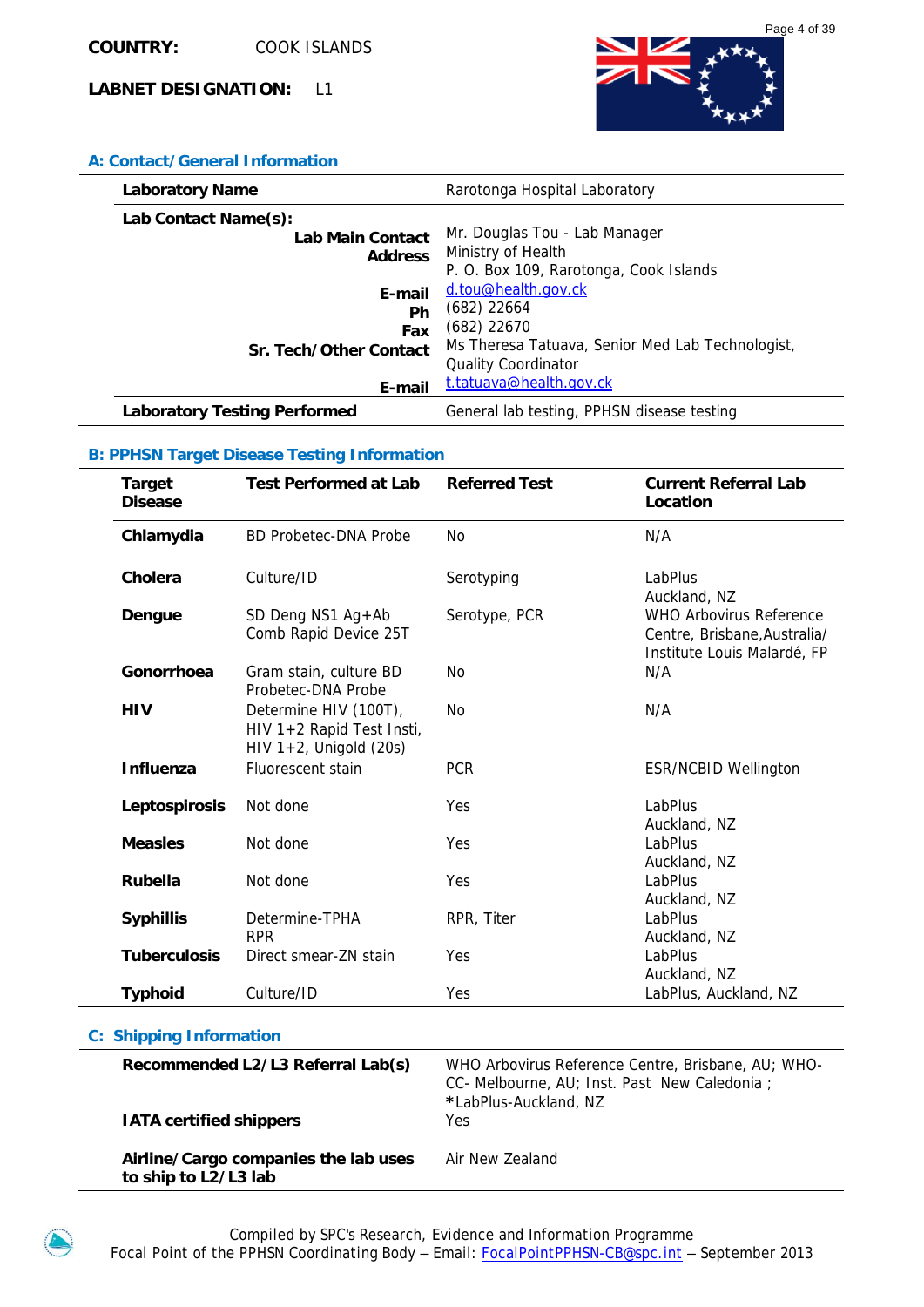

### **A: Contact/General Information**

| <b>Laboratory Name</b>              | Chuuk State Hospital Laboratory                    |
|-------------------------------------|----------------------------------------------------|
| Lab Contact Name(s):                |                                                    |
| Lab Main Contact                    | Mr. Kasian Otoko - Lab Supervisor                  |
| <b>Address</b>                      | Chuuk State Hospital                               |
|                                     | P.O.Box 400, Weno, Chuuk, FSM 96942                |
| E-mail                              | Kasian001@hotmail.com; kotoko@fsmhealth.fm (691)   |
| Ph                                  | 330 2220/2216(17)                                  |
| Fax                                 | $(691)$ 330 2320                                   |
| Sr. Tech/Other Contact              | Ms. Lisa Barrow - FSM National Lab Coordinator     |
| E-mail                              | lbarrow@fsmhealth.fm                               |
| Ph                                  | $(691)$ 320 8300                                   |
| Fax                                 | $(691)$ 320 8460                                   |
| <b>Laboratory Testing Performed</b> | General lab testing, limited PPHSN disease testing |

### **B: PPHSN Target Disease Testing Information**

| Target<br><b>Disease</b>   | <b>Test Performed at Lab</b>              | <b>Referred Test</b>       | <b>Current Referral Lab</b><br>Location                               |
|----------------------------|-------------------------------------------|----------------------------|-----------------------------------------------------------------------|
| Chlamydia                  | N <sub>O</sub>                            | SDA/probetech              | Pohnpei                                                               |
| Cholera                    | Microscopy, culture and<br>sensitivity    | Yes/ subtyping             | Hawaii Public Health Lab<br>(to be confirmed)                         |
| Dengue                     | SD NS1/IgM/IgG                            | Serology/PCR               | QUT, Australia                                                        |
| Gonorrhoea                 | Microscopy, culture                       | No                         | N/A                                                                   |
| <b>HIV</b>                 | Determine, confimatory<br>algorithm, CD4+ | Viral load                 | Diagnostic Lab Services<br>Hawaii, USA                                |
| Influenza<br>Leptospirosis | no<br>SD IgM/IgG                          | <b>PCR</b><br>Serology/PCR | <b>HPHL</b><br><b>QHFSS</b>                                           |
| <b>Measles</b>             | <b>No</b>                                 | yes                        | Hawaii Public Health Lab                                              |
| <b>Rubella</b>             | No                                        | N <sub>0</sub>             | (to be confirmed)<br>N/A                                              |
| <b>Syphillis</b>           | RPR, titre, Determine syph<br>TP          | No                         | N/A                                                                   |
| <b>Tuberculosis</b>        | Direct smear-ZN stain                     | Culture, ID, sensi         | Diagnostic Lab Services                                               |
| <b>Typhoid</b>             | M/C/S                                     | Yes/subtyping              | Honolulu-Hawaii, USA<br>Hawaii Public Health Lab<br>(to be confirmed) |

| Recommended L2/L3 Referral Lab(s)<br><b>IATA certified shippers</b> | *Diagnostic Lab Services; *University of Hawaii-Trop.<br>Medicine Department; State Lab of Hawaii, Hawaii,<br><b>USA</b><br>Yes |
|---------------------------------------------------------------------|---------------------------------------------------------------------------------------------------------------------------------|
| Airline/Cargo companies the lab uses<br>to ship to L2/L3 lab        | United Airlines                                                                                                                 |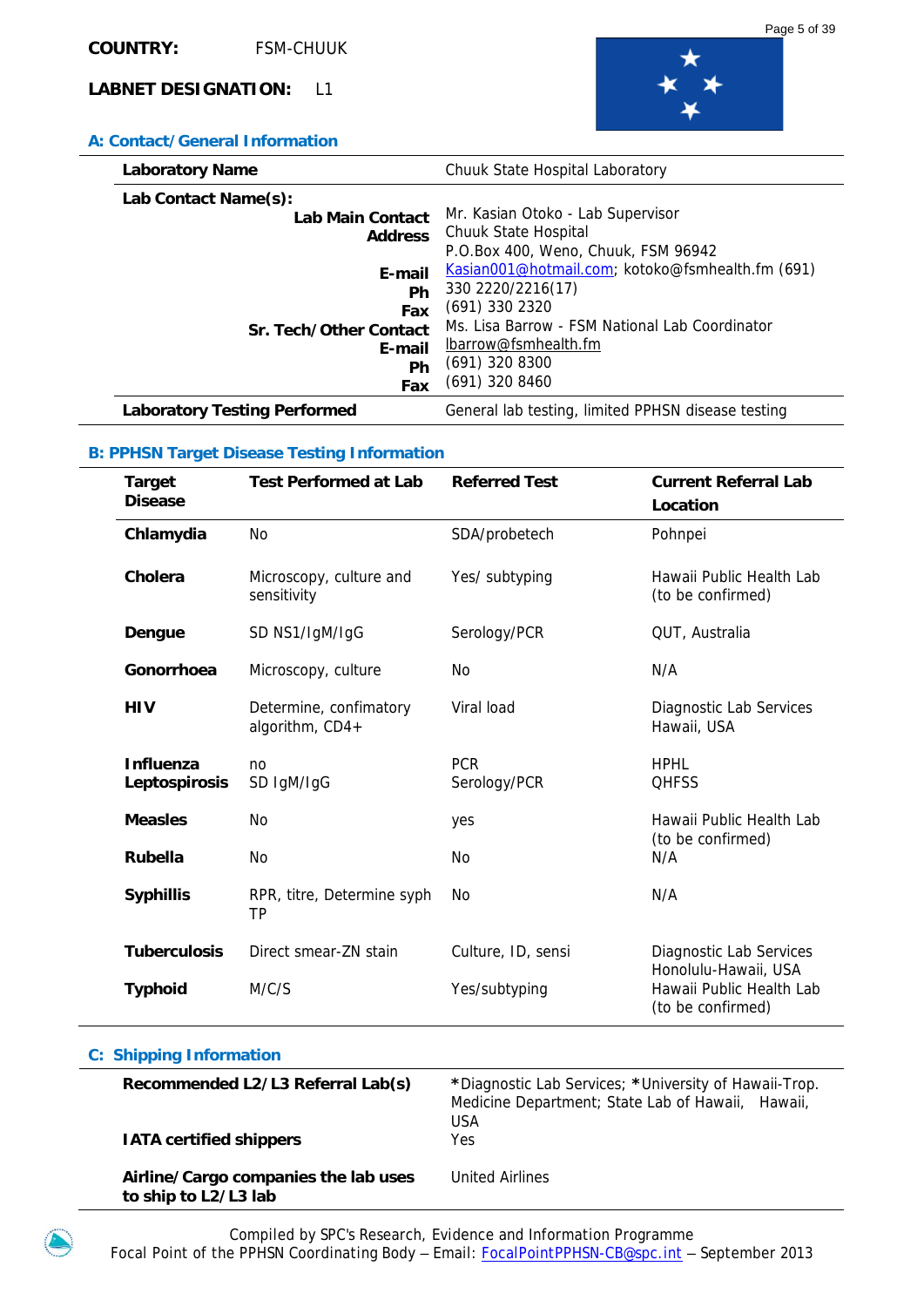

### **A: Contact/General Information**

| <b>Laboratory Name</b>                                         | Kosrae State Hospital Laboratory                                                                                                                                                                                                 |
|----------------------------------------------------------------|----------------------------------------------------------------------------------------------------------------------------------------------------------------------------------------------------------------------------------|
| Lab Contact Name(s):<br>Lab Main Contact<br><b>Address</b>     | Mr. Kesler Lakutak - Lab Supervisor<br>Kosrae State Hospital<br>P.O. Box 127                                                                                                                                                     |
| E-mail<br><b>Ph</b><br>Fax<br>Sr. Tech/Other Contact<br>E-mail | Kosrae, FSM 96944<br>klakutak@fsmhealth.fm<br>(691) 370 3012/3006<br>$(691)$ 370 3073<br>Mr. William Nena - Asst. Lab Supervisor<br>wnena@fsmhealth.fm<br>Ms. Lisa Barrow - FSM National Lab Coordinator<br>lbarrow@fsmhealth.fm |
| <b>Laboratory Testing Performed</b>                            | General lab testing, PPHSN disease testing                                                                                                                                                                                       |

### **B: PPHSN Target Disease Testing Information**

| Target<br><b>Disease</b> | <b>Test Performed at Lab</b>              | <b>Referred Test</b> | <b>Current Referral Lab</b><br>Location         |
|--------------------------|-------------------------------------------|----------------------|-------------------------------------------------|
| Chlamydia                | N <sub>o</sub>                            | SDA/probetech        | Pohnpei                                         |
| Cholera                  | Microscopy, culture and<br>sensitivity    | Yes/ subtyping       | Hawaii Public Health Lab                        |
| Dengue                   | SD NS1/IgM/IgG                            | Serology/PCR         | QUT, Australia, Institute<br>Louis Malardé, FP  |
| Gonorrhoea               | Microscopy, culture                       | No.                  | N/A                                             |
| <b>HIV</b>               | Determine, confimatory<br>algorithm, CD4+ | Viral load           | Diagnostic Lab Services<br>Hawaii, USA          |
| <b>Influenza</b>         | No                                        | <b>PCR</b>           | <b>HPHL</b>                                     |
| Leptospirosis            | SD IgM/IgG                                | Serology/PCR         | <b>QHFSS</b>                                    |
| <b>Measles</b>           | <b>No</b>                                 | yes                  | Hawaii Public Health Lab                        |
| Rubella                  | No                                        | No                   | Hawaii Public Health Lab                        |
| <b>Syphillis</b>         | RPR, titre, Determine syph<br>ТP          | No.                  | N/A                                             |
| <b>Tuberculosis</b>      | Direct smear-ZN stain                     | Culture, ID, sensi   | Diagnostic Lab Services<br>Honolulu-Hawaii, USA |
| <b>Typhoid</b>           | Presumptive culture                       | No                   | Hawaii Public Health Lab<br>(to be confirmed)   |

| Recommended L2/L3 Referral Lab(s)                            | *Diagnostic Lab Services; *University of Hawaii-Trop.<br>Med. Department; State Lab of Hawaii; All in Hawaii,<br><b>USA</b> |
|--------------------------------------------------------------|-----------------------------------------------------------------------------------------------------------------------------|
| <b>IATA certified shippers</b>                               | Yes                                                                                                                         |
| Airline/Cargo companies the lab uses<br>to ship to L2/L3 lab | United Airlines                                                                                                             |
| $\sim$<br>                                                   | -<br>$\cdots$                                                                                                               |

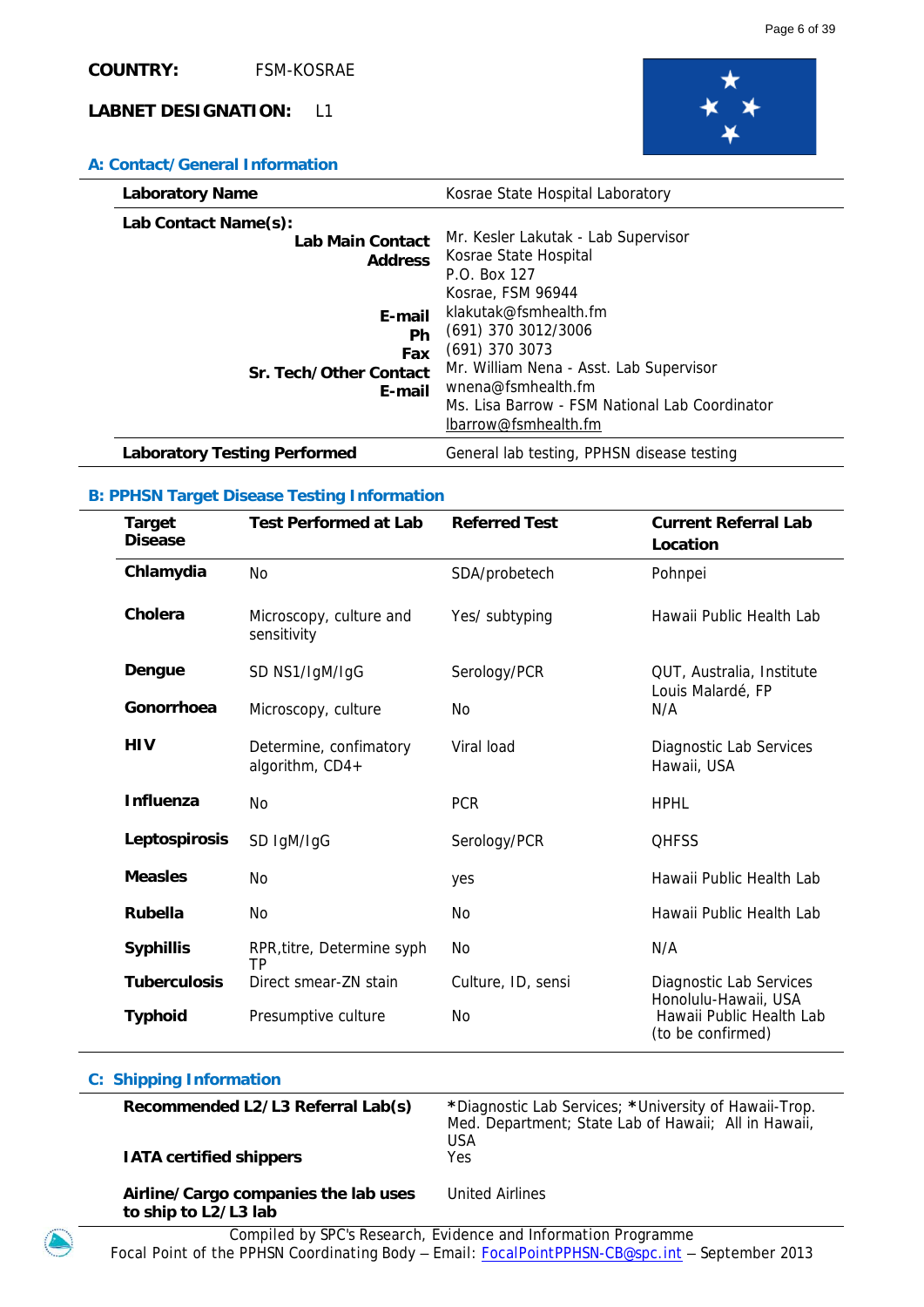

### **A: Contact/General Information**

| <b>Laboratory Name</b> | Pohnpei State Hospital Laboratory              |
|------------------------|------------------------------------------------|
| Lab Contact Name(s):   | Mr. Herbert Johnny - Lab Supervisor            |
| Lab Main Contact       | Pohnpei State Hospital                         |
| <b>Address</b>         | Kolonia, Pohnpei FSM 96941                     |
| E-mail                 | hjohnny@fsmhealth.fm hjohnny@yahoo.com         |
| Ph                     | $(691)$ 320 2214                               |
| Fax                    | (691) 320 5394                                 |
| Sr. Tech/Other Contact | Ms. Lisa Barrow – FSM National Lab Coordinator |
| E-mail                 | lbarrow@fsmhealth.fm                           |

Laboratory Testing Performed **General lab testing, PPHSN disease testing** 

### **B: PPHSN Target Disease Testing Information**

**C: Shipping Information** 

| <b>Target</b><br><b>Disease</b> | <b>Test Performed at Lab</b>              | <b>Referred Test</b> | <b>Current Referral Lab</b><br>Location          |
|---------------------------------|-------------------------------------------|----------------------|--------------------------------------------------|
| Chlamydia                       | <b>SDA ProbeTech</b>                      | No                   | N/A                                              |
| Cholera                         | Microscopy, culture and<br>sensitivity    | Yes/ subtyping       | Hawaii Public Health Lab                         |
| Dengue                          | SD NS1/IgM/IgG                            | Serology/PCR         | QUT, Australia or Institute<br>Louis Malardé, FP |
| Gonorrhoea                      | Microscopy, culture                       | No.                  | N/A                                              |
| <b>HIV</b>                      | Determine, confimatory<br>algorithm, CD4+ | Viral load           | Diagnostic Lab Services<br>Hawaii, USA           |
| <b>Influenza</b>                | <b>PCR</b>                                | <b>PCR</b>           | <b>HPHL</b>                                      |
| Leptospirosis                   | SD IgM/IgG                                | Serology/PCR         | <b>OHFSS or Institute Louis</b>                  |
| <b>Measles</b>                  | <b>No</b>                                 | yes                  | Malardé, FP<br>Hawaii Public Health Lab          |
| Rubella                         | No                                        | No.                  | (to be confirmed)<br><b>HPHL</b>                 |
| <b>Syphillis</b>                | RPR, titre, Determine syph<br>ТP          | No.                  | N/A                                              |
| <b>Tuberculosis</b>             | Direct smear-ZN stain                     | Culture, ID, sensi   | Diagnostic Lab Services<br>Honolulu-Hawaii, USA  |
| <b>Typhoid</b>                  | Presumptive culture                       | No.                  | Hawaii Public Health Lab<br>(to be confirmed)    |

# **Recommended L2/L3 Referral Lab(s) \***Diagnostic Lab Services; **\***University of Hawaii-Trop. Medicine Department; State Lab of Hawaii; All in Hawaii, USA **IATA certified shippers Yes Airline/Cargo companies the lab uses to ship to L2/L3 lab**  United Airlines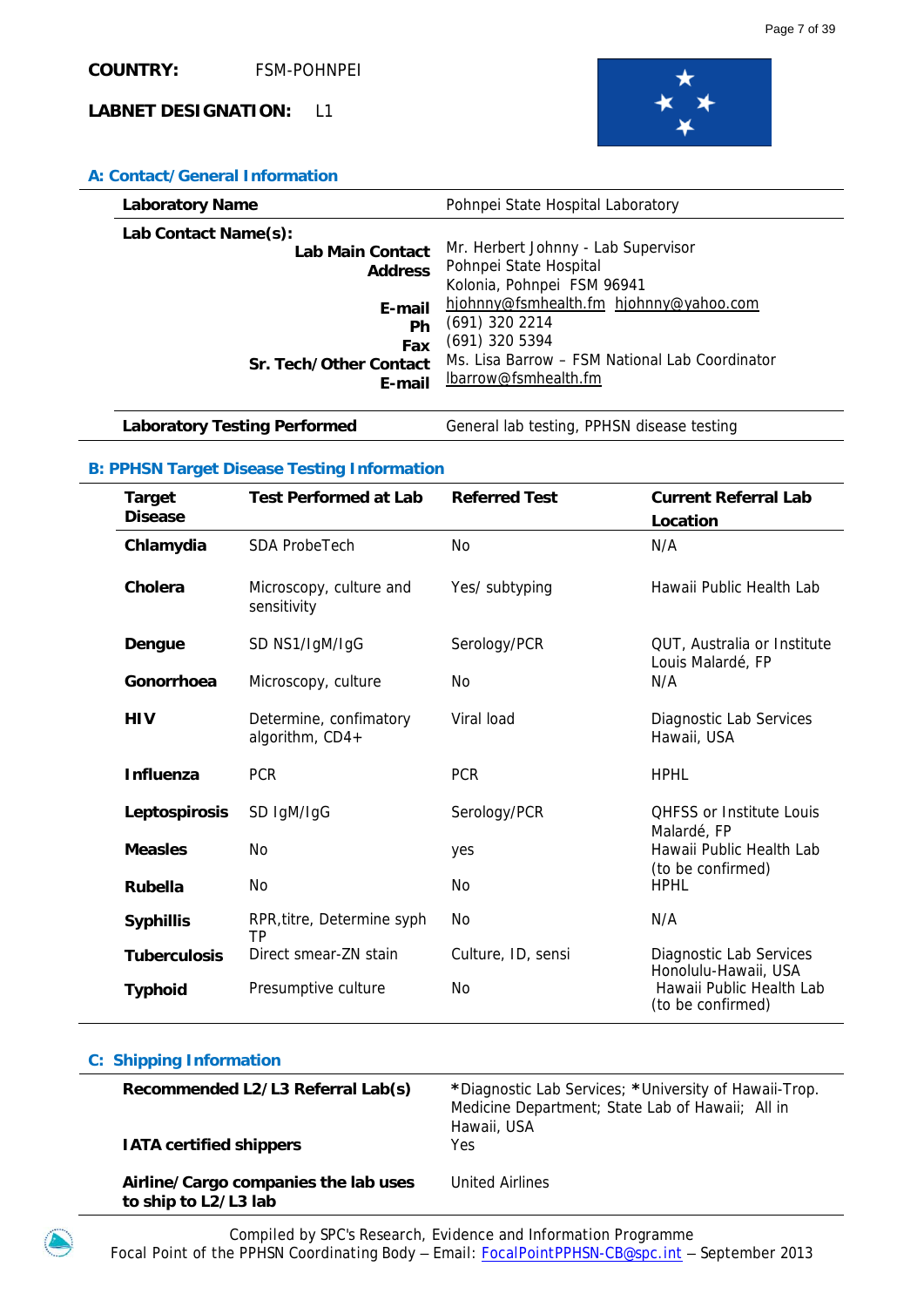

### **A: Contact/General Information**

| <b>Laboratory Name</b> | Yap State Hospital Laboratory                  |
|------------------------|------------------------------------------------|
| Lab Contact Name(s):   | Ms. Maria Marfel - Lab Manager                 |
| Lab Main Contact       | Yap State Hospital                             |
| <b>Address</b>         | P. O. Box 148 Colonia, Yap FSM 96943           |
| E-mail                 | mmarfel@fsmhealth.fm                           |
| Ph                     | (691) 350 2110/3446                            |
| Fax                    | $(691)$ 350 3444                               |
| Sr. Tech/Other Contact | Ms. Lisa Barrow - FSM National Lab Coordinator |
| E-mail                 | lbarrow@fsmhealth.fm                           |

Laboratory Testing Performed **General lab testing, PPHSN disease testing** 

# **B: PPHSN Target Disease Testing Information**

| <b>Target</b><br><b>Disease</b> | <b>Test Performed at Lab</b>                   | <b>Referred Test</b>   | <b>Current Referral Lab</b><br>Location         |
|---------------------------------|------------------------------------------------|------------------------|-------------------------------------------------|
| Chlamydia                       | GeneXpert                                      | <b>No</b>              | N/A                                             |
| Cholera                         | Microscopy, culture and<br>sensitivity         | Yes/ subtyping         | Hawaii Public Health Lab<br>(to be confirmed)   |
| Dengue                          | SD NS1/IgM/IgG                                 | Serology/PCR, Dry spot | WHO Arbovirus Reference<br>Centre, Brisbane     |
| Gonorrhoea                      | Microscopy, culture,<br>GeneXpert              | <b>No</b>              | N/A                                             |
| <b>HIV</b>                      | Determine, confimatory<br>algorithm, CD4+      | Viral load             | Diagnostic Lab Services<br>Hawaii, USA          |
| <b>Influenza</b>                | <b>IFA</b>                                     | Yes                    | <b>HPHL</b>                                     |
| Leptospirosis                   | No                                             | Serology/PCR           | <b>QHFSS</b>                                    |
| <b>Measles</b>                  | <b>No</b>                                      | yes                    | Hawaii Public Health Lab                        |
| <b>Rubella</b>                  | N <sub>0</sub>                                 | <b>No</b>              | (to be confirmed)<br>N/A                        |
| <b>Syphillis</b>                | RPR, titre, Determine syph<br>ТP               | No                     | N/A                                             |
| <b>Tuberculosis</b>             | Direct smear-ZN stain<br><b>GeneXpert MRTB</b> | Culture, ID, sensi     | Diagnostic Lab Services<br>Honolulu-Hawaii, USA |
| <b>Typhoid</b>                  | Presumptive culture                            | <b>No</b>              | Hawaii Public Health Lab<br>(to be confirmed)   |

| Recommended L2/L3 Referral Lab(s)<br><b>IATA certified shippers</b>          | *Diagnostic Lab Services; State Lab of Hawaii; All in<br>Hawaii, USA; WHO Arbovirus Reference Centre,<br>Brisbane, AU.<br>Yes $(6)$ |
|------------------------------------------------------------------------------|-------------------------------------------------------------------------------------------------------------------------------------|
| Airline/Cargo companies the lab uses to United Airlines<br>ship to L2/L3 lab |                                                                                                                                     |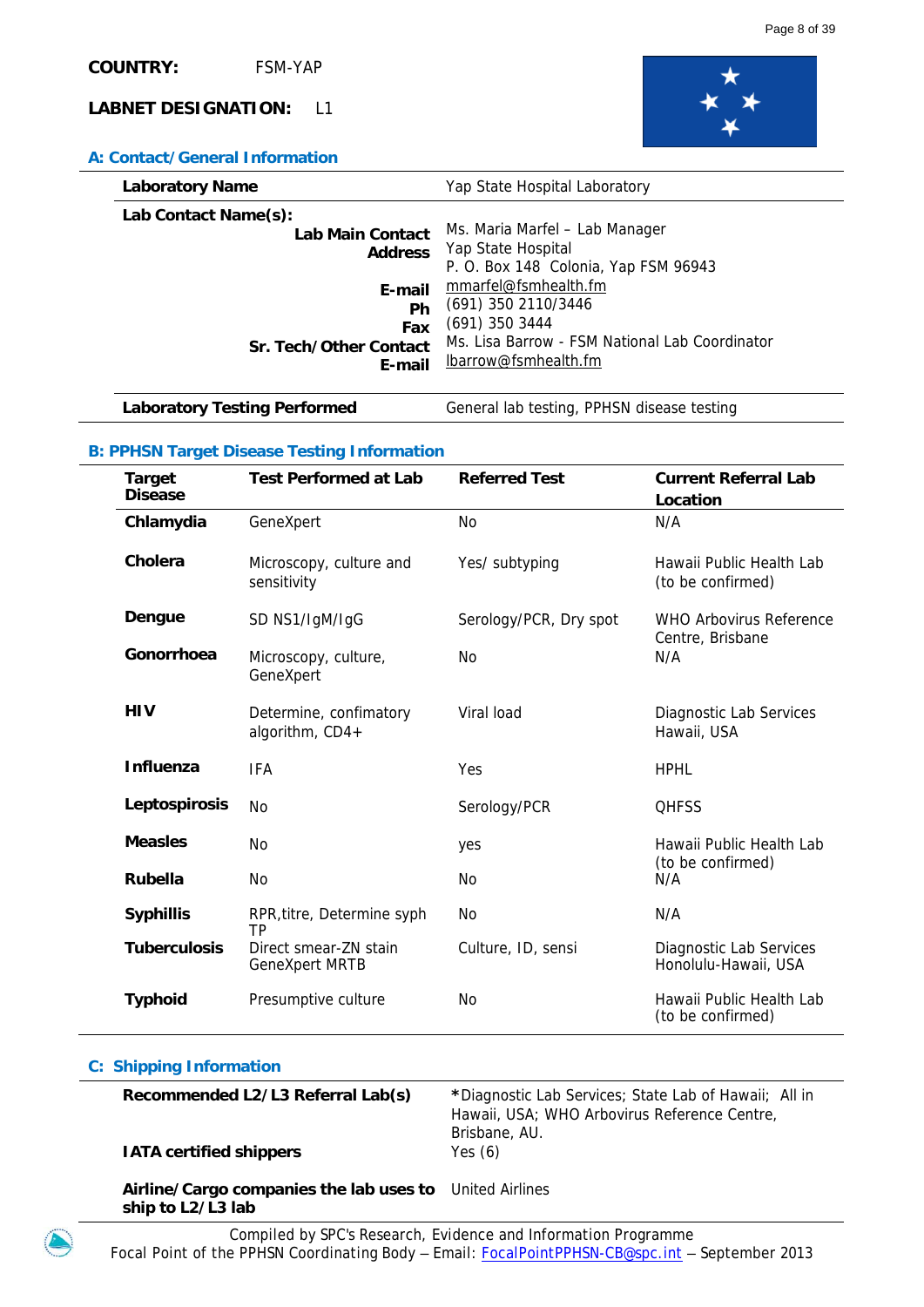

### **A: Contact/General Information**

| <b>Laboratory Name</b>       | KIRIBATI HEALTH LABORATORY                                     |
|------------------------------|----------------------------------------------------------------|
| Lab Contact Name(s):         |                                                                |
| Lab Main Contact             | Ms. Rosemary Tekoaua – Acting Director of Laboratory           |
|                              | <b>Address</b> Services, Ministry of Health & Medical Services |
|                              | P. O. Box 268, Bikenibeu, Tarawa, Kiribati                     |
| E-mail                       | rosemarytek@qmail.com                                          |
| Ph.                          | (686) 28100 EXT 234                                            |
| Fax                          | $(686)$ 28568 / 28152                                          |
| Sr. Tech/Other Contact       | Ms. Gretna Tauma - Acting Deputy Director of                   |
|                              | <b>Laboratory Services</b>                                     |
| E-mail                       | gtauma@gmail.com                                               |
| <b>Ph</b>                    | (686) 28100 EXT 235                                            |
| Laboratory Testing Performed | All general lab testing, PPHSN disease testing                 |

### **B: PPHSN Target Disease Testing Information**

| <b>Target</b><br><b>Disease</b>   | <b>Test Performed at Lab</b>          | <b>Referred Test</b>      | <b>Current Referral Lab</b><br>Location              |
|-----------------------------------|---------------------------------------|---------------------------|------------------------------------------------------|
| Chlamydia                         | N <sub>0</sub>                        | Yes                       | Mataika House Fiji                                   |
| Cholera                           | Culture-ID, serotype,                 | No.                       | N/A                                                  |
| Dengue                            | Yes                                   | No.                       | WHO Arbovirus Reference<br>Centre Brisbane Australia |
| Gonorrhoea                        | Culture-ID                            | No                        | Mataika House Fiji                                   |
| <b>HIV</b>                        | Determine, CD4 conut                  | Viral Load                | Mataika House, Fiji                                  |
| <b>Influenza</b><br>Leptospirosis | <b>Fluorescent Stain</b><br>No        | <b>PCR</b><br>Yes         | Mataika House Fiji<br>Suva Private Hospital Fiji     |
| <b>Measles</b>                    | Nο                                    | Yes                       | <b>VIDRI</b>                                         |
| <b>Rubella</b>                    | No                                    | EIA                       | Melbourne, AU<br><b>VIDRI</b><br>Melbourne, AU       |
| <b>Syphillis</b>                  | Determine-TPHA, RPR<br>TITRATION TPHA | No                        |                                                      |
| <b>Tuberculosis</b>               | Direct smear-7N stain                 | Limited culture/ID, sensi | IMVS Lab<br>Adelaide, AU                             |
| <b>Typhoid</b>                    | Culture-ID, serotype                  | No                        | N/A                                                  |

| Recommended L2/L3 Referral Lab(s)<br><b>IATA certified shippers</b>                 | Mataika House – FIJ; Qnsld. Health Scientific Serv.-<br>Onsland, AU; WHO-CC- Melbourne, AU; *IMVS<br>Adelaide, AU<br><b>Yes</b> |
|-------------------------------------------------------------------------------------|---------------------------------------------------------------------------------------------------------------------------------|
| Airline/Cargo companies the lab uses to Air Pacific, Air Nauru<br>ship to L2/L3 lab |                                                                                                                                 |

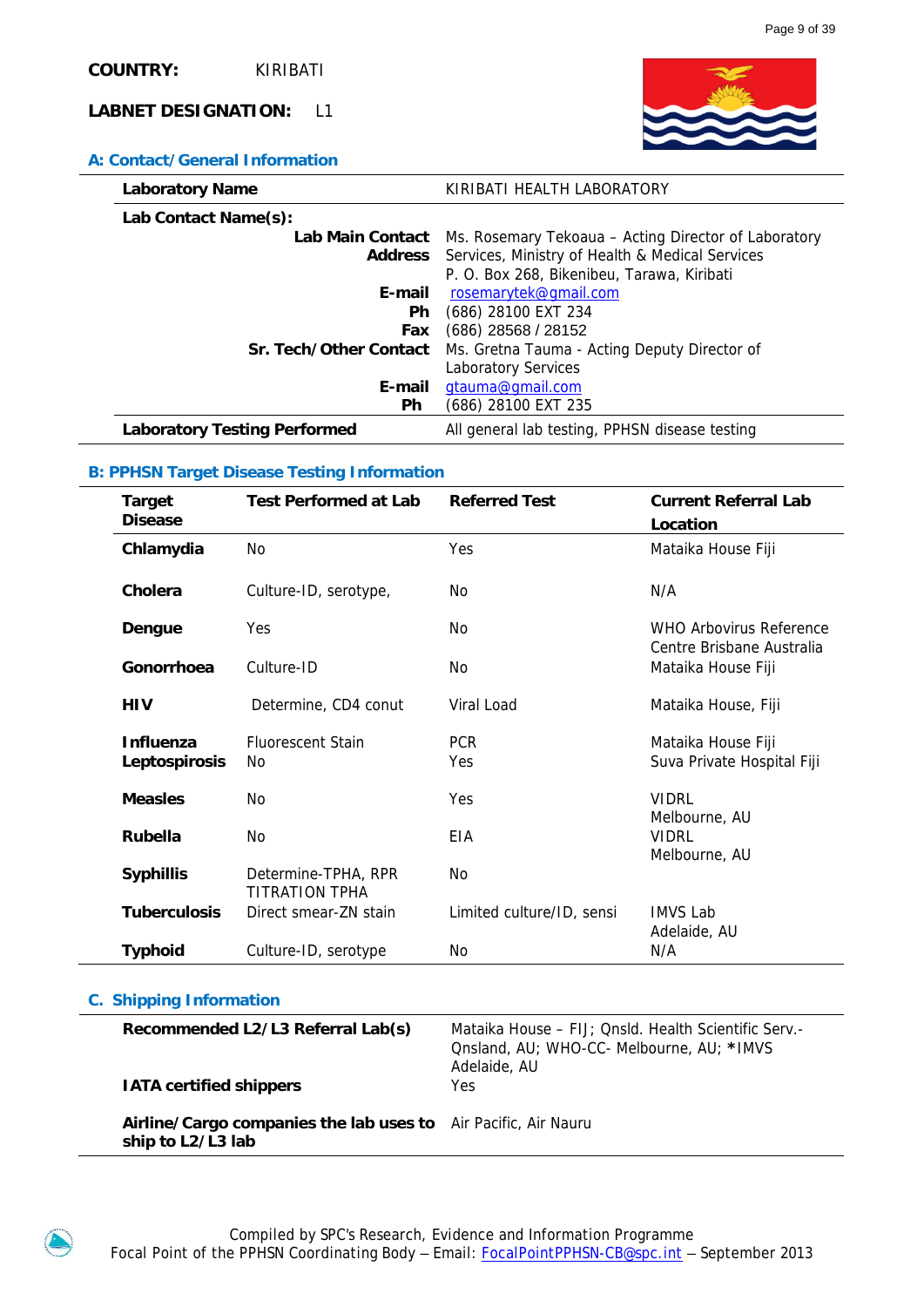# **A: Contact/General Information**

| <b>Laboratory Name</b>              | Majuro Hospital Laboratory                            |
|-------------------------------------|-------------------------------------------------------|
| Lab Contact Name(s):                | Mr. Paul Lalita - Lab Supervisor                      |
| <b>Lab Main Contact</b>             | Majuro Hospital                                       |
| <b>Address</b>                      | P. O. Box 16,                                         |
| E-mail                              | Majuro, Republic of Marshall Islands 96960            |
| Ph                                  | paul_lalita@yahoo.com                                 |
| Fax                                 | Phone: (692) 625 3399                                 |
| Sr. Tech/Other Contact              | Fax: (692) 625-4543                                   |
| E-mail                              | Ms. Kinisalote Tikomaidraubuta - Asst. Lab Supervisor |
| Ph                                  | kinitiko@yahoo.com                                    |
| <b>Laboratory Testing Performed</b> | General lab testing, PPHSN disease testing            |

# **B: PPHSN Target Disease Testing Information**

|                                | <b>Target</b><br><b>Disease</b>                                        | <b>Test Performed at Lab</b>        | <b>Referred Test</b>                                                                                                                 | <b>Current Referral Lab</b>                     |
|--------------------------------|------------------------------------------------------------------------|-------------------------------------|--------------------------------------------------------------------------------------------------------------------------------------|-------------------------------------------------|
|                                |                                                                        |                                     |                                                                                                                                      | Location                                        |
|                                | Chlamydia                                                              | Molecular Probetech                 | <b>No</b>                                                                                                                            | N/A                                             |
|                                | Cholera                                                                | Presumptive culture<br>Serotyping   | <b>No</b>                                                                                                                            | N/A                                             |
|                                | Dengue                                                                 | PanBio-IgG/Igm                      | No                                                                                                                                   | Univ. of Hawaii-Trop Med<br>Dept, Hawaii, USA   |
|                                | Gonorrhoea                                                             | Culture/ID & Molecular<br>ProbeTech | <b>No</b>                                                                                                                            | N/A                                             |
|                                | <b>HIV</b>                                                             | Determine; Unigold, Insti           | <b>Western Blot</b>                                                                                                                  | Diagnostic Lab Services<br>Hawaii, USA          |
|                                | <b>Influenza</b>                                                       | <b>OSOM Rapid Test</b>              | <b>PCR</b>                                                                                                                           | Hawaii State Lab USA                            |
|                                | Leptospirosis                                                          | No                                  | <b>No</b>                                                                                                                            | N/A                                             |
|                                | <b>Measles</b>                                                         | No                                  | Yes                                                                                                                                  | Diagnostic Lab Services<br>Honolulu             |
|                                | <b>Rubella</b>                                                         | <b>No</b>                           | Yes                                                                                                                                  | Diagnostic Lab Services<br>Honolulu             |
|                                | <b>Syphillis</b>                                                       | RPR, TPHA                           | <b>No</b>                                                                                                                            | N/A                                             |
|                                | <b>Tuberculosis</b>                                                    | Direct smear-ZN stain               | Culture, ID, sensi                                                                                                                   | Diagnostic Lab Services<br>Honolulu-Hawaii, USA |
|                                | <b>Typhoid</b>                                                         | Culture/ID                          | <b>No</b>                                                                                                                            | N/A                                             |
| <b>C: Shipping Information</b> |                                                                        |                                     |                                                                                                                                      |                                                 |
|                                | Recommended L2/L3 Referral Lab(s)                                      |                                     | *Diagnostic Lab Services; *University of Hawaii-Trop.<br>Med Department; State Lab of Hawaii; All in Hawaii,<br>USA; VIDRL Melbourne |                                                 |
|                                | <b>IATA certified shippers</b><br>Airline/Cargo companies the lab uses |                                     | Yes                                                                                                                                  |                                                 |
|                                |                                                                        |                                     | <b>United Airlines</b>                                                                                                               |                                                 |

**to ship to L2/L3 lab** 

United Airlines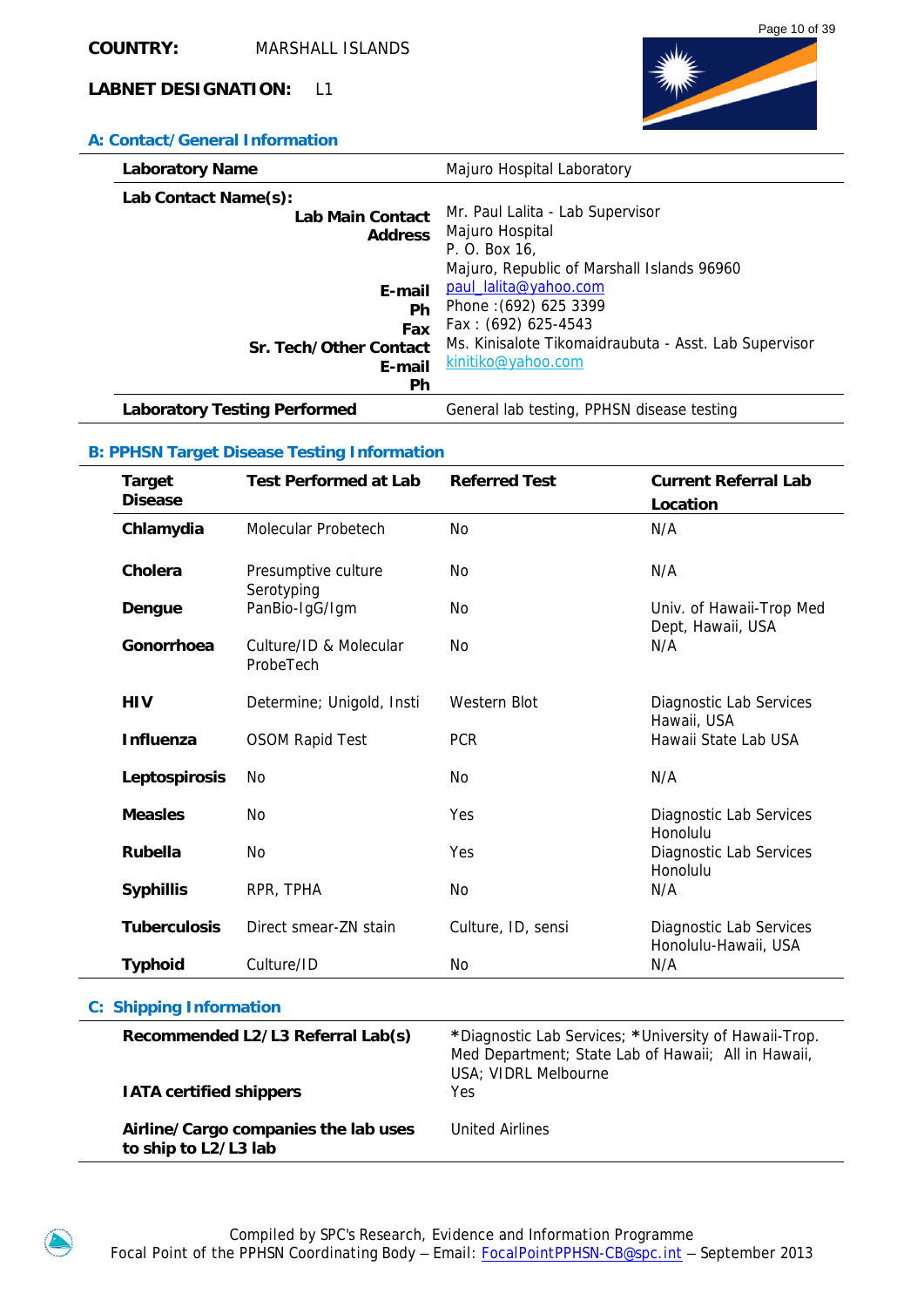### **A: Contact/General Information**

| <b>Laboratory Name</b>                   | NAURU PUBLIC HEALTH LABORATORY                                         |
|------------------------------------------|------------------------------------------------------------------------|
| Lab Contact Name(s):<br>Lab Main Contact | Mr. Jiosese Mailulu - Officer in Charge                                |
| <b>Address</b>                           | <b>Health Department</b><br>Republic of Nauru                          |
| E-mail<br>Ph                             | Jiosese.mailulu@nauru.gov.nr<br>(674) 444 3160 / (674) 557 3068        |
| Fax<br>Sr. Tech/Other Contact            | (674) 444 3199<br>Ms Shanyko Benjamin<br>Shanyko.benjamin@nauru.gov.nr |
| E-mail<br>Ph                             | (674)5567195                                                           |
| Fax                                      |                                                                        |
| <b>Laboratory Testing Performed</b>      | General lab testing, limited PPHSN disease testing                     |

### **B: PPHSN Target Disease Testing Information**

| <b>Target</b><br><b>Disease</b> | <b>Test Performed at Lab</b>           | <b>Referred Test</b>              | Referral Lab-L2/L3<br>Location                  |
|---------------------------------|----------------------------------------|-----------------------------------|-------------------------------------------------|
| Chlamydia                       | N <sub>0</sub>                         | <b>DNA Probe</b>                  | <b>Oueensland Medical Lab</b><br>Queensland, AU |
| Cholera                         | Culture and sensitivity                | <b>No</b>                         | N/A                                             |
| Dengue                          | Panbio IgM                             | No                                | N/A                                             |
| Gonorrhoea                      | N <sub>0</sub>                         | <b>DNA Probe</b>                  | <b>Oueensland Medical Lab</b><br>Queensland, AU |
| <b>HIV</b>                      | Abbott-Determine, Unigold<br>and Insti | Confirmation, CD4 & Viral<br>Load | <b>Oueensland Medical Lab</b><br>Queensland, AU |
| <b>Influenza</b>                | <b>Binax-Rapid Test</b>                | <b>PCR</b>                        | <b>WHOCC Melbourne</b>                          |
| Leptospirosis                   | PanBio IgM                             | No                                | N/A                                             |
| <b>Measles</b>                  | N <sub>0</sub>                         | No                                | N/A                                             |
| <b>Rubella</b>                  | N <sub>0</sub>                         | N <sub>0</sub>                    | N/A                                             |
| <b>Syphillis</b>                | Determine-TPHA, RPR<br>Titre           | No                                | Queensland Medical Lab<br>Queensland, AU        |
| <b>Tuberculosis</b>             | Direct smear-ZN stain                  | None                              | N/A                                             |
| <b>Typhoid</b>                  | N <sub>0</sub>                         | Culture/ID, sensitivity           | Oueensland Medical Lab<br>Queensland, AU        |

| Recommended L2/L3 Referral Lab(s)<br><b>IATA certified shippers</b> | Onsid. Health Scientific Serv., *Onsid. Mycobacteria Ref<br>Lab, *Onsld Medical Lab, All in Brisbane, AU<br>Yes |
|---------------------------------------------------------------------|-----------------------------------------------------------------------------------------------------------------|
| Airline/Cargo companies the lab uses<br>to ship to L2/L3 lab        | Air Nauru                                                                                                       |

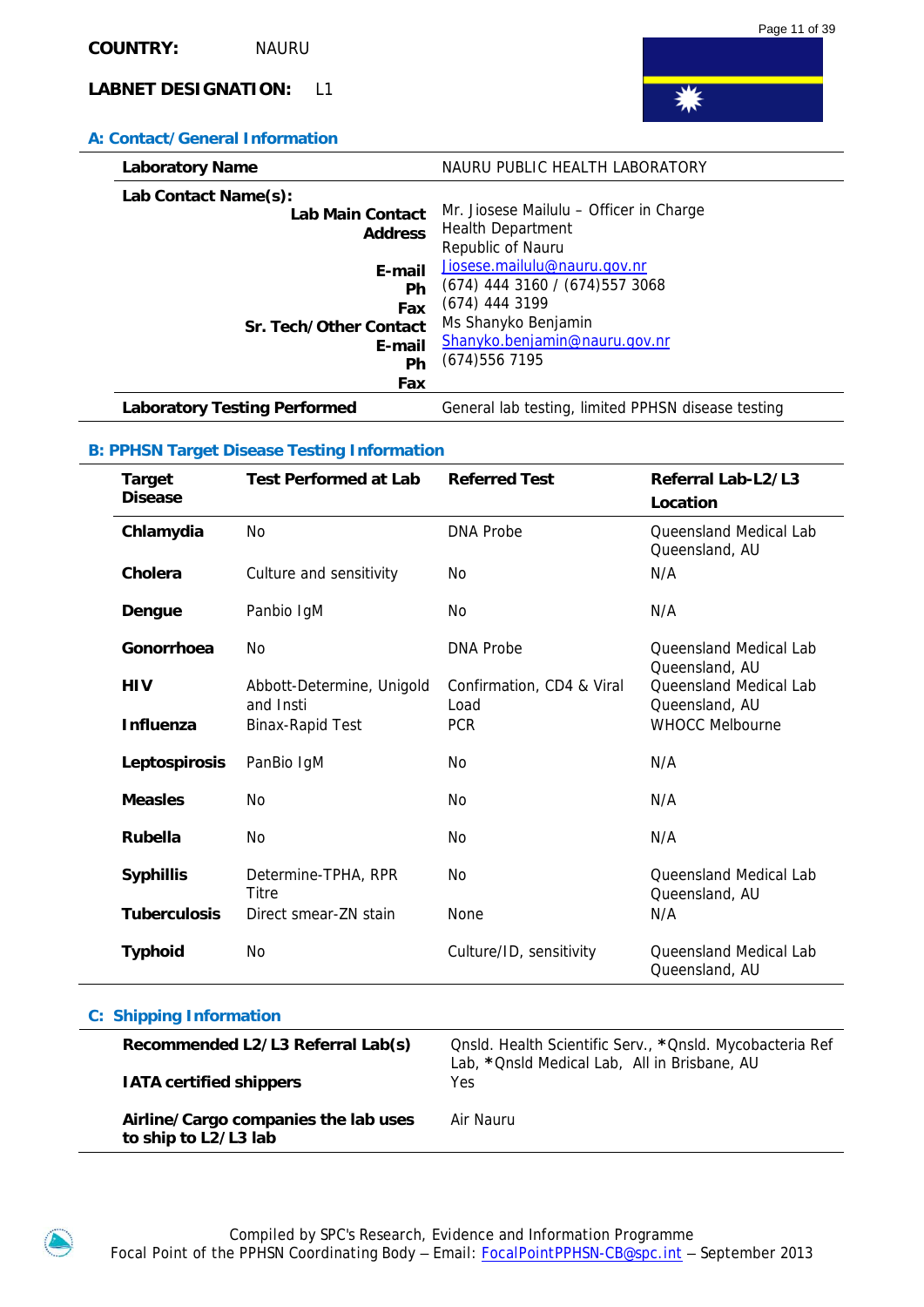

# **A: Contact/General Information**

| <b>Laboratory Name</b>              | Commonwealth Health Center Laboratory             |
|-------------------------------------|---------------------------------------------------|
| Lab Contact Name(s):                |                                                   |
| Lab Main Contact                    | Mr. Philip Dauterman, MD, Lab Director            |
| <b>Address</b>                      | Commonwealth Health Center, Lower Navy Hill, P.O. |
|                                     | Box 500409 CK, Saipan, MP 96950 USA -             |
| E-mail                              | chclab@gmail.com $(670)$ 234 8950                 |
| Ph                                  | (670) 234 8930/8612                               |
| Fax                                 | Mr John Duenas, Clinical Lab Technician           |
| Sr. Tech/Other Contact              | chclab@gmail.com                                  |
| E-mail                              | (670) 236-8395/96                                 |
|                                     | $(670)$ 236-8612                                  |
| Ph                                  |                                                   |
| Fax                                 |                                                   |
| <b>Laboratory Testing Performed</b> | General lab testing, PPHSN disease testing        |

# **B: PPHSN Target Disease Testing Information**

| <b>Target</b><br><b>Disease</b> | <b>Test Performed at Lab</b> | <b>Referred Test</b> | Referral Lab-L2/L3<br>Location                |
|---------------------------------|------------------------------|----------------------|-----------------------------------------------|
| Chlamydia                       | No                           | GenProbe DNA         | <b>DLS Hawaii</b>                             |
| Cholera                         | No                           | Serotyping           | Diagnostic Lab Services<br>Hawaii, USA        |
| Dengue                          | No.                          | EIA                  | Univ. of Hawaii-Trop Med<br>Dept, Hawaii, USA |
| Gonorrhoea                      | No                           | No                   | Diagnostic Lab Services<br>Hawaii, USA        |
| <b>HIV</b>                      | No                           | EIA, Western Blot    | Diagnostic Lab Services<br>Hawaii, USA        |
| <b>Influenza</b>                | Quidel-Rapid Test            | <b>PCR</b>           | Diagnostic Lab Services<br>Hawaii, USA        |
| Leptospirosis                   | No                           | EIA, confirmation    | Diagnostic Lab Services<br>Hawaii, USA        |
| <b>Measles</b>                  | No                           | EIA                  | Diagnostic Lab Services<br>Hawaii, USA        |
| <b>Rubella</b>                  | <b>No</b>                    | <b>EIA</b>           | Diagnostic Lab Services<br>Hawaii, USA        |
| <b>Syphillis</b>                | No                           | <b>FTA</b>           | Diagnostic Lab Services<br>Hawaii, USA        |
| <b>Tuberculosis</b>             | <b>No</b>                    | Culture, ID, sensi   | Diagnostic Lab Services<br>Hawaii, USA        |
| <b>Typhoid</b>                  | No                           | No                   | Diagnostic Lab Services<br>Hawaii, USA        |

| Recommended L2/L3 Referral Lab(s)<br><b>IATA certified shippers</b>                        | *Diagnostic Lab Services; University of Hawaii-Trop.<br>Med Department Hawaii, USA; *US Mil. Lab, Texas,<br><b>USA</b><br>Yes. |
|--------------------------------------------------------------------------------------------|--------------------------------------------------------------------------------------------------------------------------------|
| Airline/Cargo companies the lab uses to United Airlines & Freedom Air<br>ship to L2/L3 lab |                                                                                                                                |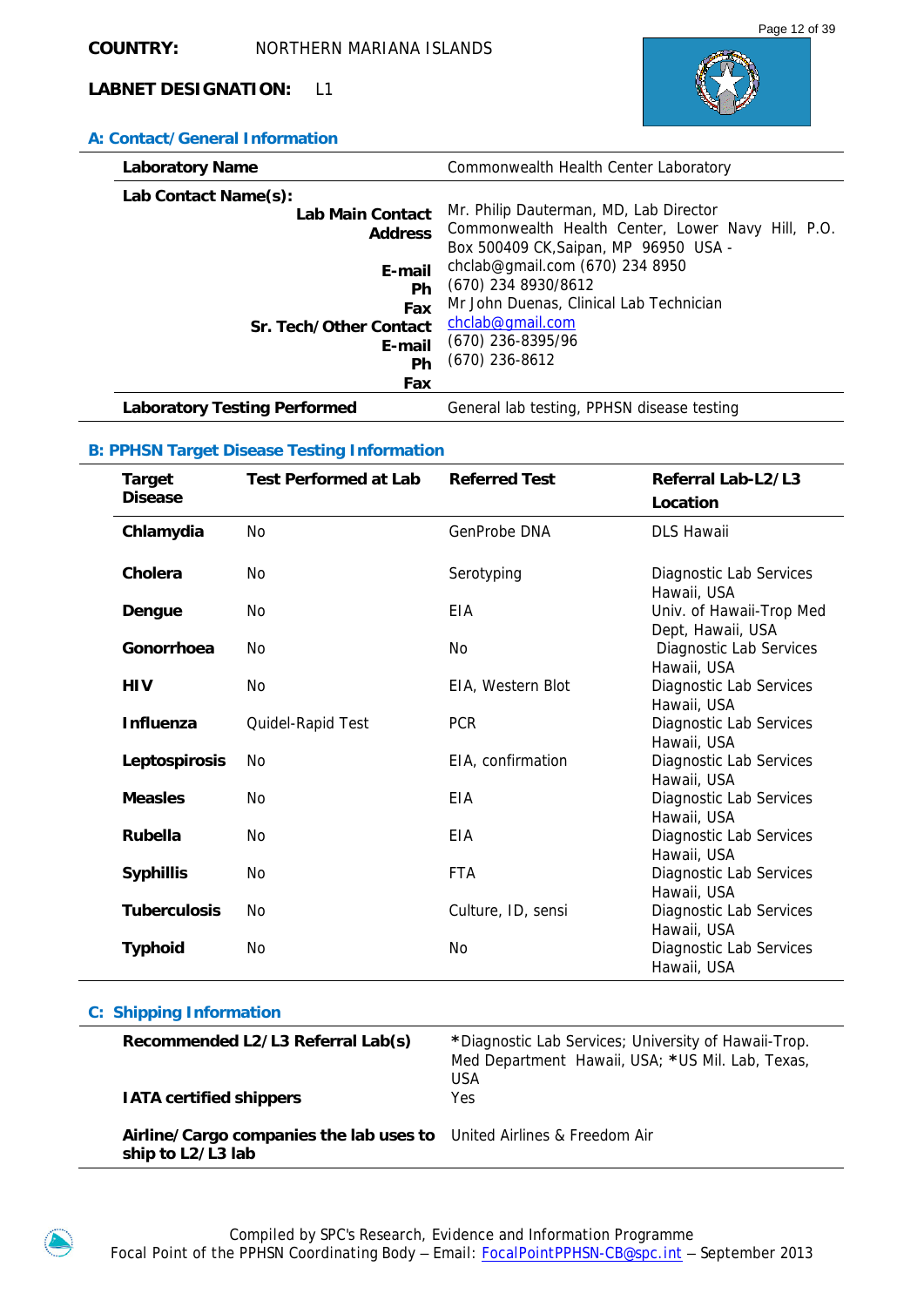

### **A: Personnel/Contact Information**

| <b>Laboratory Name</b>                   |                                                   | NIUE FOOU HOSPITAL LABORATORY                                                                                                                                  |
|------------------------------------------|---------------------------------------------------|----------------------------------------------------------------------------------------------------------------------------------------------------------------|
| Lab Contact Name:<br>Pathologist/Manager | <b>Address</b>                                    | Andy Manu- Lab Technician<br>Niue Health Department<br>P. O. Box 33, Alofi, Niu                                                                                |
| Sr. Tech/Other Contact                   | E-mail<br>Ph<br><b>Fax</b><br>E-mail<br>Ph<br>Fax | health.pathology@mail.gov.nu<br>$(683)$ 4100<br>$(683)$ 4265<br>Mr. Manila Nosa, Director of Health<br>Manila.Nosa@mail.gov.nu<br>$(683)$ 4100<br>$(683)$ 4265 |

Laboratory Testing Performed All general lab testing, limited PPHSN disease testing

### **B: Target Disease Testing Information**

| <b>Target</b><br><b>Disease</b> | <b>Test Performed at Lab</b>       | <b>Referred Test</b>   | Test at L2 - L2 Location                 |
|---------------------------------|------------------------------------|------------------------|------------------------------------------|
| Chlamydia                       | Rapid Test-Hexagon                 | <b>DNA Probe</b>       | Lab Plus                                 |
| Cholera                         | Presumptive culture                | Confirmation ID        | Auckland, NZ<br>Lab Plus<br>Auckland, NZ |
| Dengue                          | PanBio-IgG/IgM                     | Confirmation           | No                                       |
| Gonorrhoea                      | Presumptive culture,<br>gram stain | Confirmation           | Lab Plus<br>Auckland, NZ                 |
| <b>HIV</b>                      | Determine, Unigold, Insti          | CD4 & Viral Load       | Lab Plus                                 |
| Influenza                       | Quidel-Rapid Test                  | <b>PCR</b>             | Auckland, NZ<br>ESR NCID, Wellington NZ  |
| Leptospirosis                   | No                                 | Screen/Confirmation    | Lab Plus<br>Auckland, NZ                 |
| <b>Measles</b>                  | N <sub>0</sub>                     | EIA                    | Lab Plus                                 |
| <b>Rubella</b>                  | <b>No</b>                          | EIA                    | Auckland, NZ<br>Lab Plus<br>Auckland, NZ |
| <b>Syphillis</b>                | RPR, TPHA                          | <b>Titer</b>           | Lab Plus                                 |
| <b>Tuberculosis</b>             | $Yes - ZN stan$                    | N <sub>0</sub>         | Auckland, NZ<br>N/A                      |
| <b>Typhoid</b>                  | Yes – presumptive<br>culture       | Culture-ID, serotyping | Lab Plus<br>Auckland, NZ                 |

| <b>Recommended L2/L3 Referral Lab(s)</b> *Lab Plus, Auckland, NZ             |    |
|------------------------------------------------------------------------------|----|
| <b>IATA certified shippers</b>                                               | No |
| Airline/Cargo companies the lab uses Air New Zealand<br>to ship to L2/L3 lab |    |
|                                                                              |    |

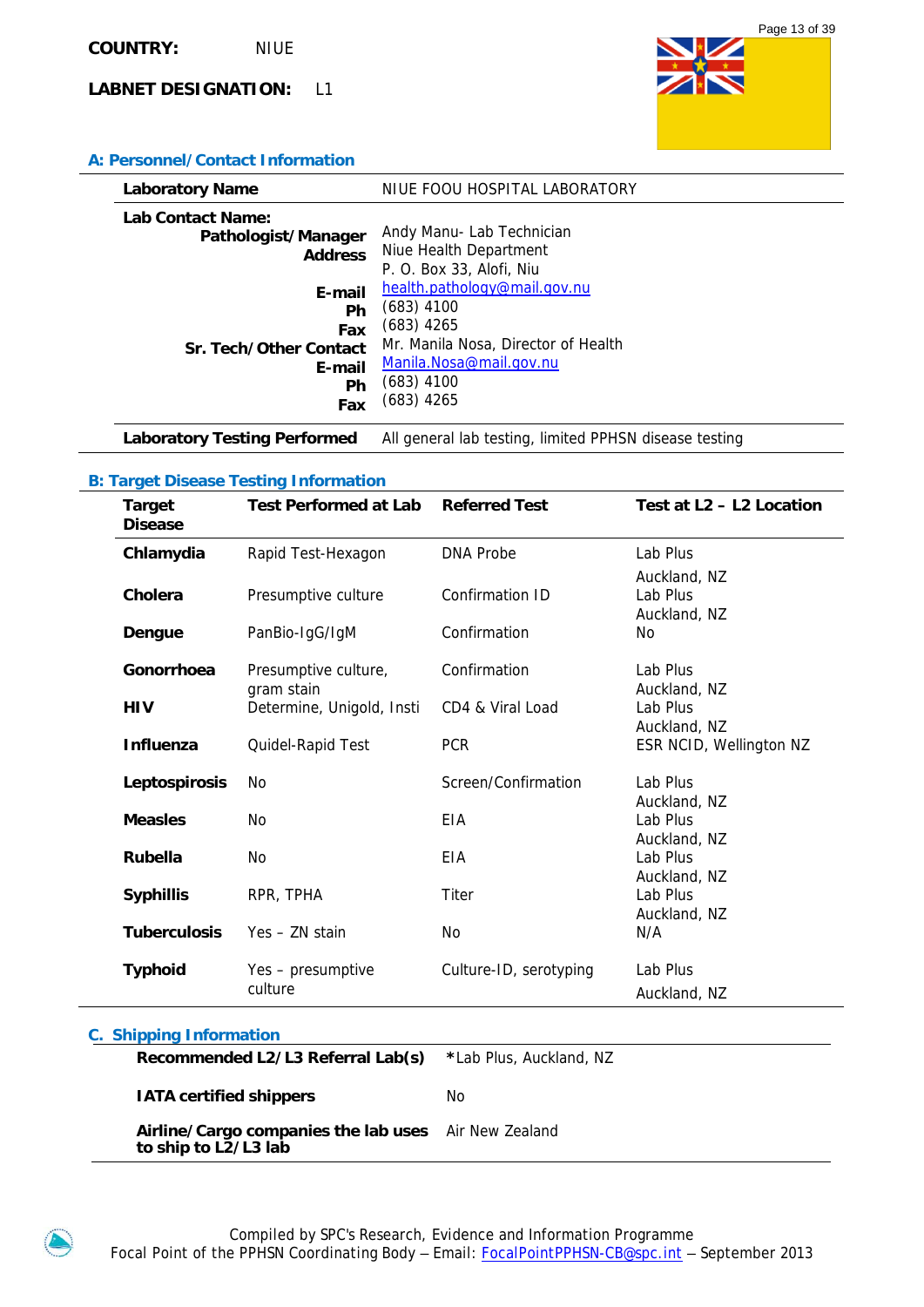### **A: Contact/General Information**

| <b>Laboratory Name</b>              | Belau National Hospital Laboratory         |
|-------------------------------------|--------------------------------------------|
| Lab Contact Name(s):                |                                            |
| <b>Lab Main Contact</b>             | Mr Francis Termeteet - Lab Supervisor      |
| <b>Address</b>                      | Medical Laboratory, Belau State Hospital   |
|                                     | P. O. Box 6027 Koror, Palau 96940          |
| E-mail                              | kumeroritmaya@gmail.com                    |
| Ph                                  | Phone: (680) 488 2552/4508                 |
| Fax                                 | $(680)$ 488 4503<br>Fax:                   |
| Sr. Tech/Other Contact              | Evelyn Tomokane                            |
| E-mail                              |                                            |
| <b>Ph</b>                           | (680) 488 2552                             |
| Fax                                 |                                            |
| <b>Laboratory Testing Performed</b> | General lab testing, PPHSN disease testing |

### **B: PPHSN Target Disease Testing Information**

| <b>Target</b><br><b>Disease</b> | <b>Test Performed at Lab</b> | <b>Referred Test</b>     | Referral Lab-L2/L3<br>Location                  |
|---------------------------------|------------------------------|--------------------------|-------------------------------------------------|
| Chlamydia                       | <b>No</b>                    | <b>No</b>                | N/A                                             |
| Cholera                         | No                           | No.                      | N/A                                             |
| Dengue                          | PanBio-IgM                   | No.                      | Univ. of Hawaii-Trop Med                        |
| Gonorrhoea                      | No                           | No                       | Dept, Hawaii, USA<br>N/A                        |
| <b>HIV</b>                      | Determine, Unigold, Insti    | CD4 & Viral Load         | Diagnostic Lab Services                         |
| <b>Influenza</b>                | Fluorescent stain            | <b>PCR</b>               | Hawaii, USA<br>CDC, Atlanta, USA or             |
| Leptospirosis                   | PanBio-IgM                   | No.                      | WHO-CC Melbourne, AU<br>Diagnostic Lab Services |
| <b>Measles</b>                  | No                           | No.                      | Hawaii, USA<br>N/A                              |
| <b>Rubella</b>                  | No                           | No.                      | N/A                                             |
| <b>Syphillis</b>                | RPR, Determine               | No.                      | N/A                                             |
| <b>Tuberculosis</b>             | Direct smear-ZN stain        | Culture, ID, sensitivity | Diagnostic Lab Services                         |
| <b>Typhoid</b>                  | GeneXpert<br>No              | No                       | Hawaii, USA<br>N/A                              |

| Recommended L2/L3 Referral Lab(s)<br><b>IATA certified shippers</b>          | *Diagnostic Lab Services; *Univ of Hawaii-Trop. Med<br>Dept Hawaii, USA; *CDC Atlanta, USA; WHO-CC<br>Melbourne, AU<br>Yes |
|------------------------------------------------------------------------------|----------------------------------------------------------------------------------------------------------------------------|
| Airline/Cargo companies the lab uses to United Airlines<br>ship to L2/L3 lab |                                                                                                                            |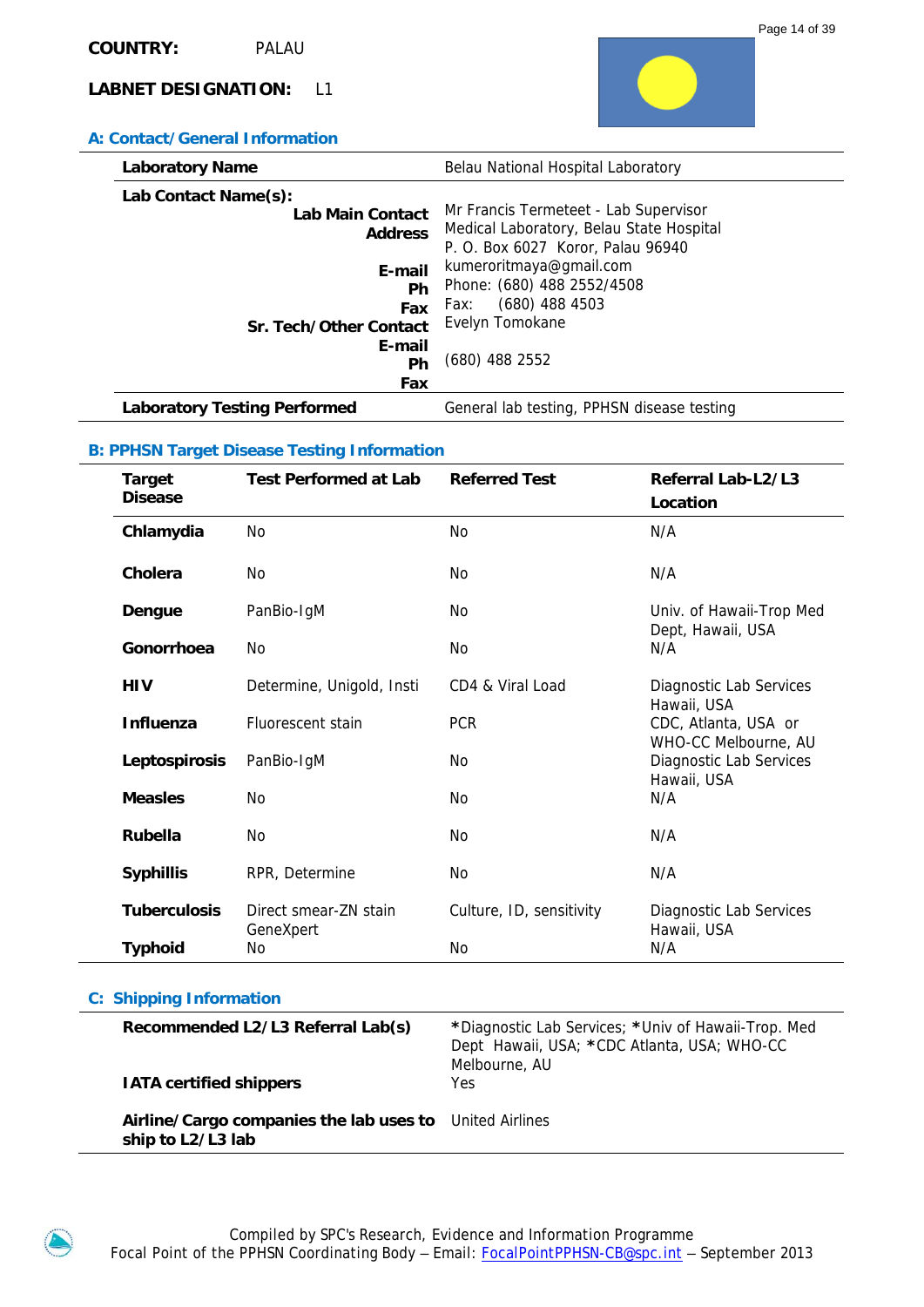

# **A: Personnel/Contact Information**

| <b>Laboratory Name</b>                                                                                                       | CENTRAL PUBLIC HEALTH LABORATORY                                                                                                                                                                                                                                                                                          |
|------------------------------------------------------------------------------------------------------------------------------|---------------------------------------------------------------------------------------------------------------------------------------------------------------------------------------------------------------------------------------------------------------------------------------------------------------------------|
| <b>Lab Contact Name:</b><br>Pathologist/Manager<br><b>Address</b><br>E-mail<br>Ph<br>Fax<br>Sr. Tech/Other Contact<br>E-mail | Dr. Evelyn Lavu- Director-Central Public Health<br>Laboratory<br>Port Moresby General Hospital, Free Mail Bag,<br>Boroko, National Capital District, Papua New Guinea<br>evelynlavu@daltron.com.pq<br>$(675)$ 324 8146<br>$(675)$ 325 6342<br>Mr Willie Porau-Lab Manager-Central Public Health Lab<br>cphl@datec.net.pq; |
| <b>Laboratory Testing Performed</b>                                                                                          | General lab testing, PPHSN disease testing                                                                                                                                                                                                                                                                                |

# **B: Target Disease Testing Information**

|  | <b>Target</b><br><b>Disease</b>                                     | <b>Test Performed at Lab</b>                             | <b>Referred Test</b>                                    | Referral Lab-L2/L3<br>Location                                    |
|--|---------------------------------------------------------------------|----------------------------------------------------------|---------------------------------------------------------|-------------------------------------------------------------------|
|  | Chlamydia                                                           | No                                                       | No                                                      | N/A                                                               |
|  | Cholera                                                             | Culture/ID, serotyping                                   | No                                                      | N/A                                                               |
|  | Dengue                                                              | PanBio strips - IgM                                      | Serotype, PCR                                           | <b>WHO Arbovirus Reference</b><br>Centre, Brisbane,<br>Australia. |
|  | Gonorrhoea                                                          | Culture/ID                                               | No                                                      | N/A                                                               |
|  | <b>HIV</b>                                                          | Serodia, Determine,<br>Capilus, Immunocomb,<br>CD4 count | No                                                      | N/A                                                               |
|  | <b>Influenza</b>                                                    | Fluorescent stain                                        | <b>PCR</b>                                              | WHO-CC<br>Melbourne, AU                                           |
|  | Leptospirosis                                                       | <b>No</b>                                                | $EIA -$ confirmation                                    | <b>Onsld. Health Scientific</b><br>Serv.<br>Queensland, AU        |
|  | <b>Measles</b>                                                      | EIA-Dade                                                 | <b>No</b>                                               | N/A                                                               |
|  | <b>Rubella</b>                                                      | EIA-Dade                                                 | <b>No</b>                                               | N/a                                                               |
|  | <b>Syphillis</b><br><b>Tuberculosis</b>                             | VDRL, Murex-TPHA<br>Direct smear-ZN stain                | No<br>Limited culture/ID, sensi                         | N/A<br>Qnsld. Mycobact. Ref. Lab<br>Brisbane, AU                  |
|  | <b>Typhoid</b>                                                      | Culture/ID                                               | No                                                      | N/A                                                               |
|  | <b>C: Shipping Information</b>                                      |                                                          |                                                         |                                                                   |
|  | Recommended L2/L3 Referral Lab(s)<br><b>IATA certified shippers</b> |                                                          | Mycobact Ref Lab, Brisbane, AU; WHO-CC Melbourne,<br>AU | Onsid. Health Scientific Serv.-Queensland, AU; * Onsid.           |
|  |                                                                     |                                                          | Yes                                                     |                                                                   |

 **Airline/Cargo companies the lab uses to ship to L2/L3 lab**  Air Niugini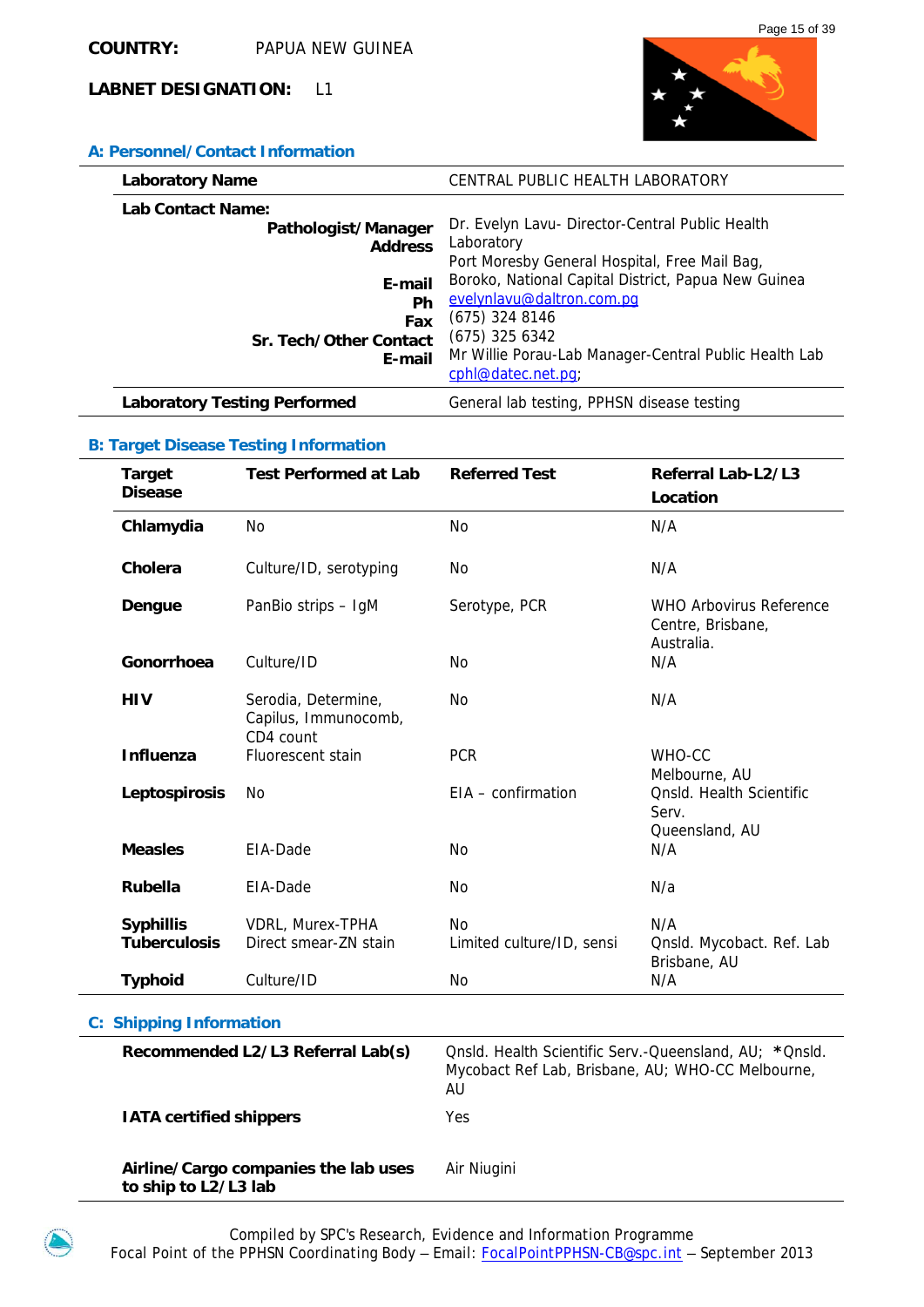

# **A: Personnel/Contact Information**

| <b>Laboratory Name</b>                                                                                                      | NATIONAL HEALTH LABORATORY                                                                                                                                                                              |
|-----------------------------------------------------------------------------------------------------------------------------|---------------------------------------------------------------------------------------------------------------------------------------------------------------------------------------------------------|
| Lab Contact Name:<br>Pathologist/Manager<br><b>Address</b><br>E-mail<br>Ph<br>Fax<br>Sr. Tech/Other Contact<br>E-mail<br>Ph | Mr. Vaomalo Kini, Manager Laboratory Service<br>Samoa National Health Service<br>Private Mail Bag, Apia, Samoa<br>VaomaloK@nhs.gov.ws<br>(685) 66 651<br>(685) 23 592<br>Lupe Isaia<br>lupei@nhs.gov.ws |
| <b>Laboratory Testing Performed</b>                                                                                         | General lab testing, PPHSN disease testing                                                                                                                                                              |

### **B: Target Disease Testing Information**

| <b>Target</b><br><b>Disease</b> | <b>Test Performed at Lab</b>                           | <b>Referred Test</b>      | Referral Lab-L2/L3<br>Location                                                     |
|---------------------------------|--------------------------------------------------------|---------------------------|------------------------------------------------------------------------------------|
| Chlamydia                       | Molecular ProbeTech                                    | N <sub>O</sub>            | N/A                                                                                |
| Cholera                         | Presumptive culture                                    | ID, confirmation          | LabPlus<br>Auckland, NZ                                                            |
| Dengue                          | PanBio strips - IgG/IgM                                | Confirmation              | Mataika House, Fiji, WHO<br>Arbovirus Reference<br>Centre, Brisbane,<br>Australia. |
| Gonorrhoea                      | Presumptive culture, gram<br>stain Molecular ProbeTech | No                        | N/A                                                                                |
| <b>HIV</b>                      | Determine, Unigold, Insti                              | Viral Load                | LabPlus<br>Auckland, NZ                                                            |
| <b>Influenza</b>                | Rapid Test-Quidel,<br><b>Fluorescent stain</b>         | <b>PCR</b>                | <b>ESR/NCBID Wellington</b>                                                        |
| Leptospirosis                   | No                                                     | EIA                       | <b>LabPlus</b><br>Auckland, NZ                                                     |
| <b>Measles</b>                  | <b>No</b>                                              | EIA                       | LabPlus<br>Auckland, NZ                                                            |
| Rubella                         | <b>No</b>                                              | EIA                       | LabPlus<br>Auckland, NZ                                                            |
| <b>Syphillis</b>                | RPR, TPPA                                              |                           | LabPlus<br>Auckland, NZ                                                            |
| <b>Tuberculosis</b>             | Direct smear-ZN stain.                                 | Limited culture/ID, sensi | <b>IMVS</b><br>Adelaide, AU                                                        |
| <b>Typhoid</b>                  | Culture/ID                                             | Phage typing              | LabPlus and ESR<br>ΝZ                                                              |

| Recommended L2/L3 Referral Lab(s)<br><b>IATA certified shippers</b> | Mataika House Fiji; *LabPlus Auckland, NZ; WHO<br>ARbovirus Reference Centre, Brisbane, AU; *IMVS<br>Adelaide, AU<br>Yes. |
|---------------------------------------------------------------------|---------------------------------------------------------------------------------------------------------------------------|
| Airline/Cargo companies the lab uses<br>to ship to L2/L3 lab        | Air New Zealand, Air Pacific                                                                                              |

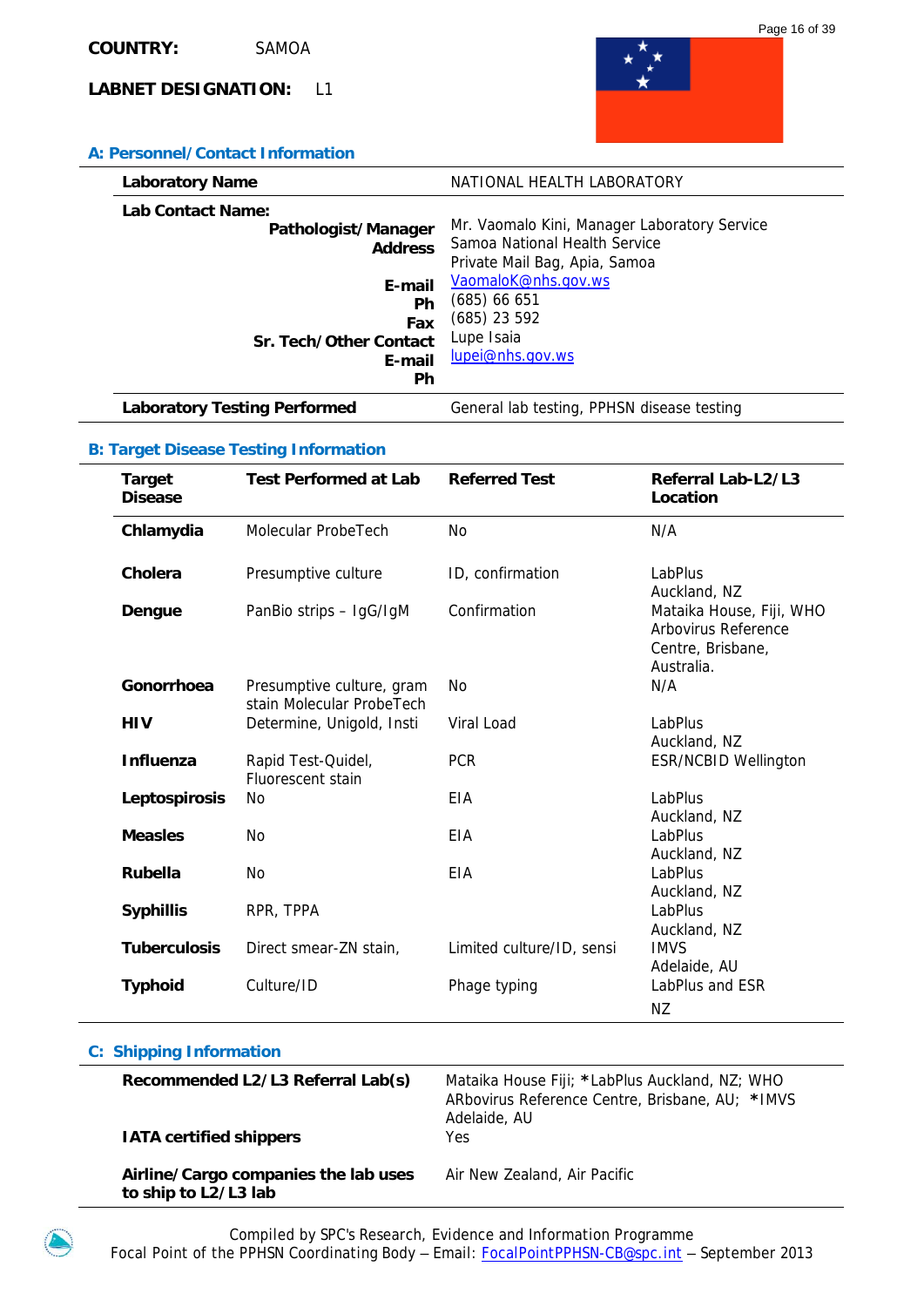

# **A: Personnel/Contact Information**

| <b>Laboratory Name</b>                    | NATIONAL REFERRAL HOSPITAL LABORATORY      |
|-------------------------------------------|--------------------------------------------|
| Lab Contact Name:                         |                                            |
| Pathologist/Manager                       | Mr. Alfred Dofai; Head of Medical Lab      |
|                                           | <b>Address</b> National Referral Hospital  |
|                                           | P. O. Box 349, Honiara, Solomon Islands    |
|                                           | <b>E-mail</b> labnrh@solomon.com.sb        |
| <b>Ph</b>                                 | $(677)$ 23 600 ext 309                     |
| Fax                                       | (677) 24 243 or 23 761                     |
| Sr. Tech/Other Contact Mrs Violine Aruafu |                                            |
|                                           | E-mail varuafu@yahoo.com                   |
| Ph                                        | $(677)$ 25 436                             |
| <b>Laboratory Testing Performed</b>       | General lab testing, PPHSN disease testing |

### **B: Target Disease Testing Information**

| <b>Target</b><br><b>Disease</b> | <b>Test Performed at Lab</b>                  | <b>Referred Test</b>                 | Referral Lab-L2/L3<br>Location                                |
|---------------------------------|-----------------------------------------------|--------------------------------------|---------------------------------------------------------------|
| Chlamydia                       | BD Probetec-DNA Probe                         | No                                   | N/A                                                           |
| Cholera                         | Presumptive culture/ID                        | Culture confirmationa,<br>serotyping | Qnsld Hith Sci Serv-Royal<br>Brisbane Brisbane, AU            |
| Dengue                          | PanBio strips - IgM/IgG                       | Serotype, PCR                        | <b>WHO Arbovirus Reference</b><br>Centre, Brisbane, Australia |
| Gonorrhoea                      | Gram stain, culture, BD<br>Probetec-DNA Probe | N <sub>O</sub>                       | N/A                                                           |
| <b>HIV</b>                      | Determine, Unigold, Insti                     | Viral Load                           | <b>Qnsld Hlth Sci Serv-Royal</b><br>Brisbane Brisbane, AU     |
| <b>Influenza</b>                | Fluorescent stain                             | <b>PCR</b>                           | WHO-CC<br>Melbourne, AU                                       |
| Leptospirosis                   | <b>RDT</b>                                    | Screen, Confirmation                 | <b>Qnsld Hlth Sci Serv</b><br>Brisbane, AU                    |
| <b>Measles</b>                  | N <sub>0</sub>                                | EIA                                  | Onsld Hlth Sci Serv-Royal<br>Brisbane Brisbane, AU            |
| <b>Rubella</b>                  | N <sub>0</sub>                                | EIA                                  | Qnsld Hlth Sci Serv-Royal<br>Brisbane Brisbane, AU            |
| <b>Syphillis</b>                | RPR, TPHA                                     | No                                   | N/A                                                           |
| <b>Tuberculosis</b>             | Direct smear-ZN stain                         | Limited culture/ID, sensi            | <b>IMVS</b><br>Adelaide, AU                                   |
| <b>Typhoid</b>                  | Culture/ID                                    | Serotyping confirmation              | Qnsld Hlth Sci Serv-Royal<br>Brisbane Brisbane, AU            |

| Recommended L2/L3 Referral Lab(s)<br><b>IATA certified shippers</b> | <b>Onsid Health Scientific Services, WHO Arbovirus</b><br>Reference Centre, Brisbane, AU, *Royal Brisbane<br>Hospital In Queensland, AU; *IMVS Adelaide, AU<br>Yes |
|---------------------------------------------------------------------|--------------------------------------------------------------------------------------------------------------------------------------------------------------------|
| Airline/Cargo companies the lab uses<br>to ship to L2/L3 lab        | Solomon Airlines - Mr. Naphatali Ph. (677) 36071                                                                                                                   |

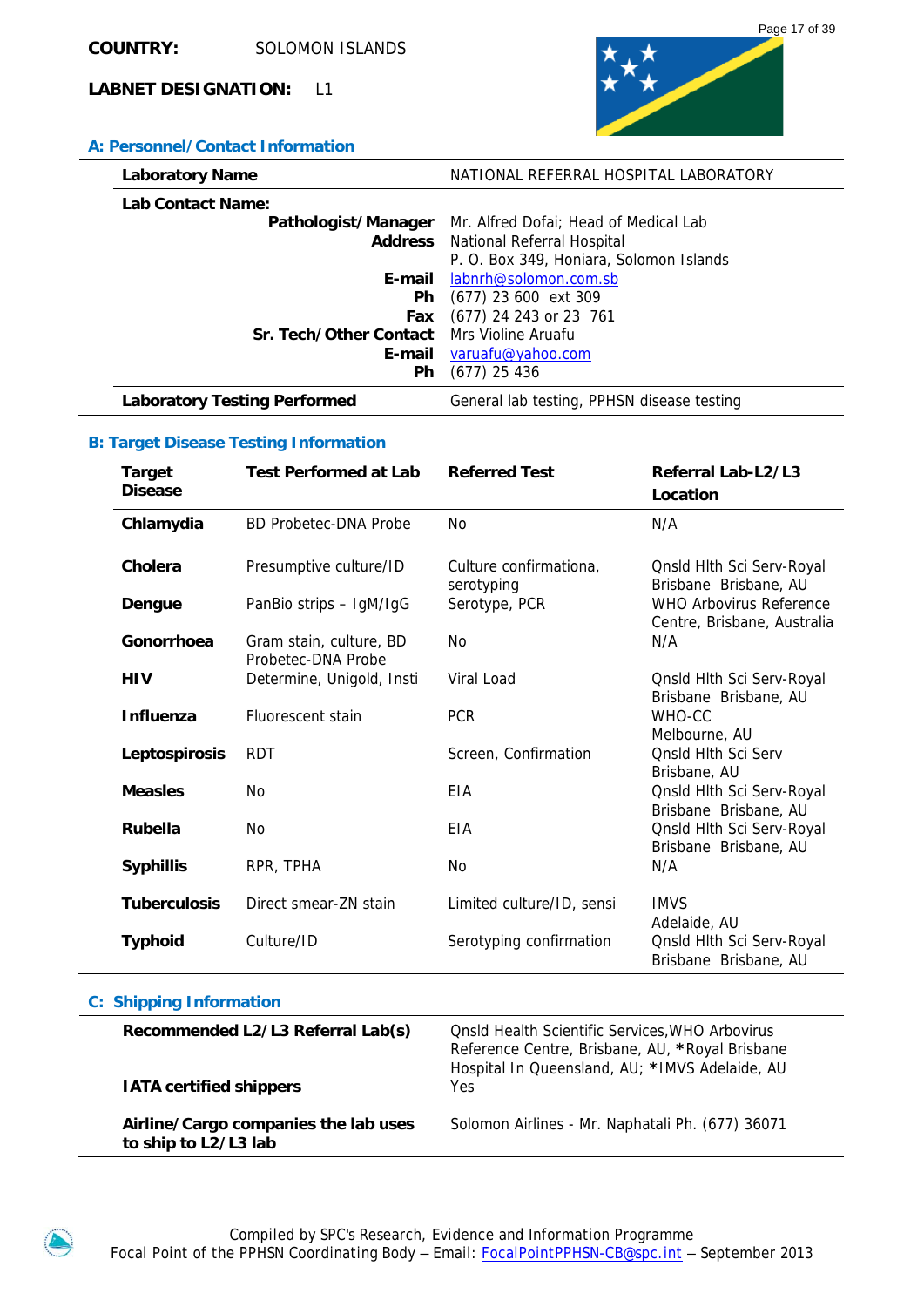



### **A: Personnel/Contact Information**

| <b>Laboratory Name</b>                   | <b>HOSPITAL LABORATORY</b>                                 |
|------------------------------------------|------------------------------------------------------------|
| Lab Contact Name:                        |                                                            |
|                                          | Pathologist/Manager Dr. Silivia Tavite; Director of Health |
|                                          | Address c/o Tokelau Apia Liaison Office                    |
|                                          | P. O. Box 865, Apia, Samoa                                 |
| E-mail                                   | stdrtavite@gmail.com (690) 4211                            |
| Ph.                                      | (685) 21761 or (685) 29143                                 |
| <b>Fax</b>                               | Dr Susana Letu                                             |
| Sr. Tech/Other Contact leihana@gmail.com |                                                            |
| E-mail                                   |                                                            |
| <b>Laboratory Testing Performed</b>      | Limited general lab testing and PPHSN disease testing      |

# **B: PPHSN Target Disease Testing Information**

|            | <b>Target</b>       | <b>Test Performed at Lab</b> | <b>Referred Test</b> | Referral Lab-L2/L3             |
|------------|---------------------|------------------------------|----------------------|--------------------------------|
|            | <b>Disease</b>      |                              |                      | Location                       |
|            | Chlamydia           | No.                          | <b>No</b>            | N/A                            |
|            | Cholera             | <b>No</b>                    | Culture/ID           | LabPlus or ESR, NZ             |
|            |                     |                              |                      | Via Samoa National<br>Hospital |
|            | Dengue              | N <sub>0</sub>               | Confirmation         | LabPlus or ESR, NZ             |
|            |                     |                              |                      | Via Samoa National<br>Hospital |
|            | Gonorrhoea          | N <sub>0</sub>               | Culture              | LabPlus or ESR, NZ             |
|            |                     |                              |                      | Via Samoa National<br>Hospital |
| <b>HIV</b> |                     | Determine                    | Confirmation         | LabPlus or ESR, NZ             |
|            |                     |                              |                      | Via Samoa National<br>Hospital |
|            | <b>Influenza</b>    | Quidel-Rapid Test            | <b>PCR</b>           | ESR NCID, Wellington NZ        |
|            |                     |                              |                      | Lab Plus NZ                    |
|            | Leptospirosis       | No.                          | No                   | N/A                            |
|            | <b>Measles</b>      | N <sub>0</sub>               | No                   | N/A                            |
|            | <b>Rubella</b>      | N <sub>0</sub>               | No                   | N/A                            |
|            | <b>Syphillis</b>    | Determine                    | <b>No</b>            | N/A                            |
|            | <b>Tuberculosis</b> |                              | <b>No</b>            | N/A                            |
|            | <b>Typhoid</b>      | <b>No</b>                    | Culture              | *LabPlus or ESR, NZ            |
|            |                     |                              |                      | Via Samoa National<br>Hospital |

| Recommended L2/L3 Referral Lab(s)<br><b>IATA certified shippers</b> | LabPlus, ESR, New Zealand<br>Via Samoa National Hospital Lab<br>Yes |
|---------------------------------------------------------------------|---------------------------------------------------------------------|
| Airline/Cargo companies the lab uses to                             | By Sea to Samoa and Air New Zealand (via Samoa                      |
| ship to L2/L3 lab                                                   | National Hospital)                                                  |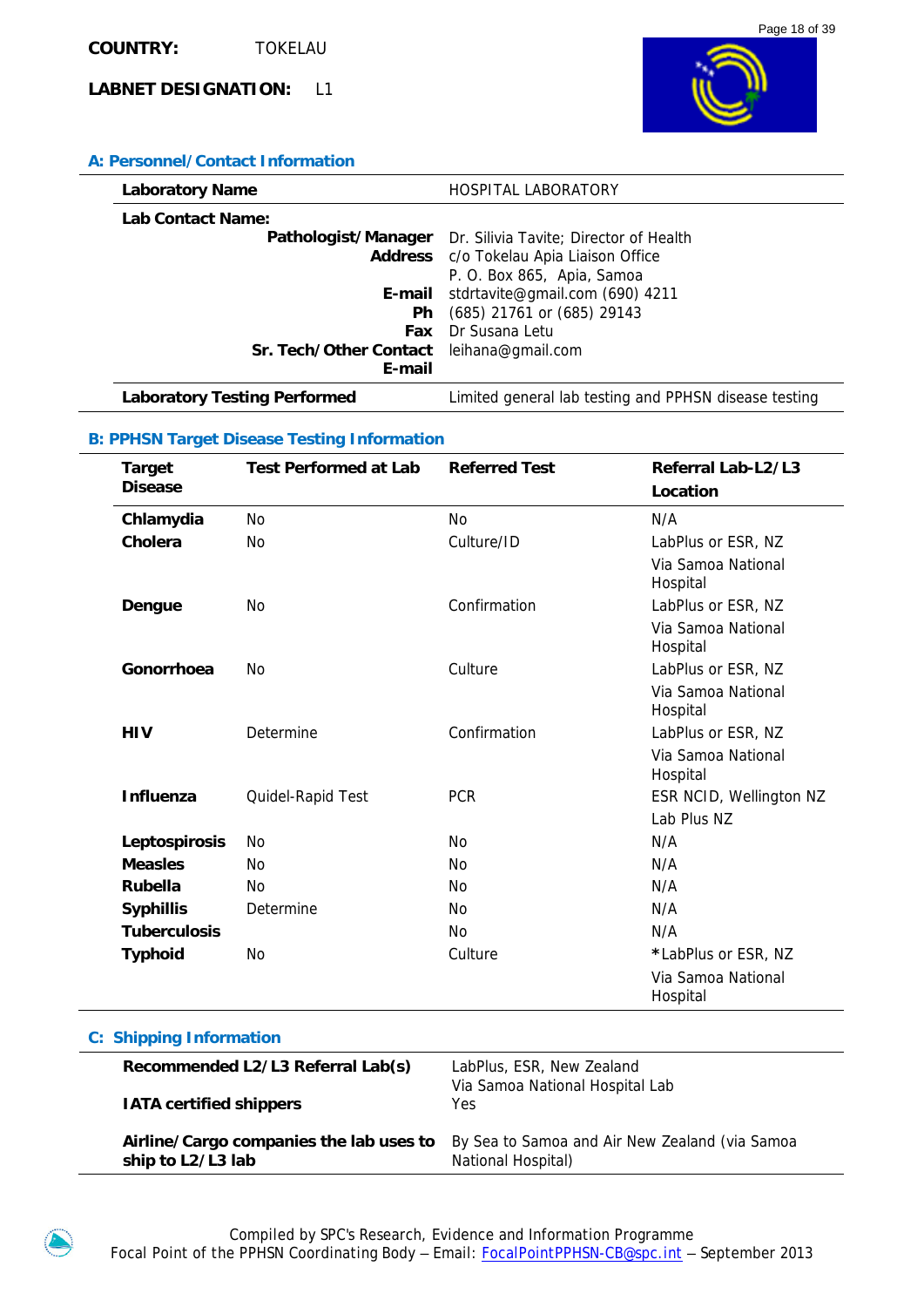### **A: Personnel/Contact Information**

| <b>Laboratory Name</b>              | VAIOLA HOSPITAL LABORATORY                                        |
|-------------------------------------|-------------------------------------------------------------------|
| Lab Contact Name:                   |                                                                   |
|                                     | Pathologist/Manager Dr Seventeen Toumoua, Lab Manager/Pathologist |
|                                     | Address Vaiola Hospital, P. O. Box 59                             |
|                                     | Nukualofa, Tonga                                                  |
| E-mail                              | tinikavitu17@gmail.com                                            |
| Ph.                                 | (676) 23 200 ext 1397 or (676) 862 3200                           |
| Fax                                 | $(676)$ 28 964                                                    |
| Sr. Tech/Other Contact              | Mrs Telesia Apikotoa, Senior Medical Scientist/Quality            |
| E-mail                              | Manager                                                           |
| Ph                                  | t.apikotoa@gmail.com                                              |
| Fax                                 | (676) 23 200 ext 345 or (676) 8623200                             |
|                                     | (676) 28 964                                                      |
| <b>Laboratory Testing Performed</b> | General lab testing, PPHSN disease testing                        |

### **B: Target Disease Testing Information**

| <b>Target</b><br><b>Disease</b> | <b>Test Performed at Lab</b>                   | <b>Referred Test</b>           | Referral Lab-L2/L3<br>Location                         |
|---------------------------------|------------------------------------------------|--------------------------------|--------------------------------------------------------|
| Chlamydia                       | Molecular ProbeTech                            | No                             | N/A                                                    |
| Cholera                         | Presumptive culture                            | Serotyping                     | LabPlus<br>Auckland, NZ                                |
| Dengue                          | Orgenics-IgM                                   | Confirmation                   | <b>WHO Arbovirus Reference</b><br>Centre, Brisbane, AU |
| Gonorrhoea                      | Gram stain, culture                            | No                             | N/A                                                    |
| <b>HIV</b><br>Influenza         | Determine, Unigold, Insti<br>Fluorescent stain | CD4 & Viral Load<br><b>PCR</b> | LabPlus Auckland, NZ<br><b>ESR/NCBID Wellington</b>    |
| Leptospirosis                   | PanBio-IgM                                     | Confirmation                   | LabPlus<br>Auckland, NZ                                |
| <b>Measles</b>                  | N <sub>O</sub>                                 | EIA                            | LabPlus<br>Auckland, NZ                                |
| Rubella                         | N <sub>O</sub>                                 | EIA                            | LabPlus<br>Auckland, NZ                                |
| <b>Syphillis</b>                | Determine                                      | TPA, FTA                       | LabPlus<br>Auckland, NZ                                |
| <b>Tuberculosis</b>             | Direct smear-ZN stain                          | <b>No</b>                      | LabPlus<br>Auckland, NZ                                |
| <b>Typhoid</b>                  | Culture/ID                                     | Yes                            | LabPlus<br>Auckland, NZ                                |

### **C: Shipping Information**

| Recommended L2/L3 Referral Lab(s)<br><b>IATA certified shippers</b> | Mataika House Fiji; *LabPlus, ESR, New Zealand;<br>Queesland Health Scientific Services Queensland, AU,<br>WHO Abovirus Reference Centre, Brisbane, AU.<br><b>Yes</b> |
|---------------------------------------------------------------------|-----------------------------------------------------------------------------------------------------------------------------------------------------------------------|
| Airline/Cargo companies the lab uses<br>to ship to L2/L3 lab        | Air New Zealand                                                                                                                                                       |

Compiled by SPC's Research, Evidence and Information Programme Focal Point of the PPHSN Coordinating Body – Email: **FocalPointPPHSN-CB@spc.int** – September 2013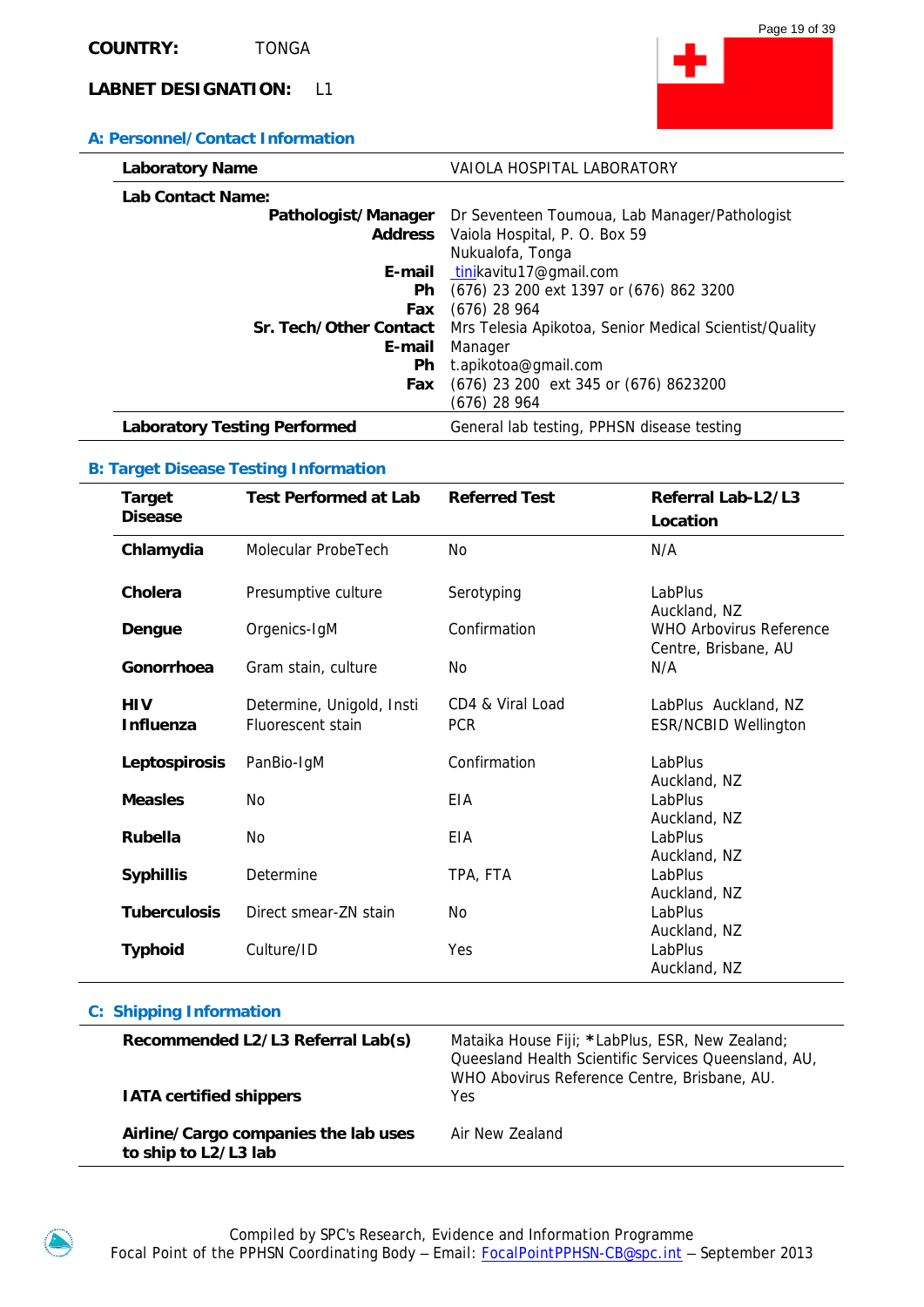### **A: Personnel/Contact Information**



| <b>Laboratory Name</b>                 | PRINCESS MARGARET HOSPITAL LABORATORY                     |
|----------------------------------------|-----------------------------------------------------------|
| <b>Lab Contact Name:</b>               |                                                           |
|                                        | Pathologist/Manager Ms Silvia Rosova - Sr. Lab Technician |
|                                        | <b>Address</b> Ministry of Health-Health Department       |
|                                        | P. O Box 41, Funafuti, Tuvalu                             |
|                                        | E-mail Silvia_rsv@yahoo.com                               |
| <b>Ph</b>                              | $(688)$ 20480                                             |
| Fax                                    | $(688)$ 20481                                             |
| Sr. Tech/Other Contact Mr Felix Koakoa |                                                           |
|                                        | <b>E-mail</b> fkseluka@gmail.com                          |
| <b>Ph</b>                              | (688) 20480 - Mobile (688) 902884                         |
| Fax                                    | $(688)$ 20481                                             |
| <b>Laboratory Testing Performed</b>    | General lab testing, PPHSN disease testing                |

### **B: Target Disease Testing Information**

| Target<br><b>Disease</b> | <b>Test Performed at Lab</b>               | <b>Referred Test</b> | Referral Lab-L2/L3<br>Location    |
|--------------------------|--------------------------------------------|----------------------|-----------------------------------|
| Chlamydia                | No                                         | Yes                  | Mataika House Fiji                |
| Cholera                  | No                                         | No                   | N/A                               |
| Dengue                   | No                                         | Screen               | Mataika House<br>Suva, Fiji       |
| Gonorrhoea               | No                                         | <b>Yes</b>           | Mataika House Fiji                |
| <b>HIV</b>               | Determine, Unigold, Insti,<br>Confirmation | CD4 & Viral Load     | Mataika House                     |
| Influenza                | Quidel-Rapid Test                          | <b>PCR</b>           | Suva, Fiji<br>Mataika House Fiji  |
| Leptospirosis            | No                                         | No.                  | N/A                               |
| <b>Measles</b>           | No                                         | No                   | N/A                               |
| <b>Rubella</b>           | <b>No</b>                                  | No                   | N/A                               |
| <b>Syphillis</b>         | <b>VDRL</b>                                | No                   | N/A                               |
| <b>Tuberculosis</b>      | Direct smear-7N stain                      | No                   | LabPlus, PPTC                     |
| <b>Typhoid</b>           | No                                         | ID, confirmation     | <b>CWM Hospital</b><br>Suva, Fiji |

| Recommended L2/L3 Referral Lab(s)                            | Mataika House and *CWM Hospital Suva, Fiji |
|--------------------------------------------------------------|--------------------------------------------|
| <b>IATA certified shippers</b>                               | Yes                                        |
| Airline/Cargo companies the lab uses<br>to ship to L2/L3 lab | Air Fiii                                   |

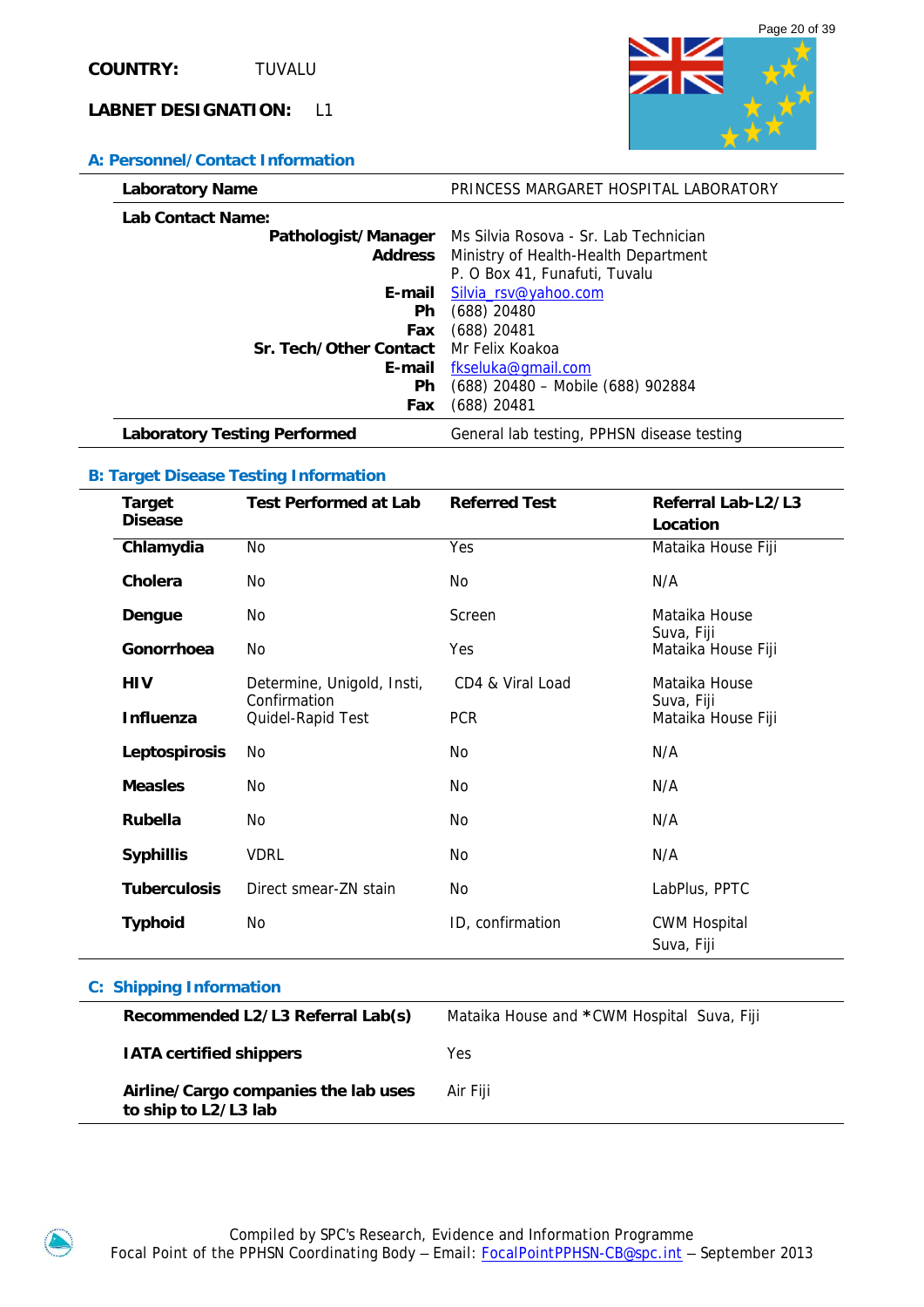**A: Personnel/Contact Information** 



| <b>Laboratory Name</b>              | PORT VILA CENTRAL HOSPITAL LABORATORY      |
|-------------------------------------|--------------------------------------------|
| <b>Lab Contact Name:</b>            |                                            |
| Pathologist/Manager                 | Mr. George Pakoa Laboratory Manager        |
|                                     | <b>Address</b> Vila Central Hospital       |
|                                     | Private Mail Bag 013, Port Vila, Vanuatu   |
| E-mail                              | jqpakoa@vanuatu.gov.vu                     |
| <b>Ph</b>                           | $(678)$ 22100                              |
| Fax                                 | $(678)$ 26721                              |
| Sr. Tech/Other Contact              | Mr. Raymond Seule-Laboratory Officer       |
| E-mail                              | rseule@vanuatu.gov.vu                      |
| <b>Laboratory Testing Performed</b> | General lab testing, PPHSN disease testing |

### **B: Target Disease Testing Information**

| <b>Target</b>       | <b>Test Performed at Lab</b>               | <b>Referred Test</b>      | Referral Lab-L2/L3                                                |
|---------------------|--------------------------------------------|---------------------------|-------------------------------------------------------------------|
| <b>Disease</b>      |                                            |                           | Location                                                          |
| Chlamydia           | Molecular Probetech                        | No                        | N/A                                                               |
| Cholera             | Presumptive culture                        | Yes                       | <b>Institute Pasteur</b><br>New Caledonia / Fiji<br>Mataika House |
| Dengue              | PanBio-IgG/IgM                             | Confirmation              | <b>WHO Arbovirus Reference</b><br>Centre, Brisbane, AU            |
| Gonorrhoea          | Gram stain, culture<br>Molecular ProbeTech | No                        | <b>Institute Pasteur</b><br>New Caledonia                         |
| HIV                 | Determine, Unigold, Insti,<br>Viral Load   | No                        |                                                                   |
| <b>Influenza</b>    | Quidel-Rapid Test<br>Fluorescent stain     | <b>PCR</b>                | <b>WHOCC Melbourne</b>                                            |
| Leptospirosis       | Elisa test                                 | Screen                    | <b>Institute Pasteur</b><br>New Caledonia<br>Queensland, AU       |
| <b>Measles</b>      | <b>No</b>                                  | <b>No</b>                 | N/A                                                               |
| <b>Rubella</b>      | <b>No</b>                                  | No                        | N/A                                                               |
| <b>Syphillis</b>    | TPHA, RPR, Titer                           | No                        | N/A                                                               |
| <b>Tuberculosis</b> | Direct smear-ZN stain                      | Limited culture/ID, sensi | Qnsld. Mycobact. Ref. Lab<br>Brisbane, AU                         |
| <b>Typhoid</b>      | Presumptive culture                        | Confirmation              | Pasteur Institute<br>New Caledonia                                |

| Recommended L2/L3 Referral Lab(s) | Pasteur Institute, New Caledonia; Qnsld. Health Sci<br>Serv. Queensland, AU; * Qnsld. Mycobact Ref Lab,<br>Brisbane, AU, WHO Arbovirus Reference Centre, |
|-----------------------------------|----------------------------------------------------------------------------------------------------------------------------------------------------------|
| <b>IATA certified shippers</b>    | Brisbane, AU<br>Yes.                                                                                                                                     |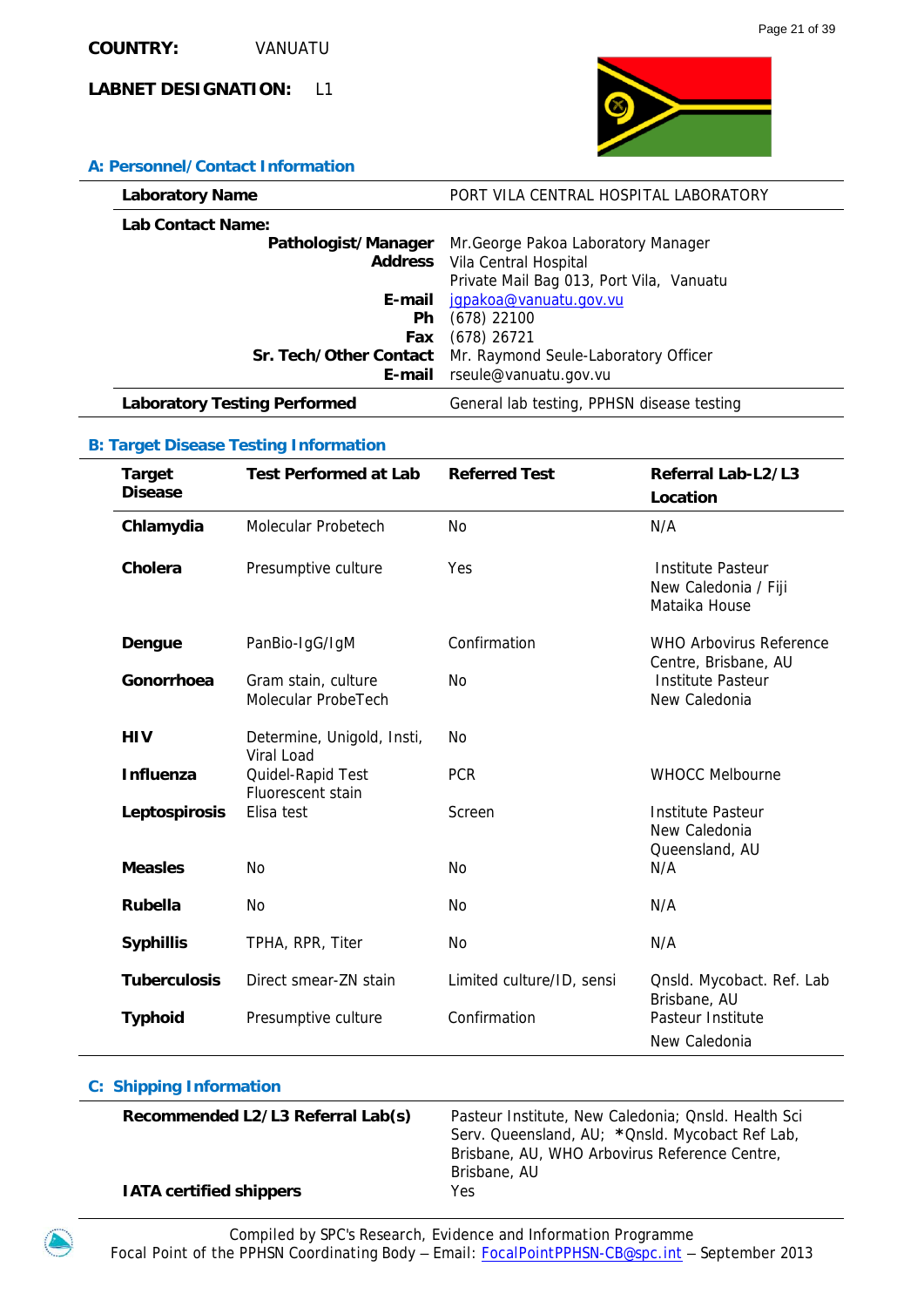| Airline/Cargo companies the lab uses<br>to ship to L2/L3 lab | Air Calin, Air Vanuatu                                                                                                                                                    |
|--------------------------------------------------------------|---------------------------------------------------------------------------------------------------------------------------------------------------------------------------|
| <b>COUNTRY:</b><br>WALLIS & FUTUNA                           |                                                                                                                                                                           |
| <b>LABNET DESIGNATION:</b><br>$\vert$ 1                      |                                                                                                                                                                           |
| A: Personnel/Contact Information                             |                                                                                                                                                                           |
| <b>Laboratory Name</b>                                       | SIA HOSPITAL LABORATORY                                                                                                                                                   |
| Lab Contact Name:                                            |                                                                                                                                                                           |
| <b>Address</b>                                               | Pathologist/Manager Dr. Denis Massenet, Biologiste<br>Laboratoire<br>Agence de Santé du Territoire des Iles Wallis et Futuna<br>B.P. 4G, 98600 Mata-Utu, Wallis et Futuna |
| E-mail                                                       |                                                                                                                                                                           |
| <b>Ph</b><br>Fax                                             | $(681)$ 72 07 00                                                                                                                                                          |
| Sr. Tech/Other Contact<br>E-mail                             | $(681)$ 72 11 80<br>denis-massenet@adswf.org; denis.massenet@yahoo.fr                                                                                                     |
| <b>Laboratory Testing Performed</b>                          | General lab testing, PPHSN disease testing                                                                                                                                |
|                                                              |                                                                                                                                                                           |

### **B: Target Disease Testing Information**

j.

| <b>Target</b><br><b>Disease</b> | <b>Test Performed at Lab</b>                           | <b>Referred Test</b>                | Referral Lab-L2/L3<br>Location     |
|---------------------------------|--------------------------------------------------------|-------------------------------------|------------------------------------|
| Chlamydia                       | EIA                                                    | <b>No</b>                           | N/A                                |
| Cholera                         | Culture/ID, serotyping                                 | <b>No</b>                           | N/A                                |
| Dengue                          | Screen BioRad NS1 Antigen<br>EIA & TDR, Panbio IGM EIA | <b>PCR TYPING</b>                   | Pasteur Institute<br>New Caledonia |
| Gonorrhoea                      | Culture, ID                                            | <b>No</b>                           | N/A                                |
| <b>HIV</b>                      | EIA: Elecsys and VIDAS                                 | <b>No</b>                           | N/A                                |
| <b>Influenza</b>                |                                                        | <b>PCR</b>                          | Pasteur Institute<br>New Caledonia |
| Leptospirosis                   | Panbio IgM EIA                                         | Confirmation by MATT                | Pasteur Institute<br>New Caledonia |
| <b>Measles</b>                  | <b>No</b>                                              | <b>FIA</b>                          | Pasteur CERBA Lab<br>France        |
| <b>Rubella</b>                  | <b>VIDAS-EIA</b>                                       | N <sub>0</sub>                      | Pasteur Institute<br>New Caledonia |
| <b>Syphillis</b>                | VDRL, TPHA                                             | Confirmation                        | Pasteur Institute<br>New Caledonia |
| <b>Tuberculosis</b>             | N <sub>o</sub>                                         | Direct smear, culture, ID,<br>sensi | Pasteur Institute<br>New Caledonia |
| <b>Typhoid</b>                  | Culture/ID/Sensitivity                                 | No.                                 | N/A                                |

| Recommended L2/L3 Referral Lab(s)                            | Pasteur Institute, New Caledonia                                          |
|--------------------------------------------------------------|---------------------------------------------------------------------------|
| <b>IATA certified shippers</b>                               | No.                                                                       |
| Airline/Cargo companies the lab uses<br>to ship to L2/L3 lab | Air Caledonie International (airline)<br>TTI-SDV Noumea (Shipper Company) |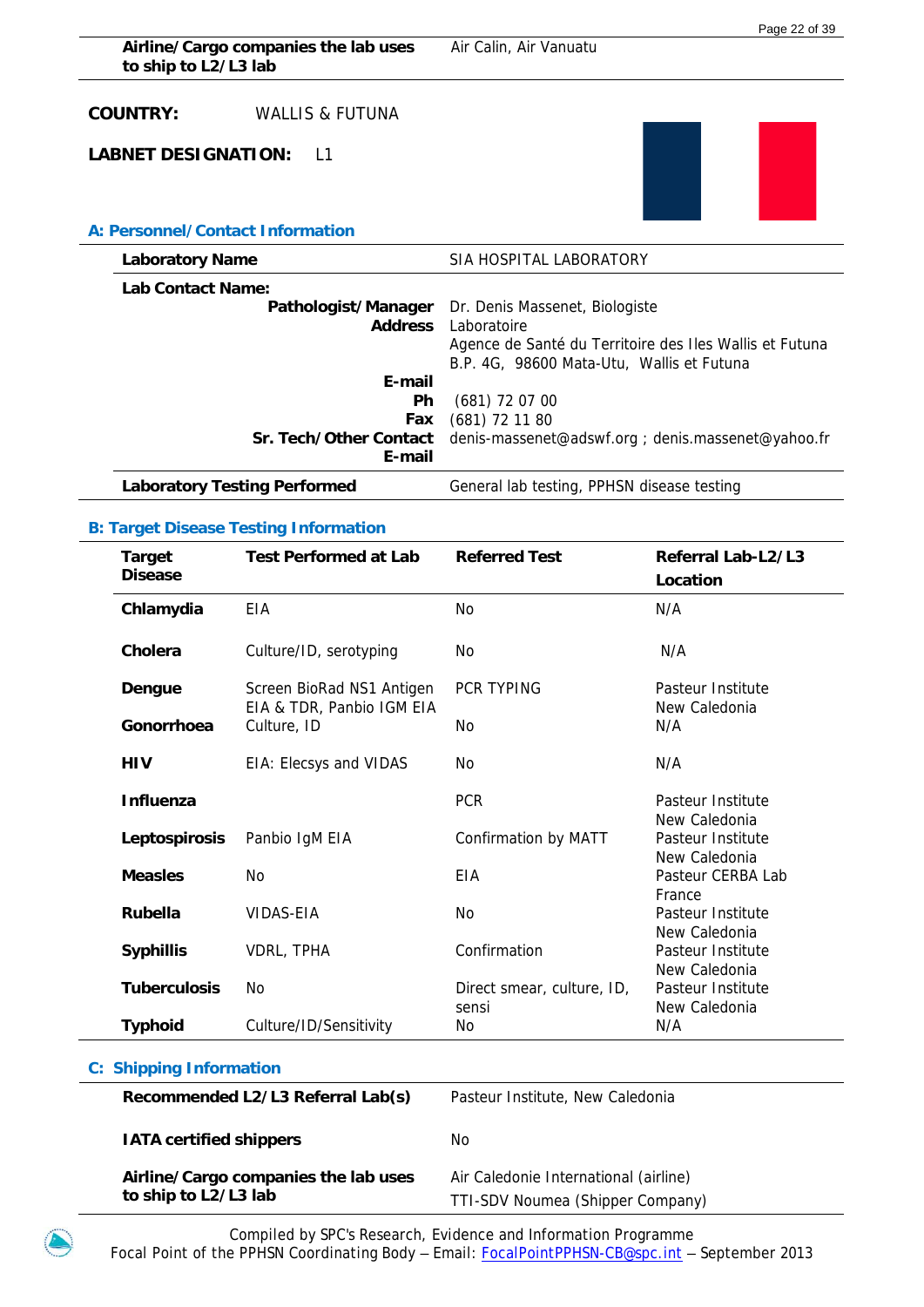# SECTION<sub>2</sub>

# **L2 LABORATORY SITES:**

| No. | Country/Territory                         |
|-----|-------------------------------------------|
|     | Mataika House Laboratory, Fiji            |
| 2   | Institute Louis Malarde, French Polynesia |
| 3   | Guam Public Health Laboratory, Guam       |
| 4   | Institute Pasteur, New Caledonia          |

Note: In this section, \* indicates a commercial or government laboratory, not in the original PPHSN-LabNet list. These laboratories have been contracted by the country or jurisdiction and it is important to include them in the catalog for a complete understanding of all testing provisions available in the region.

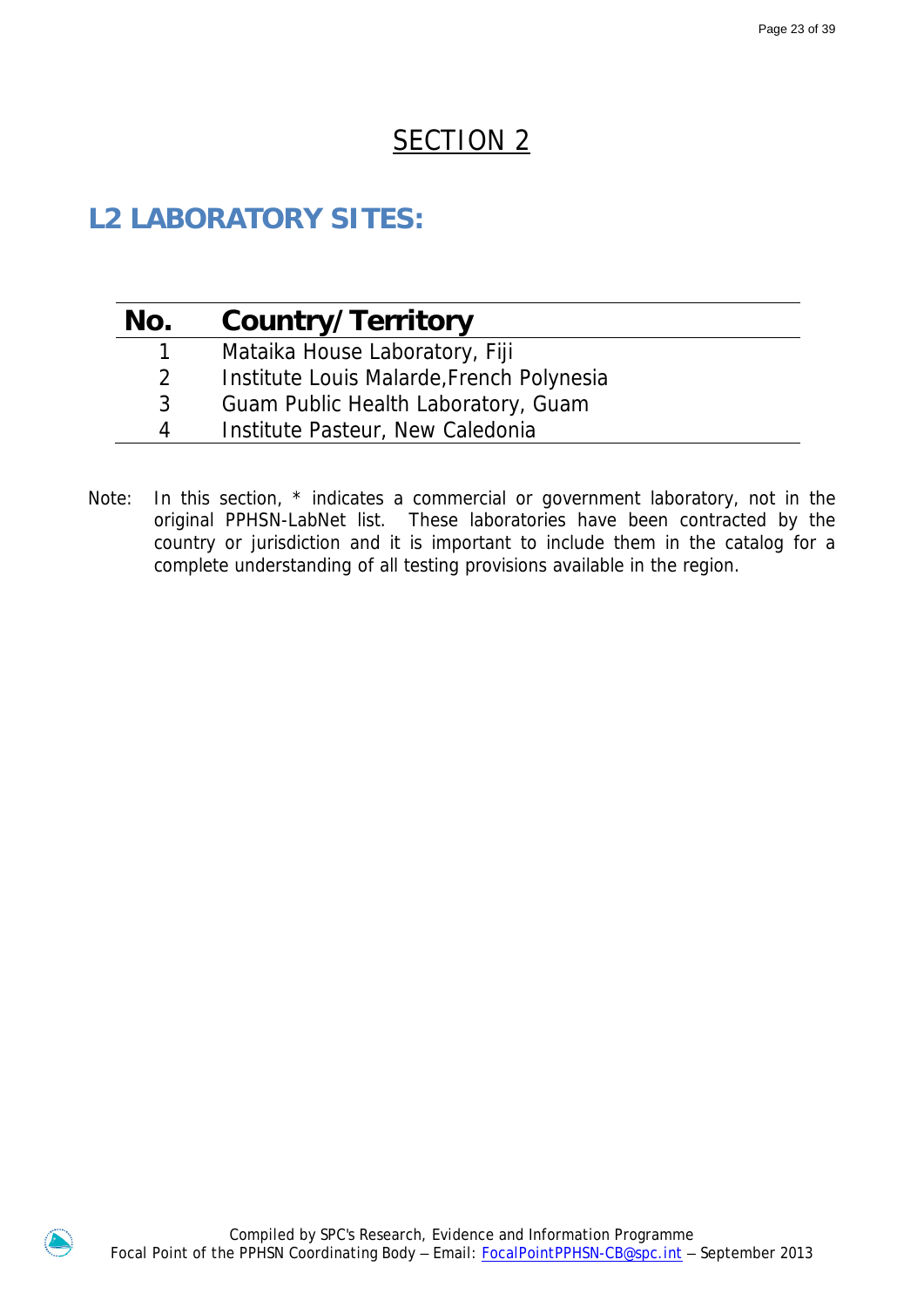# **A: Contact/General Information**

| <b>CONGER OCHER HIRDING (ION</b>        |                                                                |
|-----------------------------------------|----------------------------------------------------------------|
| <b>Laboratory Name</b>                  | Fiji Centre for Communicable Diseases Control-Mataika<br>House |
| Lab Contact Name(s):                    |                                                                |
|                                         | Lab Main Contact Dr. Eric Rafai ; Dr Mike Kama                 |
|                                         | <b>Address</b> Mataika House, Building 30, Tamavua Hospital    |
|                                         | P.O. Box 1634, Suva, Fiji                                      |
|                                         | <b>E-mail</b> eric.rafai@govnet.gov.fj , mnkama02@gmail.com    |
| <b>Ph</b>                               | $(679)$ 3 320 -066                                             |
| Fax                                     | $(679)$ 3 322-714                                              |
| Lab Manager Contact Mr. Uraia Rabuatoka |                                                                |
| E-mail                                  | Ur777@live.com                                                 |
| <b>Ph</b>                               | $(679)$ 3 320 066                                              |
| <b>Fax</b>                              | $(679)$ 3 320 344                                              |
| <b>Laboratory Testing Performed</b>     | Only PPHSN disease serology testing                            |

### **B: PPHSN Target Disease Testing Information**

| <b>Target</b><br><b>Disease</b> | <b>Test Performed at Lab</b>                                        | <b>Referred Test</b>        | Referral Lab-L2/L3<br>Location                                |
|---------------------------------|---------------------------------------------------------------------|-----------------------------|---------------------------------------------------------------|
| Chlamydia                       | ProbeTech molecular<br>assay                                        | No.                         | N/A                                                           |
| Cholera                         | No                                                                  | No.                         | N/A                                                           |
| Dengue                          | PanBio-IgG/IgM<br>RT-PCR - Serotype                                 | Confirmation                | Onsid. Health Scientific<br>Serv.<br>Queensland, AU           |
| Gonorrhoea                      | ProbeTech molecular<br>assay                                        | No.                         | N/A                                                           |
| <b>HIV</b>                      | Determine, EIA-<br>Enzygnost, Murex,<br>Vironostika, Unigold, Insti | Confirmation                | <b>NRL</b><br>Melbourne, AU                                   |
| <b>Influenza</b>                | RT-PCR                                                              | Genotyping, vaccine studies | WHO-CC- Melbourne, AU                                         |
| Leptospirosis                   | PanBio IgM, RT-PCR                                                  | Confirmation                | Onsid. Health Scientific<br>Serv.<br>Queensland, AU           |
| <b>Measles</b>                  | <b>ELISA SIEMEN</b>                                                 | No.                         |                                                               |
| <b>Rubella</b>                  | <b>ELISA SIEMEN</b>                                                 | No.                         | VIDRL, AU                                                     |
| <b>Syphillis</b>                | No                                                                  | No.                         | Syphilis testing done at Fiji<br>divisional hospitals         |
| <b>Tuberculosis</b>             | Nο                                                                  | N <sub>0</sub>              | All Fiji TB testing<br>performed at Tamavua<br>Hospital, Fiji |
| <b>Typhoid</b>                  | No                                                                  | No.                         | N/A                                                           |

| Recommended L2/L3 Referral<br>Lab(s) | Pasteur Institute, New Caledonia; Qnsld. Health Sci<br>Serv. Qnsld, AU; * Qnsld. Mycobact Ref Lab, Brisbane,<br>AU; VIDRL, AU; WHO-CC Melbourne, AU; CWM<br>Hospital Suva, Fiji |
|--------------------------------------|---------------------------------------------------------------------------------------------------------------------------------------------------------------------------------|
| <b>IATA certified shippers</b>       | Yes                                                                                                                                                                             |
| Airline/Cargo companies the lab      | Williams & Goslings Ltd-Mr Peter Ahkee                                                                                                                                          |
| uses to ship to L2/L3 lab            | Fiji Airways                                                                                                                                                                    |



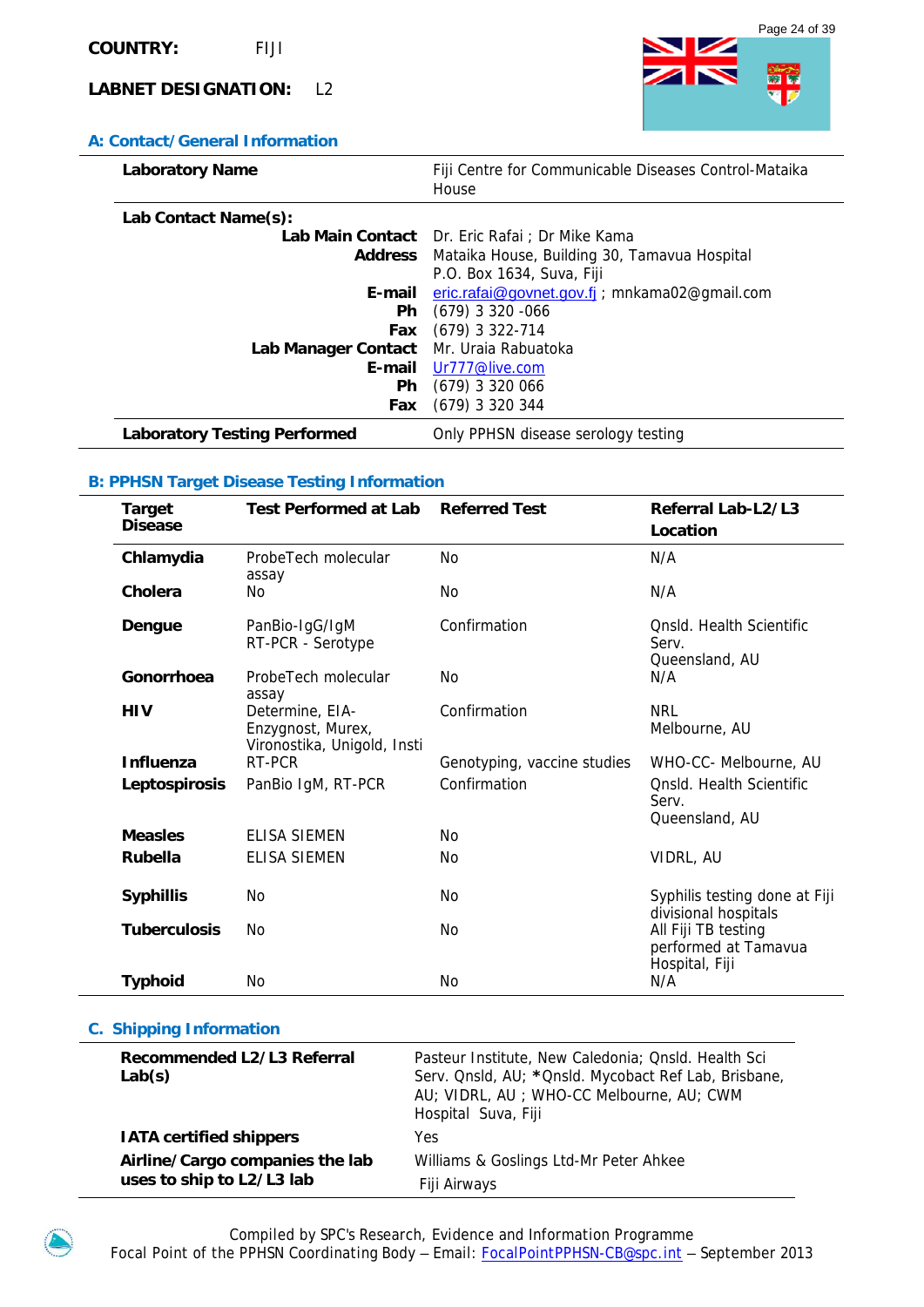

# **A: Contact/General Information**

| <b>Laboratory Name</b>              | Institute Louis Malarde                                                                                                    |
|-------------------------------------|----------------------------------------------------------------------------------------------------------------------------|
|                                     | Laboratorie d'Analyse de Biologie Médicale                                                                                 |
| Lab Contact Name(s):                |                                                                                                                            |
|                                     | Lab Main Contact Dr. Didier Musso, Médecin Biologiste                                                                      |
| <b>Address</b> B.P.30               |                                                                                                                            |
|                                     | 98713 Papeete, Tahiti, Polynésie française                                                                                 |
| E-mail                              | dmusso@ilm.pf                                                                                                              |
| Ph.                                 | $(689)$ 41 64 70                                                                                                           |
|                                     | Fax (689) 43 15 90                                                                                                         |
|                                     | Sr. Tech/Other Contact Mai Lormeau ; Dr Tuxuan Nhan                                                                        |
|                                     | E-mail mlormeau@ilm.pf ; tnhan@ilm.pf                                                                                      |
| Ph.                                 | $(689)$ 41 64 32                                                                                                           |
| Fax                                 |                                                                                                                            |
| <b>Laboratory Testing Performed</b> | Full service lab testing-routine lab testing, full<br>microbiology and TB, molecular testing, all PPHSN<br>disease testing |

### **B: PPHSN Target Disease Testing Information**

| <b>Target</b><br><b>Disease</b> | <b>Test Performed at Lab</b>                      | <b>Referred Test</b> | Referral Lab - L2/L3<br>Location |
|---------------------------------|---------------------------------------------------|----------------------|----------------------------------|
| Chlamydia                       | EIA, PCR                                          | <b>No</b>            | N/A                              |
| Cholera                         | Culture/ID, serotyping                            | No                   | N/A                              |
| Dengue                          | Panbio-IgM, viral culture,<br>PCR - EIA           | No                   |                                  |
| Gonorrhoea                      | Culture/ID                                        | No                   | N/A                              |
| <b>HIV</b>                      | EIA, PCR viral load,                              | No                   | N/A                              |
| <b>Influenza</b>                | Quidel, fluorescent stain;<br><b>PCR</b>          | <b>PCR</b>           | WHO-CC<br>Melbourne, AU          |
| Leptospirosis                   | PanBio-IgM, whole blood<br>or Sera,<br><b>PCR</b> | <b>Typing</b>        | Laboratoire Cerba-France         |
| <b>Measles</b>                  | WHO-IgM                                           | No                   | N/A                              |
| <b>Rubella</b>                  | Biomerieux Vidas-IgG/IgM                          | No                   | N/A                              |
| <b>Syphillis</b>                | RPR, TPH, VDRL                                    | No                   | N/A                              |
| <b>Tuberculosis</b>             | Direct smear-ZN stain,                            | Genotyping           | Laboratoire Cerba-France         |
| <b>Typhoid</b>                  | culture/ID, sensitivity<br>Culture/ID             | No                   | N/A                              |

### **C. Shipping Information**

| Recommended L2/L3 Referral Lab(s) | WHO-CC Melbourne, AU: *Pasteur Institute Referral |
|-----------------------------------|---------------------------------------------------|
|                                   | Labs France                                       |
| <b>IATA certified shippers</b>    | Yes.                                              |

 **Airline/Cargo companies the lab uses to**  Air France, Air Tahiti Nui, Air New Zealand **ship to L2/L3 lab**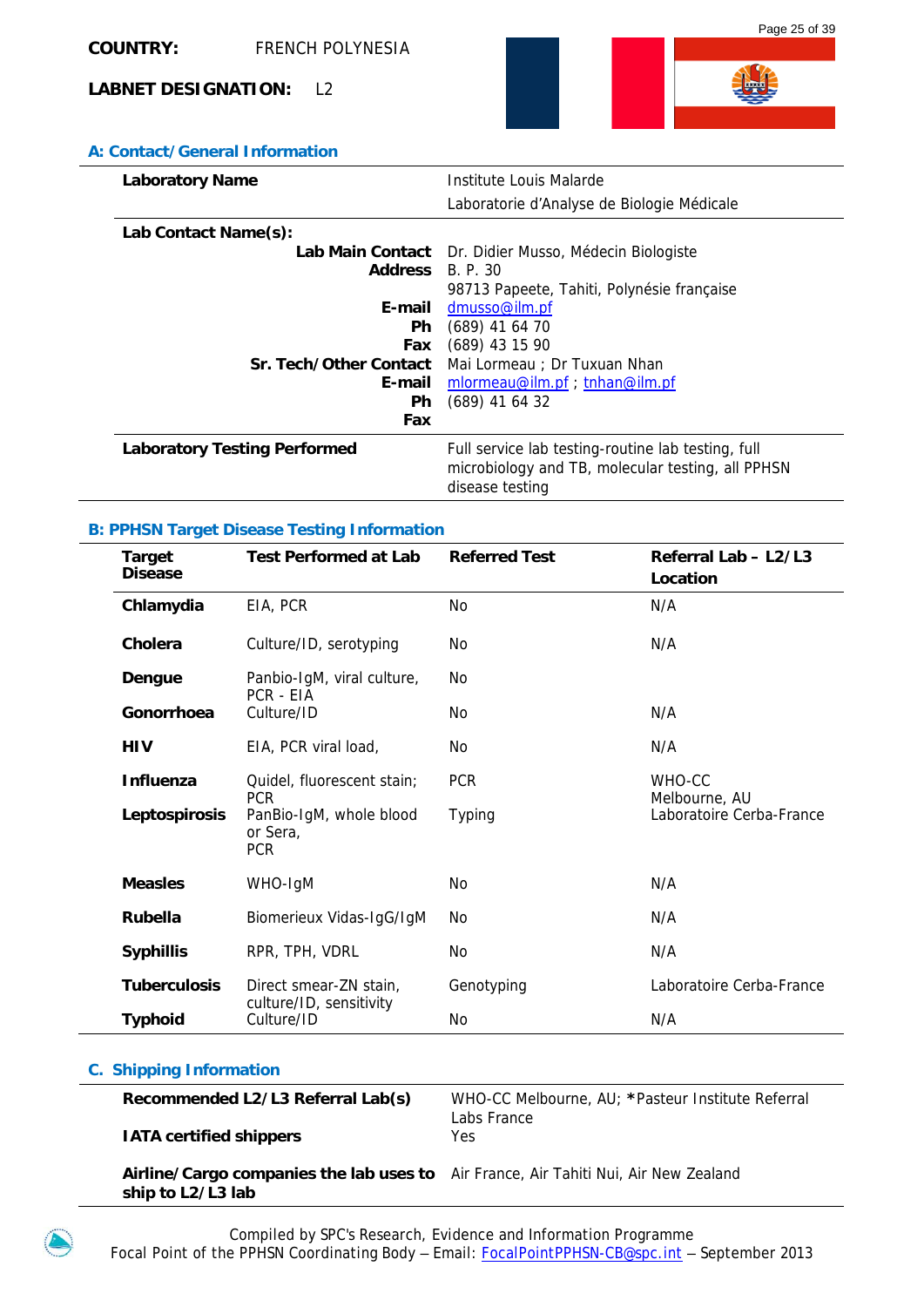

| <b>Laboratory Name</b>              | Guam Public Health Laboratory                             |
|-------------------------------------|-----------------------------------------------------------|
| Lab Contact Name(s):                |                                                           |
|                                     | Lab Main Contact Mr. Alan John Mallari, Microbiologist II |
|                                     | <b>Address</b> 123 Chalan Kareta                          |
|                                     | Mangilao, Guam 96913                                      |
| E-mail                              | alanjohn.mallari@dphss.quam.qov                           |
| Ph.                                 | Phone: (671) 735 7158                                     |
|                                     | (671) 735 7158<br><b>Fax</b> Fax:                         |
| <b>Sr. Tech/Other Contact</b>       | Ms. Josie O'Mallan - BCDC Administrator                   |
|                                     | <b>E-mail</b> Josephine.omallan@dphss.quam.gov or         |
|                                     | josieomallan@yahoo.com                                    |
|                                     | Phone: (671) 735 7142 or (671) 888 9276                   |
|                                     | Ms. Mary Jean Jacar - Laboratory Consultant/Supervisor    |
|                                     | mijjac@yahoo.com                                          |
| <b>Laboratory Testing Performed</b> | General lab testing, PPHSN disease testing                |

### **B: PPHSN Target Disease Testing Information**

| <b>Target</b><br><b>Disease</b> | <b>Test Performed at Lab</b>                                                        | <b>Referred Test</b>             | Referral Lab-L2/L3<br>Location                  |
|---------------------------------|-------------------------------------------------------------------------------------|----------------------------------|-------------------------------------------------|
| Chlamydia                       | GeneXpert (PCR)                                                                     | No                               | N/A                                             |
| Cholera                         | No                                                                                  | Yes                              | Diagnostic Lab Services<br>Guam                 |
| Dengue                          | No                                                                                  | Confirmation-serology, PCR       | <b>CDC Dengue Reference</b><br>Lab, Puerto Rico |
| Gonorrhoea                      | GeneXpert (PCR)                                                                     | No.                              | N/A                                             |
| HIV                             | <b>Biorad EIA</b>                                                                   | Western Blot, viral load,<br>CD4 | Diagnostic Lab Services<br>Honolulu-Hawaii, USA |
| <b>Influenza</b>                | Fluorescent stain<br>QuickVvue Flu A FluB<br>Cepheid GeneXpert PCR-<br>confirmatory | No                               | N/A                                             |
| Leptospirosis                   | No.                                                                                 | Confirmation-serology, PCR       | WHO-CC, Melbourne,<br>Australia                 |
| <b>Measles</b>                  | <b>FLISA-Siemens</b>                                                                | Confirm                          | CDC<br>Atlanta, USA                             |
| <b>Rubella</b>                  | <b>ELISA-Siemens</b>                                                                | No.                              | N/A                                             |
| <b>Syphillis</b>                | RPR, TPPA                                                                           | No                               | N/A                                             |
| <b>Tuberculosis</b>             | Direct smear-ZN stain,                                                              | Additional sensitivity, typing   | Diagnostic Lab Services<br>Honolulu-Hawaii, USA |
| <b>Typhoid</b>                  | N <sub>0</sub>                                                                      | Yes                              | Diagnostic Lab Services<br>Honolulu-Hawaii, USA |

| Recommended L2/L3 Referral Lab(s)<br><b>IATA certified shippers</b> | *Diagnostic Lab Services; *Univ of Hawaii-Trop. Med<br>Dept Hawaii, USA; *CDC Atlanta, USA; WHO-CC<br>Melbourne, AU<br>Yes. |
|---------------------------------------------------------------------|-----------------------------------------------------------------------------------------------------------------------------|
| Airline/Cargo companies the lab uses<br>to ship to L2/L3 lab        | United Airlines                                                                                                             |

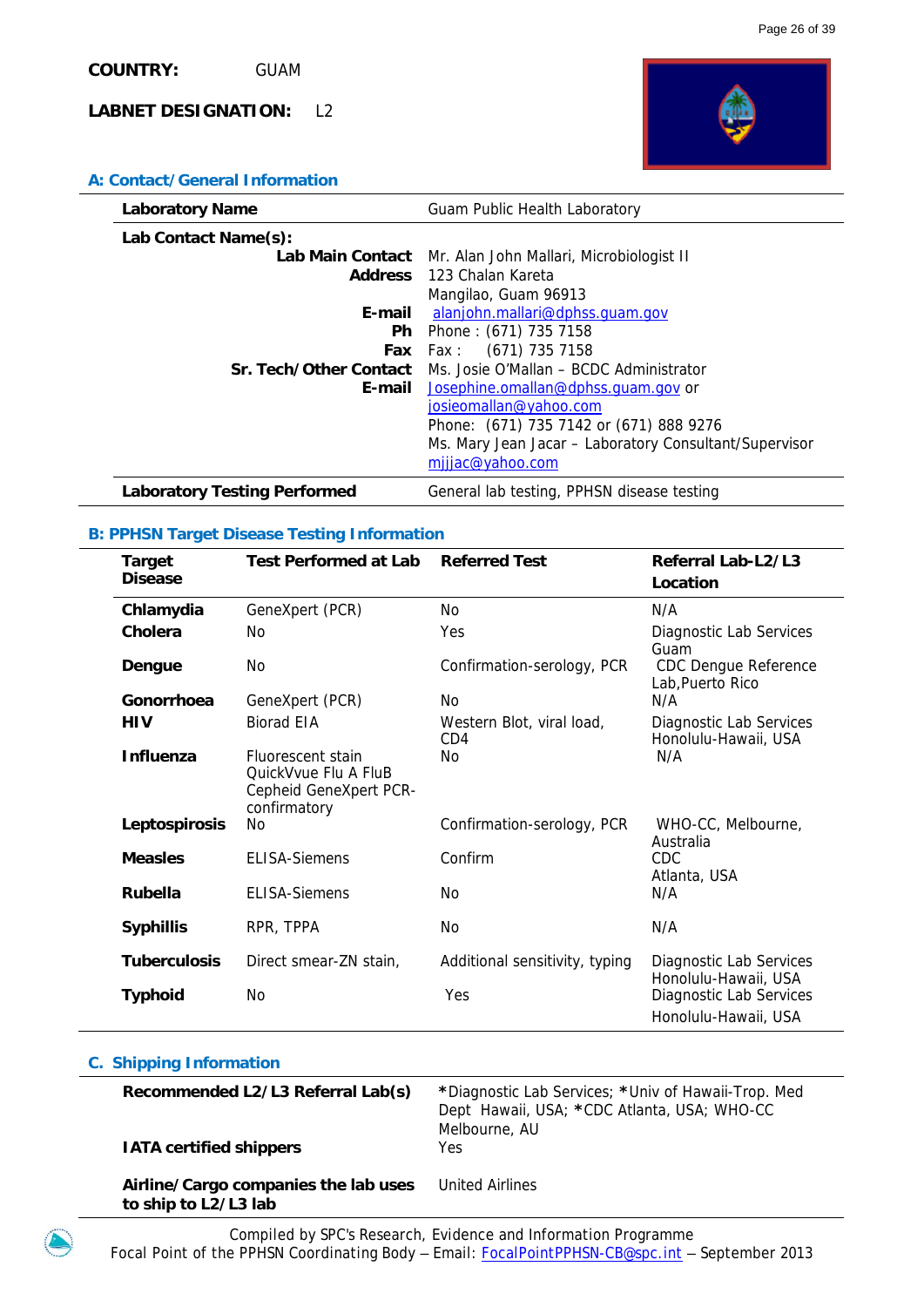# **COUNTRY:** NEW CALEDONIA

### **LABNET DESIGNATION:** L2



### **A: Contact/General Information**

| Laboratory Name                     | Pasteur Institute of New Caledonia                                                                                         |
|-------------------------------------|----------------------------------------------------------------------------------------------------------------------------|
| Lab Contact Name(s):                |                                                                                                                            |
|                                     | Lab Main Contact Dr Ann-Claire Gourinat - Medical Biologist                                                                |
|                                     | <b>Address</b> Institut Pasteur de Nouvelle-Calédonie                                                                      |
|                                     | B.P. 61 98845 Noumea Cedex, Nouvelle Caledonie                                                                             |
| E-mail                              | agourinat@pasteur.nc                                                                                                       |
| <b>Ph</b>                           | $(687)$ 27 02 85                                                                                                           |
| Fax                                 | (687) 27 33 90                                                                                                             |
| Sr. Tech/Other Contact              | Dr Sylvain Mermond- Medical Biologist                                                                                      |
| E-mail                              | smermond@pasteur.nc                                                                                                        |
| <b>Ph</b>                           | (687) 27 75 32                                                                                                             |
| Fax                                 |                                                                                                                            |
| <b>Laboratory Testing Performed</b> | Full service lab testing-routine lab testing, full<br>microbiology and TB, molecular testing, all PPHSN<br>disease testing |

### **B: PPHSN Target Disease Testing Information**

| <b>Target</b><br><b>Disease</b> | <b>Test Performed at Lab</b>                               | <b>Referred Test</b>                           | Referral Lab - L2/L3                 |
|---------------------------------|------------------------------------------------------------|------------------------------------------------|--------------------------------------|
|                                 |                                                            |                                                | Location                             |
| Chlamydia                       | PCR, IgG IgA serology                                      | No                                             | N/A                                  |
| Cholera                         | Culture/ID, serotyping                                     | No                                             | N/A                                  |
| Dengue                          | Panbio IgM/IgG ELISA, PCR<br>(detection - typing)          | No.                                            | N/A                                  |
| Gonorrhoea                      | Culture/ID, sensitivity, PCR<br>detection                  | No                                             | N/A                                  |
| <b>HIV</b>                      | Serology ELISA, Immuno<br>Blot, viral load-PCR,<br>CD4/CD8 | HIV subtyping and ARV<br>resistance genotyping | Cerba Laboratories, Paris,<br>France |
| Influenza                       | PCR (detection -subtyping)                                 | Genotyping, vaccine<br>studies                 | <b>WHO-CC Melbourne</b>              |
| Leptospirosis                   | MAT (Microagglutination<br>test), PCR                      | No                                             | N/A                                  |
| <b>Measles</b>                  | <b>No</b>                                                  | IgM-IgG                                        | Cerba Laboratories, Paris,<br>France |
| <b>Rubella</b>                  | BioMérieux Vidas-IgG/IgM<br>serology                       | N <sub>0</sub>                                 | N/A                                  |
| <b>Syphillis</b>                | TPHA, VDRL, IgM ELISA<br>serology                          | No                                             | N/A                                  |
| <b>Tuberculosis</b>             | Direct smear-ZN stain,<br>fluor. culture/ID, sensitivity   | No                                             | N/A                                  |
| <b>Typhoid</b>                  | Culture/ID, sensitivity,<br>serology                       | No                                             | N/A                                  |

### **C. Shipping Information**

**Recommended L2/L3 Referral Lab(s)** WHO-CC Melbourne, AU; **\***Pasteur Institute Referral Labs, France

 **IATA certified shippers** Yes

 **Airline/Cargo companies the lab uses to** Air Calin, Freight forwarder : ACT Nouméa, Bruno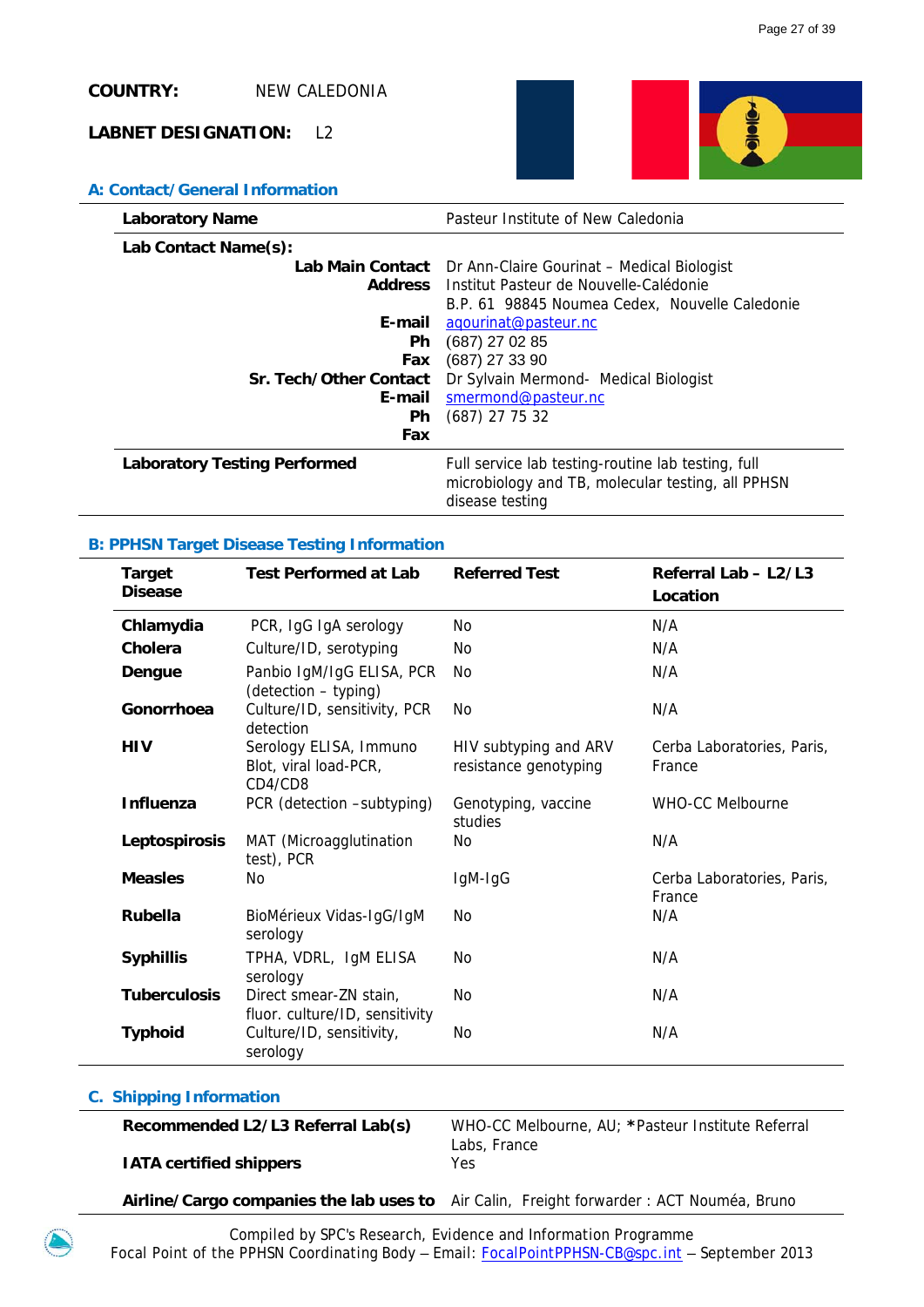# SECTION 3

# **L3 LABORATORIES:**

|    | No. Country, City or  | <b>Name Of Laboratory</b>                                     |
|----|-----------------------|---------------------------------------------------------------|
|    | <b>State</b>          |                                                               |
| 1  | Australia, Adelaide   | *Institute of Medical and Veterinary Science (IMVS)           |
| 2  | Australia, Victoria   | National Serology Reference Laboratory (NRL)                  |
| 3  | Australia, Queensland | <b>Queensland Health Forensic Scientific Services (QHFSS)</b> |
| 4  | Australia, Queensland | *Queensland Mycobacterium Reference Laboratory (QMRL)         |
| 5  | Australia, Queensland | *Queensland Medical Laboratories (QML)                        |
| 6  | Australia, Queensland | WHO Arbovirus Reference Centre (QUT)                          |
| 7  | Australia, Melbourne  | Victoria Infectious Diseases Reference Laboratory (VIDRL)     |
| 8  | Australia, Melbourne  | WHO-Collaborating Center for Influenza (WHO-CC)               |
| 9  | France                | *Pasteur Institute                                            |
| 10 | New Caledonia         | Pasteur Institute (IPNC)                                      |
| 11 | New Zealand, Porirua  | Institute of Environmental Science and Research (ESR)         |
| 12 | New Zealand, Auckland | *Lab Plus                                                     |
| 13 | USA, Atlanta          | Centers for Disease Control Laboratories (CDC)                |
| 14 | USA, Hawaii           | *Diagnostic Lab Services (DLS)                                |
| 15 | USA, Hawaii           | State of Hawaii Public Health Laboratory (HSL)                |
| 16 | USA, Hawaii           | *University of Hawaii-School of Tropical Medicine (UHTM)      |

**\* Indicates a commercial or government laboratory, not in the original PPHSN-LabNet list. These laboratories have been contracted by the country or jurisdiction and it is important to include them in the catalog for a complete understanding of all testing provisions available in the region.** 

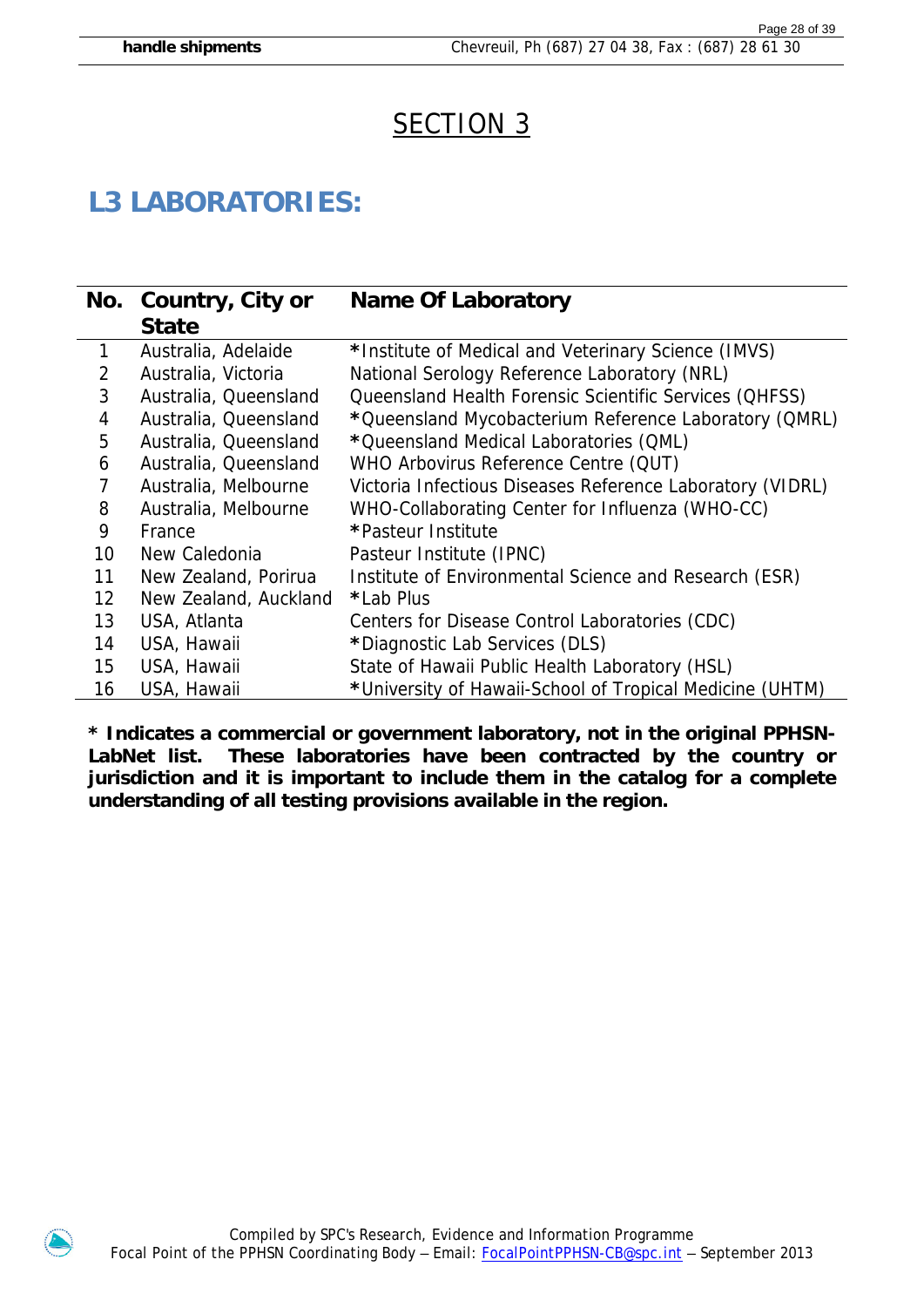# **L3 Laboratory: National Serology Reference Laboratory (NRL) Country: Australia**

# **1. General Information**

The National Serology Reference Laboratory (NRL), Australia, is a WHO Collaborating Centre for HIV and AIDS. One of its terms of reference is to provide a reference service for HIV and other laboratory testing for the Western Pacific region. In 2003 NRL conducted reference testing on more than 100 samples from the region. Most were HIV-reactive samples sent for confirmation, although increasing numbers of confirmatory tests were conducted for hepatitis C.

Further information about NRL can be found on its website: [www.nrl.gov.au.](http://www.nrl.gov.au/)

### **2. Testing Information**

The range of tests conducted at NRL includes those for HIV, HCV and HTLV antibody and nucleic acid (DNA and RNA). NRL provides a reference testing service to Pacific Island countries and territories as part of its WHO Collaborating Centre role.

### **3. Contact Information**

Ms. Sue Best – Director National Serology Reference Laboratory, Australia 4<sup>th</sup> Floor, Healy Building 41 Victoria Parade FITZROY VIC 3065 AUSTRALIA Ph: +61 3 9418 1111 Fax: +61 3 9418 1155 E-mail: [sue@nrl.gov.au](mailto:sue@nrl.gov.au) 

### **4. Specimen Requirements**

### **Specimen labelling**

A minimum of **TWO** identifiers attributable to the person from whom the sample has been collected are required for definite sample identification. Identifiers include the person's:

a) full name or code (for reasons of confidentiality, a coded identifier is strongly recommended);

b) date of birth; and

c) hospital record number.

### **Test request card/form**

A test request card signed and dated by a medical practitioner or other authorised person should accompany each specimen. **Test request cards** specific to NRL are available on request. The test request card asks for the following information:

- a) individual's name/code, gender, date and place of birth, and other relevant information;
- b) date and time of specimen collection;
- c) specimen type;
- d) sender's name and contact details;
- e) reason for testing;
- f) tests required; and
- g) previous NRL identifier, where applicable.

The provision of as much of this information as possible will allow us to better interpret the test results we obtain.

### **Specimens required and transportation conditions**

Conditions during transportation must ensure that the integrity of the specimen is maintained. Refer to the table below for required specimen transportation times and conditions.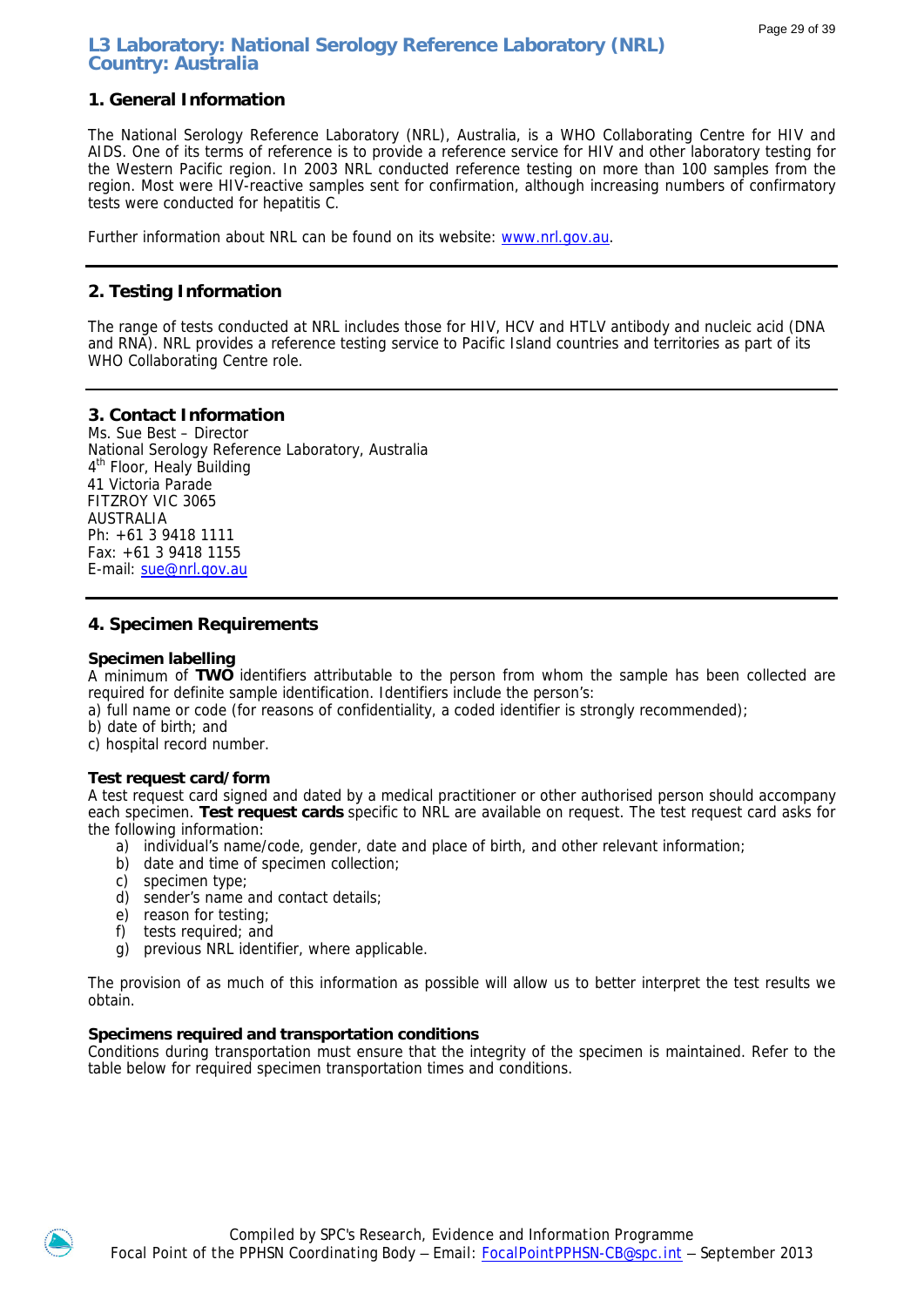| Analyte                                                                                                                                                        | Minimum specimen requirements                                                                                                                                                                                                                                                                                                                                                                                 |
|----------------------------------------------------------------------------------------------------------------------------------------------------------------|---------------------------------------------------------------------------------------------------------------------------------------------------------------------------------------------------------------------------------------------------------------------------------------------------------------------------------------------------------------------------------------------------------------|
| <b>HCV</b> antibodies<br>HTLV-I/II antibodies<br>HIV-1/2 antibodies                                                                                            | 1mL serum or plasma.<br>$\bullet$<br>Refrigerate during transit.<br>$\bullet$                                                                                                                                                                                                                                                                                                                                 |
| HIV p24 antigen                                                                                                                                                | 1mL serum or plasma maintained at 4°C and transported to arrive at NRL<br>$\bullet$<br>within 7 days of collection. Refrigerate during transit.<br>If this is not possible, store sample at $-20^\circ$ or below and transport on dry<br>$\bullet$<br>ice.                                                                                                                                                    |
| HIV and HTLV DNA                                                                                                                                               | Dedicated 5-10mL whole blood specimen collected into EDTA or ACD. Transport at<br>$\bullet$<br>4-25°C to arrive at NRL preferably within 5 days but up to 28 days after<br>collection.*<br>In addition, an appropriate specimen for antibody testing (see above) must be<br>$\bullet$<br>supplied except when arranged otherwise with NRL.                                                                    |
| Dried blood/serum spot<br>(HIV-1, HCV antibodies)<br>Results to be used for<br>investigational purposes<br>only. Could be used for<br>epidemiological studies. | One drop of whole blood/serum to <i>completely</i> fill a circle (1cm diameter), on<br>$\bullet$<br>Schleischer & Schuell 903 filter paper.<br>Transport at ambient temperature (15-25°C) with desiccant.<br>$\bullet$                                                                                                                                                                                        |
| <b>HCV RNA</b>                                                                                                                                                 | 5mL whole blood transported to NRL within 24 hours of collection.<br>1.2mL plasma separated from cells using aseptic techniques and transported to<br>$\bullet$<br>NRL at ambient temperature (15–25°C) within 24 hours of collection.<br>1.2mL plasma separated from cells using aseptic techniques, frozen and then<br>$\bullet$<br>transported to NRL on dry ice if longer than 24 hours after collection. |

Page 30 of 39

\* Timely arrival of samples for **DNA** detection is recommended. However, NRL has conducted an extensive study that validated satisfactory recovery of DNA from whole blood samples that had been stored at various temperatures for a period greater than 1 month, using the nucleic acid extraction technique employed at NRL.

# **5. Shipping Instructions**

### **Packaging**

Specimens that are sent by airfreight must comply with the following conditions:

- a) The sample should be packed and shipped in accordance with the relevant sections of the IATA Regulations for transport of biological specimens. NRL can assist with these procedures.
- b) For specimens referred from outside Australia, a copy of the NRL import permit and customs declaration should be attached to the parcel. A copy of the import permit and customs declaration template will be faxed on request.
- c) The parcel should be addressed to: Ms. Sue Best – Director National Serology Reference Laboratory, Australia 4<sup>th</sup> Floor, Healy Building 41 Victoria Parade FITZROY VIC 3065 AUSTRALIA Ph: +61 3 9418 1111
- d) Notification: For overseas and interstate specimens, it is advisable to inform NRL of the pending arrival of a parcel, quoting:
	- airway bill number;
	- flight number; and
	- estimated time of arrival.

Our contact numbers are: +61 3 9418 1111 (phone) and +61 3 9418 1155 (fax). Please contact NRL if you have any queries with regard to confirmatory testing and specimen requirements.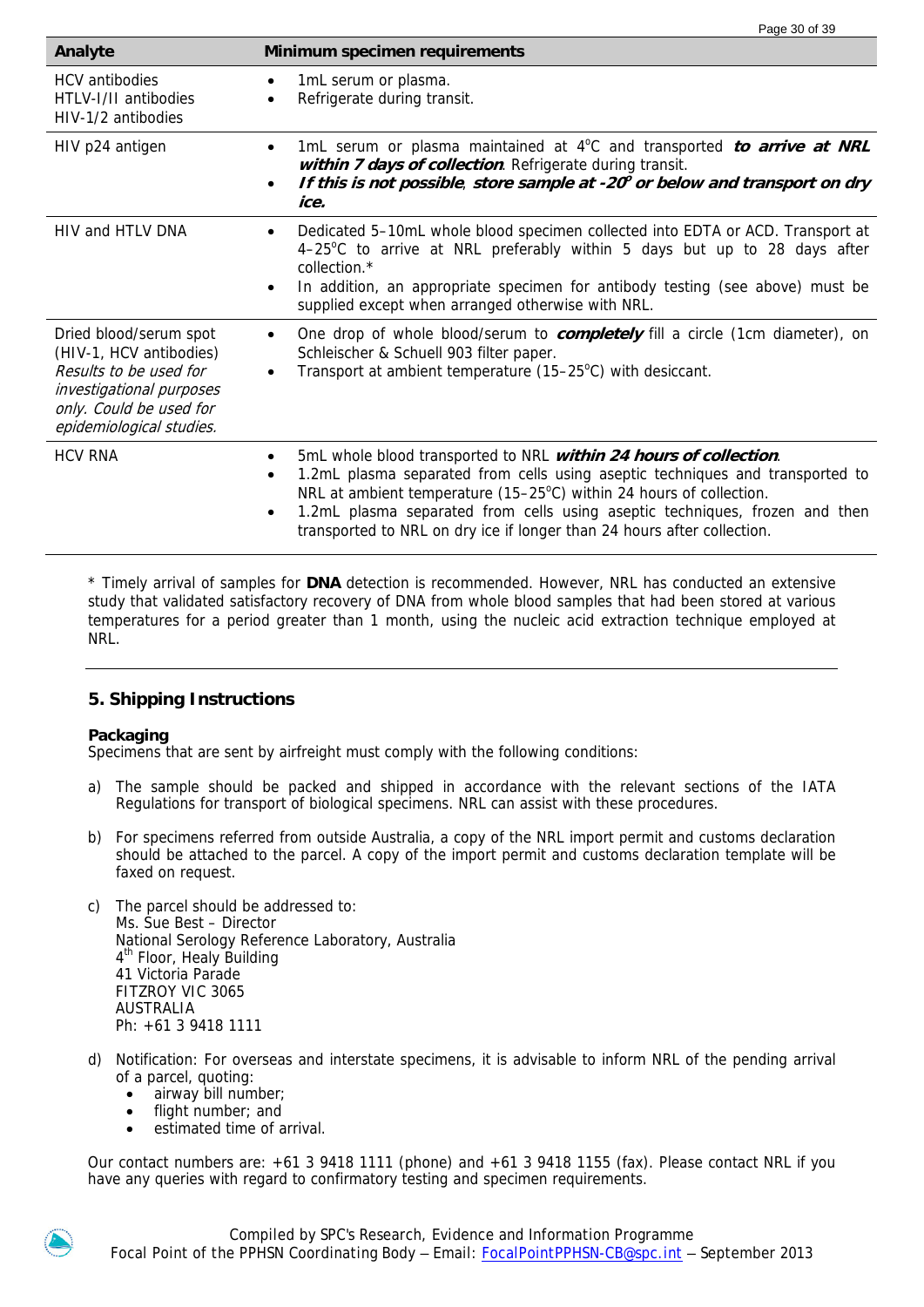**L3 Laboratory: Queensland Health Forensic Scientific Services (QHFSS) Country: Australia** 

# **1. Testing Information**

### **Leptospirosis**

- PCR bacterial DNA detection
- MAT serological detection and serotyping
- Serum 0.2mL minimum volume
- Frozen or  $+4^{\circ}$ C (frozen preferred)

Note: This testing is performed by Lee Smythe of the WHO/FOI Leptospirosis Collaborating Centre, which is located in an adjoining laboratory.

We can also perform testing for SARS and rabies/Australian bat lyssavirus, Hendra/Nipah and a variety of exotic viral diseases where such requests are medically warranted and requested by senior medical officers in the Departments of Health of Pacific Island countries.

We are prepared to test several hundred specimens without charge to help public health officials confirm or control a community outbreak – providing the testing requested is scientifically/medically justified and consistent with prevailing WHO guidelines.

# **2. Specimen Instructions**

**For all samples** 

**Required information:** Patient name; date of birth; referring lab identifying number

**Preferred information (in addition to above):** Sex, date of onset, date of collection, recent vaccination, recent overseas travel history

### **3. Contact Information**

**Frederick Moore** – molecular testing, or **Alyssa Pyke** – virology, culture and genotype testing, or **Carmel Taylor** – serology testing Public Health Virology Queensland Health Forensic Scientific Services 39 Kessels Road COOPERS PLAINS QLD 4109 AUSTRALIA Ph: +61 7 3274 9151 Fax: +61 7 3000 9186 E-mail: frederick moore@health.qld.gov.au/ alyssa pyke@health.qld.gov.au [carmel\\_taylor@health.qld.gov.au](mailto:carmel_taylor@health.qld.gov.au)

Additional information regarding the services provided by QHFSS can be obtained at its website: [www.health.qld.gov.au/qhpss/scientific.asp.](http://www.health.qld.gov.au/qhpss/scientific.asp)

# **4. Specimen Shipping Instructions**

### **Guidelines for sending serum samples to QHSS** (arboviruses and leptospirosis)

The Australian Quarantine and Inspection Service (AQIS) has indicated that it intends to strictly enforce the regulations regarding the transport of all material (including diagnostic specimens) into Australia. Unless all of the documentation has been completed correctly and the samples have been packaged according to IATA guidelines, they will refuse to release the material.

These requirements are in addition to what the airline may require. You will need to fulfil all of the requirements of the airline as well as those listed below.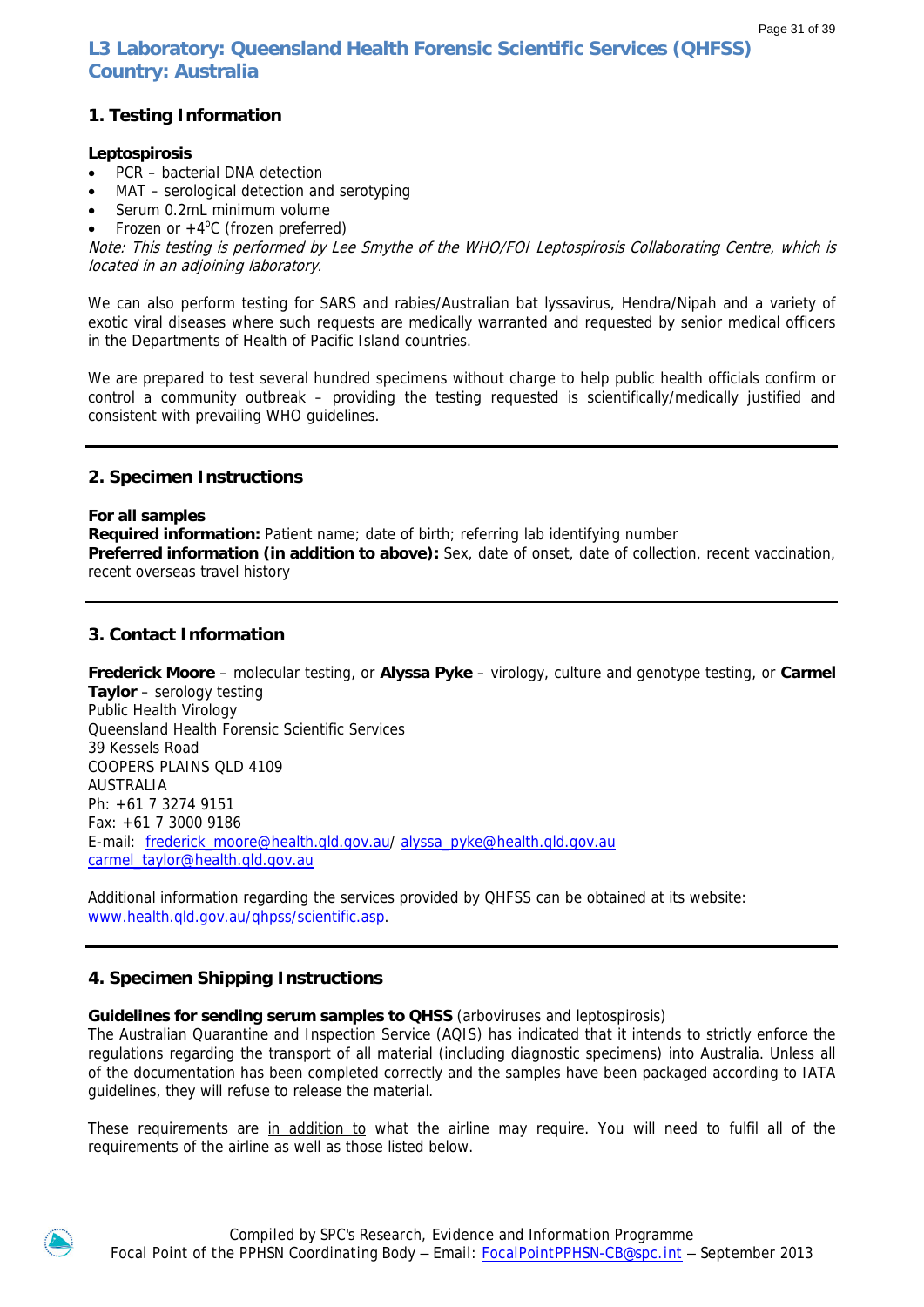- All documentation must be signed (it is not sufficient to type your name).
- A list of the contents (called a 'Suppliers Declaration') AND a copy of a current import permit must be affixed to the outside of the container (it is a good idea to include a copy on the inside as well). The documents attached on the outside of the package should be in an envelope with the label **'Attention Quarantine'**.
- The Suppliers Declaration to be included in the envelope must clearly state the number of vials, and the approximate volume and the contents of each vial (**refer to sample label below**).

### **Suppliers Declaration**

To: Frederick Moore (or L. Smythe for lepto) Queensland Health Scientific Services 39 Kessels Road COOPERS PLAINS QLD 4109 AUSTRALIA Ph: +61 7 3274 9151 (or +61 7 3274 9064 for Lee Smythe)

### **AQIS permit number (contact the laboratory to obtain the current AQIS permit number to use)**

The package contains a total of 7 vials consisting of: 4 x vials each containing 0.5mL of human serum for diagnostic purposes 3 x vials each containing 1.0mL of human serum for diagnostic purposes

Tests requested: Dengue exclusion (or lepto or other arbovirus)

**Signature** 

Joe Bloggs Scientist-in-charge A Pacific Island Country Health Facility Phone number: Fax number:

### **It is important that you state that the samples are:**

- **1. human serum; and**
- **2. for diagnostic purposes.**

Before you send a package, it is advisable that you notify the laboratory (either the virology laboratory or the WHO leptospirosis lab) by either e-mail, fax or telephone so that we can alert our customs agents that we are expecting a package. It is important that we know the airway bill number, the flight information and as much detail as you can provide about the number of samples, their volumes, what tests are requested (lepto, dengue or other arbovirus) and where the results should be forwarded. **Refer to contact information in Section 3 above.** 

While it is an onerous and expensive task to package up specimens and send them to Australia, I can assure you that it is as equally as time consuming and expensive to get the samples cleared through quarantine once they arrive in Australia.

It would be a tragedy if irreplaceable diagnostic samples were destroyed by AQIS because of a lack of signature or documentation. By following these guidelines you may also avoid the samples being delayed several days while we 'jump through the regulatory hoops'.

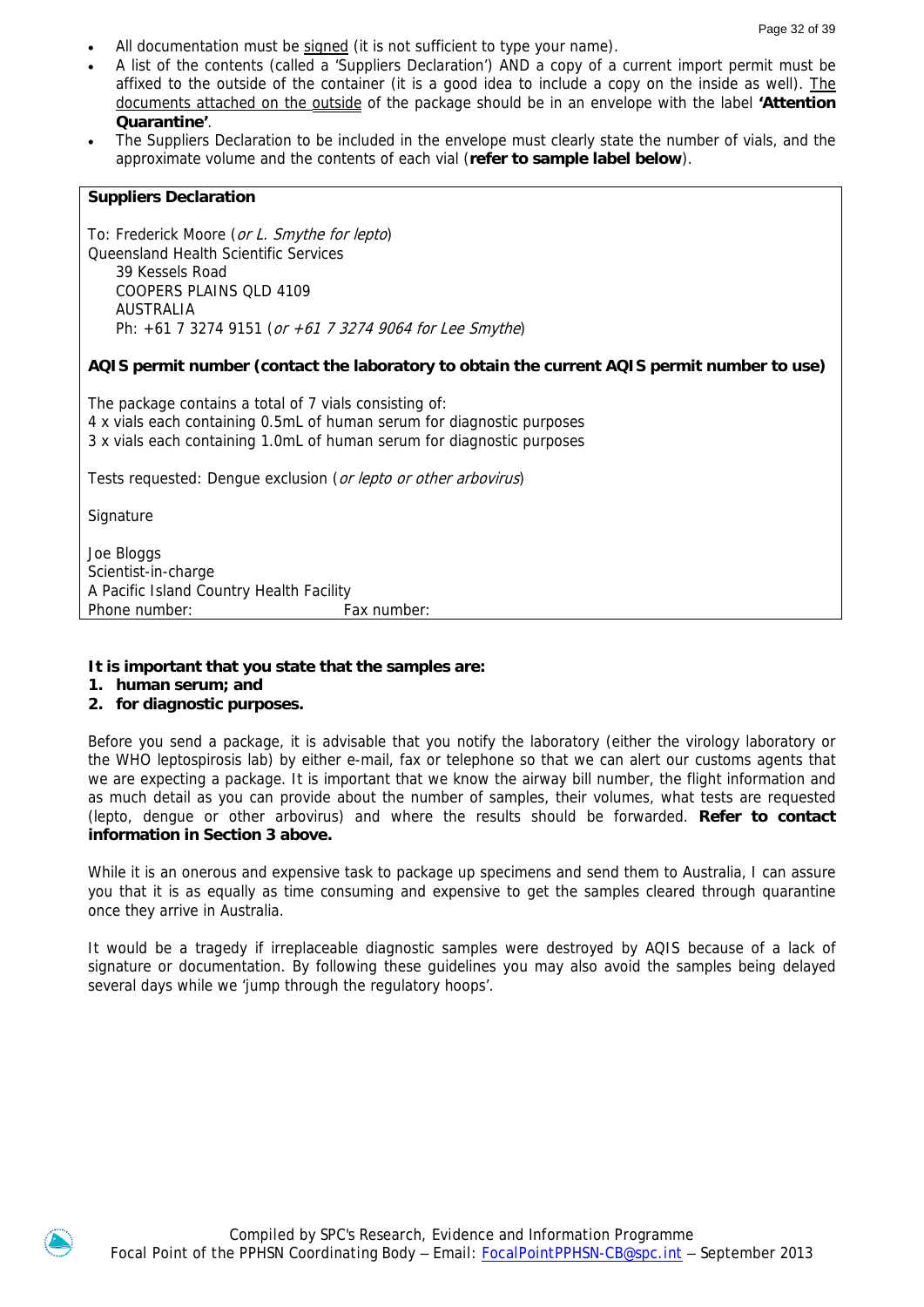# **L3 Laboratory: WHO Arbovirus Reference Centre Country: Australia**

# **1. Testing Information**

### **Dengue (Arbovirology)**

- RT-PCR detection of dengue (arbovirus) RNA
- Detection of IgM/IgG.
- Serum 0.2mL minimum volume
- Frozen or  $+4^{\circ}$ C (frozen preferred)

We are prepared to test 50-100 specimens to help public health officials confirm or control a community outbreak – providing the testing requested is scientifically/medically justified and consistent with prevailing WHO guidelines.

# **2. Specimen Instructions**

### **For all samples**

**Required information:** Patient name; date of birth; referring lab identifying number **Preferred information (in addition to above):** Gender, date of onset, date of collection, recent overseas travel history

# **3. Contact Information**

### **John Aaskov**

WHO Arbovirus Reference Centre Institute of Health and Biomedical Innovation Queensland University of Technology 60 Musk Avenue KELVIN GROVE QLD 4O59 AUSTRALIA Ph: +61 7 3138 6193 Fax: +61 7 3138 6030 E-mail: [j.aaskov@qut.edu.au](mailto:j.aaskov@qut.edu.au) 

# **4. Specimen Shipping Instructions**

### **Guidelines for sending serum samples to QUT**

The Australian Quarantine and Inspection Service (AQIS) has indicated that it intends to strictly enforce the regulations regarding the transport of all material (including diagnostic specimens) into Australia. Unless all of the documentation has been completed correctly and the samples have been packaged according to IATA guidelines, they will refuse to release the material.

These requirements are in addition to what the airline may require. You will need to fulfil all of the requirements of the airline as well as those listed below.

- All documentation must be signed (it is not sufficient to type your name).
- A list of the contents (called a 'Suppliers Declaration') AND a copy of a current import permit must be affixed to the outside of the container (it is a good idea to include a copy on the inside as well). The documents attached on the outside of the package should be in an envelope with the label **'Attention Quarantine'**.
- The Suppliers Declaration to be included in the envelope must clearly state the number of vials, and the approximate volume and the contents of each vial (**refer to sample label below**).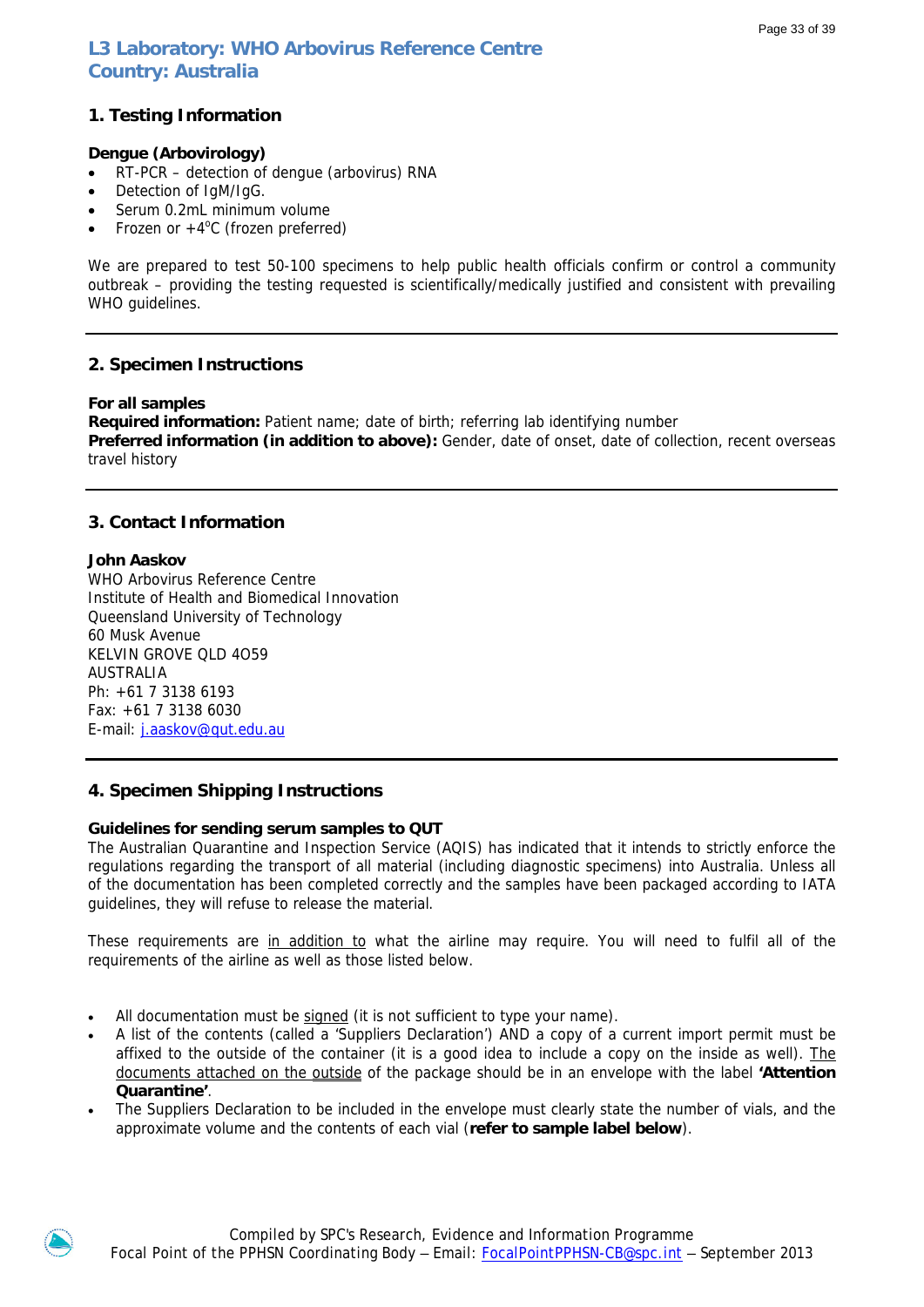### **Suppliers Declaration**

### To: **John Aaskov**

WHO Arbovirus Reference Centre Institute of Health and Biomedical Innovation Queensland University of Technology 60 Musk Avenue KELVIN GROVE QLD 4O59 AUSTRALIA Ph: +61 7 3138 6193 Fax: +61 7 3138 6030 E-mail: j.aaskov@qut.edu.au

### **AQIS permit number (contact the laboratory to obtain the current AQIS permit number to use)**

The package contains a total of X vials consisting of: Y x vials each containing 0.5mL of human serum for diagnostic purposes Z x vials each containing 1.0mL of human serum for diagnostic purposes

Tests requested:

**Signature** 

Joe Bloggs Scientist-in-charge A Pacific Island Country Health Facility Phone number: Fax number:

### **It is important that you state that the samples are:**

- **3. human serum; and**
- **4. for diagnostic purposes.**

Before you send a package, it is advisable that you notify the laboratory by either e-mail, fax or telephone. It is important that we know the airway bill number, the flight information and as much detail as you can provide about the number of samples, their volumes, what tests are requested and where the results should be forwarded. **Refer to contact information in Section 3 above.** 

While it is an onerous and expensive task to package up specimens and send them to Australia, I can assure you that it is as equally as time consuming and expensive to get the samples cleared through quarantine once they arrive in Australia.

It would be a tragedy if irreplaceable diagnostic samples were destroyed by AQIS because of a lack of signature or documentation. By following these guidelines you may also avoid the samples being delayed several days while we 'jump through the regulatory hoops'.

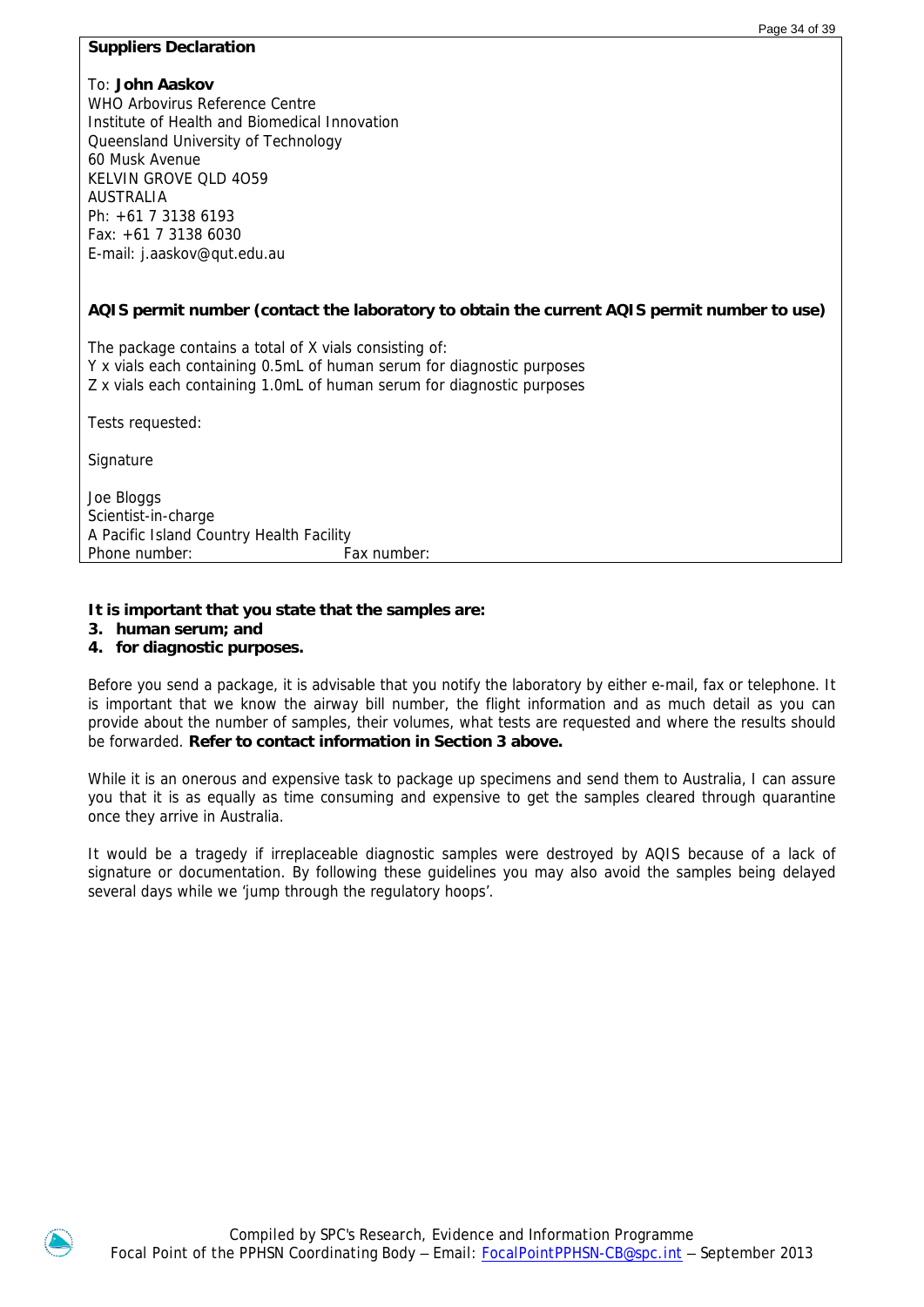### Page 35 of 39 **L3 Laboratory: Victorian Infectious Diseases Reference Laboratory (VIDRL) Country: Australia**

# **1. General Information**

VIDRL is the WHO national poliovirus reference laboratory for the Pacific Island countries and territories (PICTs), in addition to its role as a regional poliovirus reference laboratory for the Western Pacific region. VIDRL is also a WHO Western Pacific regional reference laboratory for measles.

VIDRL is a WHO Collaborating Centre for virus reference and research and biosafety.

VIDRL is the HIV reference laboratory and the mycobacterium reference laboratory for the state of Victoria and is a WHO National Influenza Centre. The laboratory has a strong research programme in hepatitis B and C. It provides a routine diagnostic service to a number of Victorian sexual health clinics and has rapid diagnostic assays for chlamydia, gonorrhoea and syphilis.

Further details about VIDRL activities are available at [www.vidrl.org.au.](http://www.vidrl.org.au/)

VIDRL provides a LabNet Level 3 service to PICTs as part of its WHO regional reference laboratory role. The VIDRL website has details of relevant contact people, specimen collection and transportation. These are reproduced in part below.

The WHO role of VIDRL includes testing for polioviruses from all patients with acute flaccid paralysis, and testing for measles virus in suspected cases or outbreaks. The differential diagnosis of measles testing includes testing for rubella and human parvovirus. In general, VIDRL will test 10–20 specimens from an outbreak at no cost, but transport to VIDRL needs to be arranged and paid for by the referring laboratory. Results are sent by e-mail or fax whenever possible, with a paper copy to follow.

VIDRL scientists are pleased to provide advice on other diseases for which the laboratory has reference functions (HIV, TB, influenza) or research (HBV, HCV) or diagnostic (sexually transmitted infections) programmes. VIDRL also has a small Epidemiology Unit and would be pleased to be involved in collaborative laboratory-supported studies with PICTs.

For general inquiries, initial contact should be made with: Dr Mike Catton, Director E-mail: [mike.catton@mh.org.au](mailto:mike.catton@mh.org.au)  Ph: +61 3 9324 2636 or Dr Heath Kelly, Chief Epidemiologist E-mail: [heath.kelly@mh.org.au](mailto:heath.kelly@mh.org.au) Ph: +61 3 9342 2608

Additional information regarding the services provided by VIDRL can be obtained at the website: [http://www.vidrl.org.au/.](http://www.vidrl.org.au/)

### **2. Polio Testing**

For specific enquiries about poliovirus testing, contact should be made directly with the laboratory. It is important to contact the laboratory prior to each shipment.

### **To contact the polio testing laboratory**

Dr Bruce Thorley Poliovirus Reference Laboratory VIDRL 10 Wreckyn Street NORTH MELBOURNE VIC 3051 AUSTRALIA Ph: +61 3 9342 2607 (laboratory enquiries); +61 3 9342 2600 (24-hour contact number) Fax: +61 3 9342 2665 E-mail: [polio@mh.org.au](mailto:polio@mh.org.au)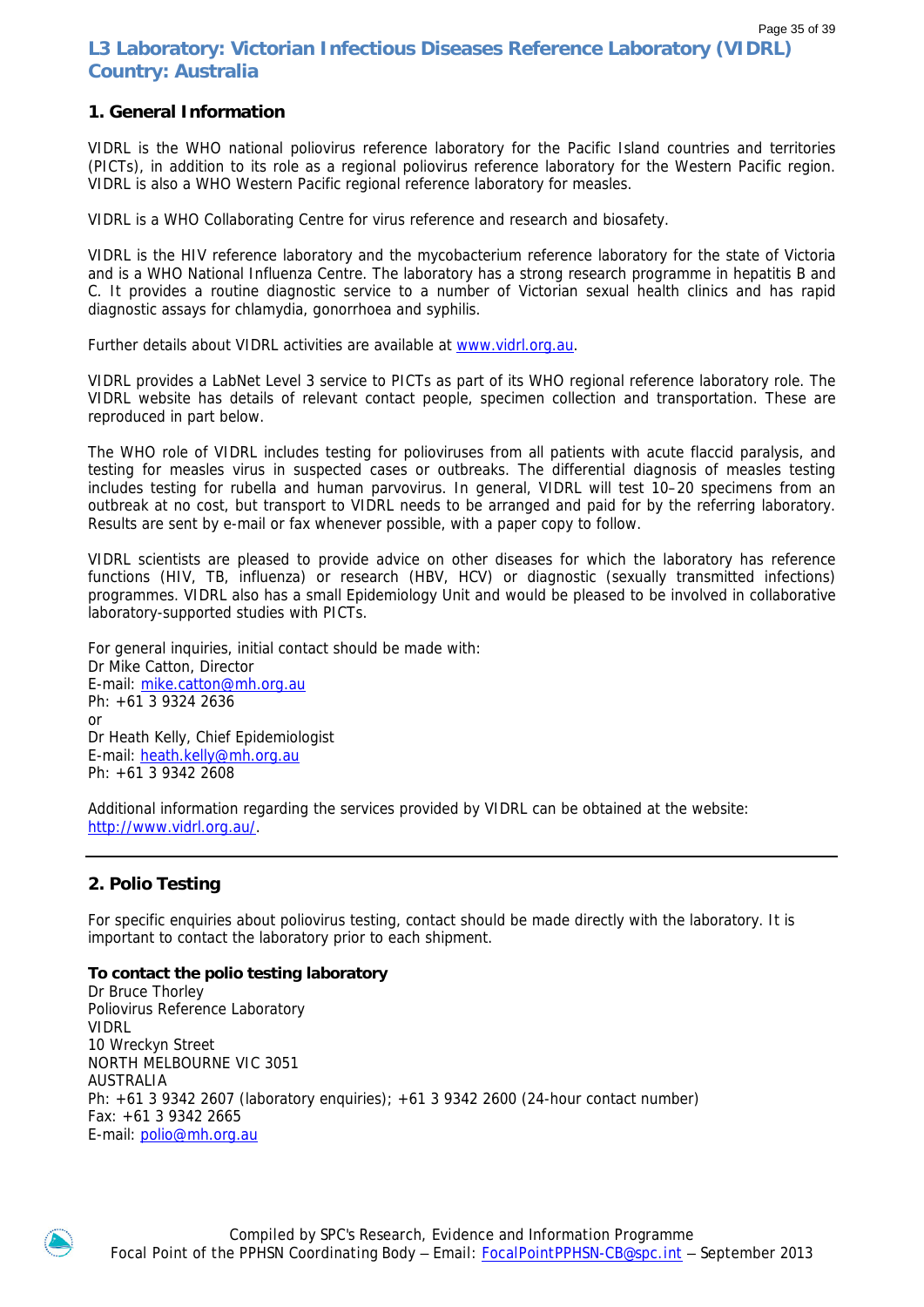All specimens from AFP cases and enterovirus isolates for testing and identification should be forwarded to the poliovirus reference laboratory at VIDRL. Samples must be safely packaged to ensure that there is no leakage in transit. Sufficient ice bricks should be included to keep the contents chilled in case of delays in delivery. Include a label 'Shipment to be kept at 4°C whenever possible'.

Shipments sent by air must adhere to airline safety regulations as specified for:

- diagnostic specimens IATA packing instruction 650; and
- infectious substance IATA packing instruction 602.

For further details on shipping, refer to Section 4 below or contact VIDRL.

### **3. Measles Testing**

For specific inquiries about measles virus or serological testing, contact should be made directly with the laboratory. It is important to contact the measles testing laboratory prior to each shipment.

### **To contact the measles testing laboratory:**

Senior Scientist Measles Reference Laboratory VIDRL 10 Wreckyn Street NORTH MELBOURNE VIC 3051 AUSTRALIA Ph: +61 3 9342 2600 Fax: +61 3 9342 2660 E-mail: [measles@mh.org.au](mailto:measles@mh.org.au)

VIDRL receives specimens for serological and molecular confirmation of measles virus infection. Clinical specimens such as serum (serology) and throat swabs (molecular analysis) are preferred. Virus isolates and extracted RNA are also acceptable for molecular analysis.

# **4. Shipping Instructions**

All specimens must be packed strictly in accordance with airline and IATA regulations for shipping biological specimens:

- diagnostic specimens IATA packing instruction 650
- infectious substances IATA packing instruction 602.

For further details on shipping, refer to the **WHO guidelines for safe transport**: [http://www.who.int/emc/pdfs/emc97\\_3.pdf](http://www.who.int/emc/pdfs/emc97_3.pdf).

Virus isolates and clinical specimens arriving from outside Australia will require an Australian Quarantine Inspection Service (AQIS) import permit, which is available upon request. A copy (fax or photocopy is acceptable) of the import permit MUST BE INCLUDED with the shipping documents and the package.

Please contact the Senior Scientist to obtain a valid import permit, using the appropriate contact information above.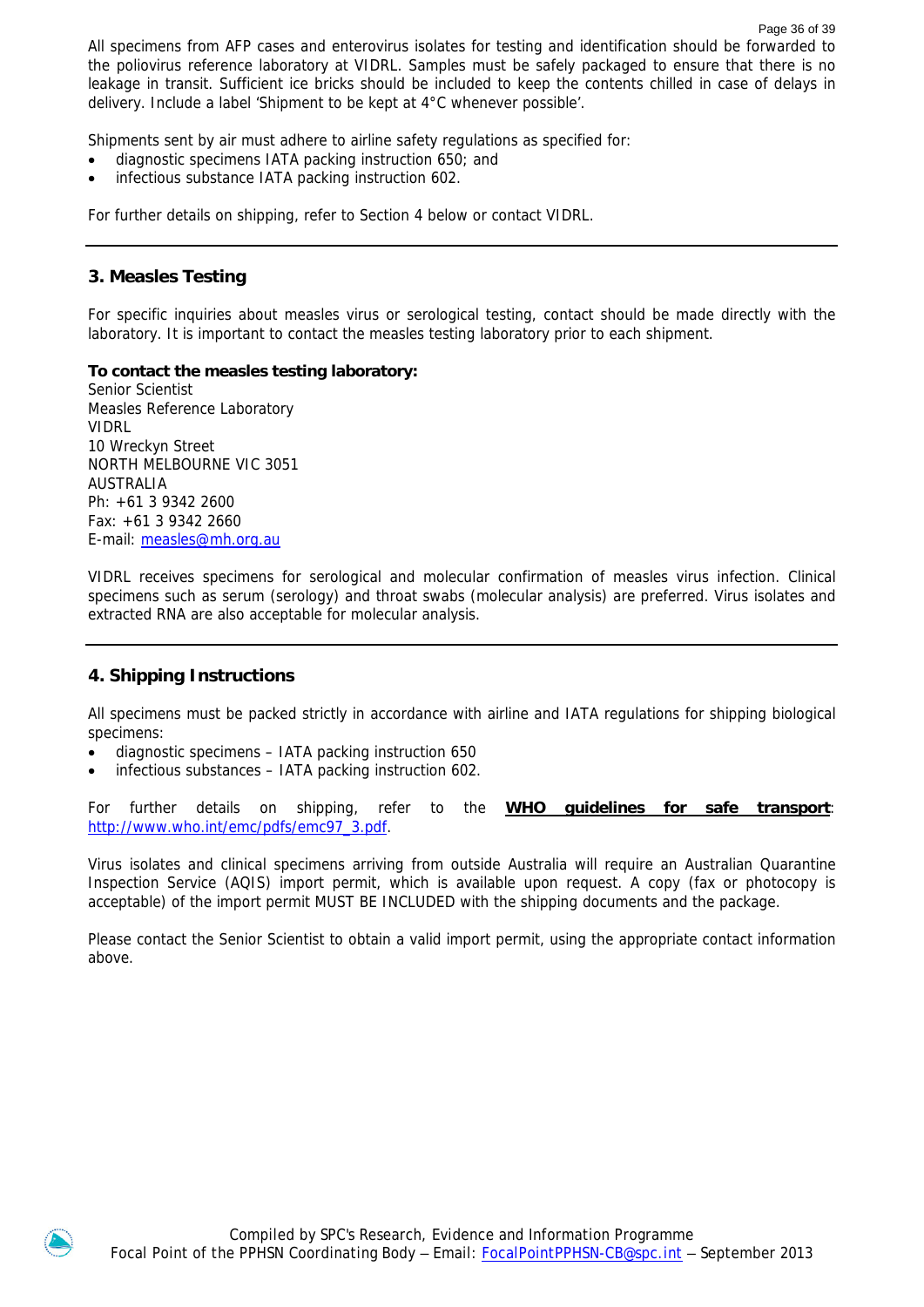### Page 37 of 39 **L3 Laboratory: WHO Collaborating Centre for Influenza – Melbourne (WHO-CC) Country: Australia**

# **1. General Information**

The WHO Influenza Centre in Melbourne is one of four worldwide collaborating centres for influenza. The others are located in London, Atlanta and Tokyo. They are reference centres for human influenza, and supplement national influenza centres and diagnostic laboratories. The centres are the cornerstones of the WHO Global Influenza Surveillance Programme, which is administered by WHO in Geneva along with regional WHO offices (e.g. WPRO in Manila and Suva). For more information, see the website: <http://www.who.int/csr/disease/influenza/en/>.

WHO-CC in Melbourne provides a LabNet Level 3 service for human influenza diagnosis and surveillance to PICTs as part of its WHO regional reference laboratory role. The centre's website has details of relevant contact people and location.

For further details, see www.influenzacentre.org.

### **2. Contact Information**

**Contact persons** 

**Proff Ann Kelso Director** 

**Dr Ian Barr**  Deputy Director E-mail: [Ian.Barr@influenzacentre.org](mailto:Ian.Barr@influenzacentre.org) 

### **Dr Patrick Reading**

Senior Virologist E-mail: [Patrick.Reading@influenzacentre.org](mailto:Patrick.Reading@influenzacentre.org)

### **Ms Jayde Simpson**

Logistics Officer [Jayde.simpson@influenzacentre.org](mailto:Jayde.simpson@influenzacentre.org) 

### **Shipping address**

Scientist in charge WHO Influenza Centre 10 Wreckyn street North Melbourne 3051 Victoria AUSTRALIA

Direct Ph: +61 3 9342 3944 Center Ph: +61 3 9342 3900 Fax: +61 3 9342 3939 Mobile: +61 434 075 677

Note: Please contact WHO-CC before shipping any specimens.

### **3. Testing Information**

### **Tests available**

Only tests related to influenza are performed at the centre. These include: rapid testing (kits), immunofluorescence, virus isolation (cells and eggs), haemagglutination inhibition assays, serum neutralisation assays, RT-PCR, sequencing (selected strains only) and neuraminidase inhibitor drug sensitivity.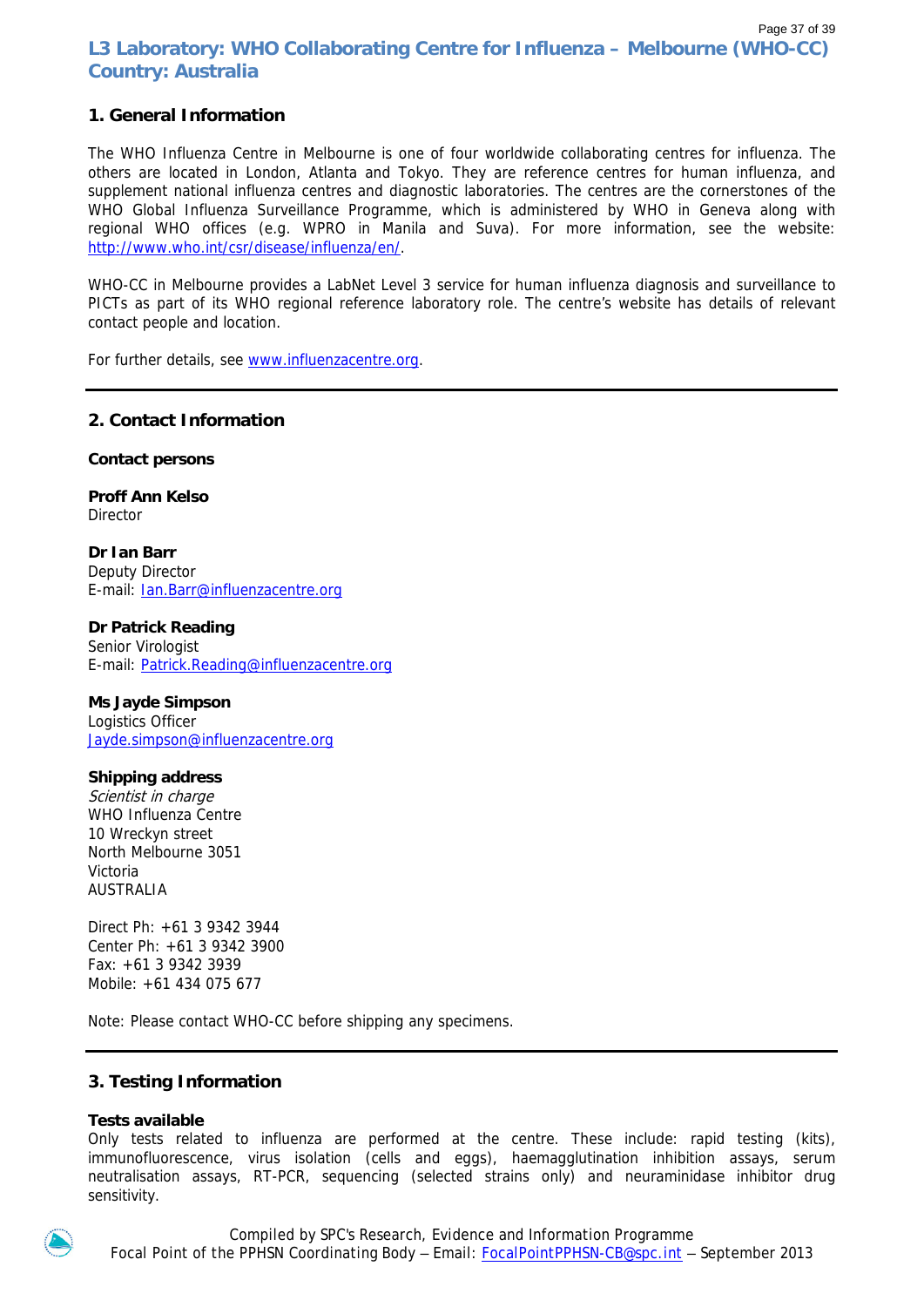# **4. Specimen Requirements**

### **Samples required**

A variety of respiratory samples are suitable for influenza virus detection/isolation. Preferred samples are NPA (nasopharyngeal aspirates), nasal swabs or washes, followed by throat washes or swabs. Laboratory isolates (from cells or eggs) are also satisfactory, and if possible the original clinical sample should either be retained or transported as well.

### M**aximum number of samples**

The centre processes influenza surveillance samples without charge to the submitting laboratory. Shipments of up to 30 samples from each outbreak are acceptable. Testing of further samples and testing of sera will be done at the centre's discretion.

### **Minimum volume**

The minimum volume required for aspirates/washes is around 0.5ml. Swabs should be sent whole. Cell or egg cultured viruses should also be around a minimum of 0.5ml. A suitable viral transport medium (VTM) will increase the isolation rates from shipped clinical samples. The VTM may be a proprietary product or simply saline or PBS with 0.25% gelatin or 0.5% BSA added.

### **Required patient/sample details**

- ID: Lab number or ID number or name
- Sample: Date of sample, type of sample (NPA, throat wash, viral culture, etc.)
- Patient details: Age, sex, date of disease onset, immunisation status, relevant clinical details

### **5. Shipping Instructions**

### **Shipping conditions**

As a minimum, samples should be sent on ice bricks (not wet ice) for receipt within 3 days of shipping. It is preferable to use dry ice if it is available and if shipping can be completed within a few days. If samples are frozen, sufficient dry ice should be added to ensure the samples will not be thawed by the time they arrive at the centre in Melbourne. It is recommended that the sender discuss the method of shipping with the centre before shipping samples.

### **Shipping costs**

Preferably at sender's own cost, but with agreement of the centre, transport costs may be met by WHO-CC or shared. ANY payment of shipping costs by WHO-CC must be agreed PRIOR to shipping of samples/isolates.

### **Administration/customs information**

ALL samples sent to WHO-CC from outside Australia MUST have:

- 1. a customs declaration of imported goods (description of goods, volume, quantity, statement of value, packed according to IATA guidelines, diagnostic specimens not for commercial use, country of origin) on your own letterhead; and
- 2. the Centre's AQIS import permit.

A template for 1 and a pdf copy of 2 can be e-mailed to the laboratory (or copies can be faxed) prior to the shipping. The forms MUST accompany the package. These documents are on the centre's website: www.influenzacentre.org.

All diagnostic specimens must be packaged according to IATA 650 guidelines (or P650).

All infectious substances must be packaged according to IATA 620 guidelines (or P620).

For packing instructions, see the **WHO guidelines for safe transport**: [http://www.who.int/csr/resources/publications/biosafety/en/WHO\\_CDS\\_CSR\\_LYO\\_2004\\_9Final.pdf.](http://www.who.int/csr/resources/publications/biosafety/en/WHO_CDS_CSR_LYO_2004_9Final.pdf)

Include AQIS customs import permit, and label box with appropriate storage conditions.